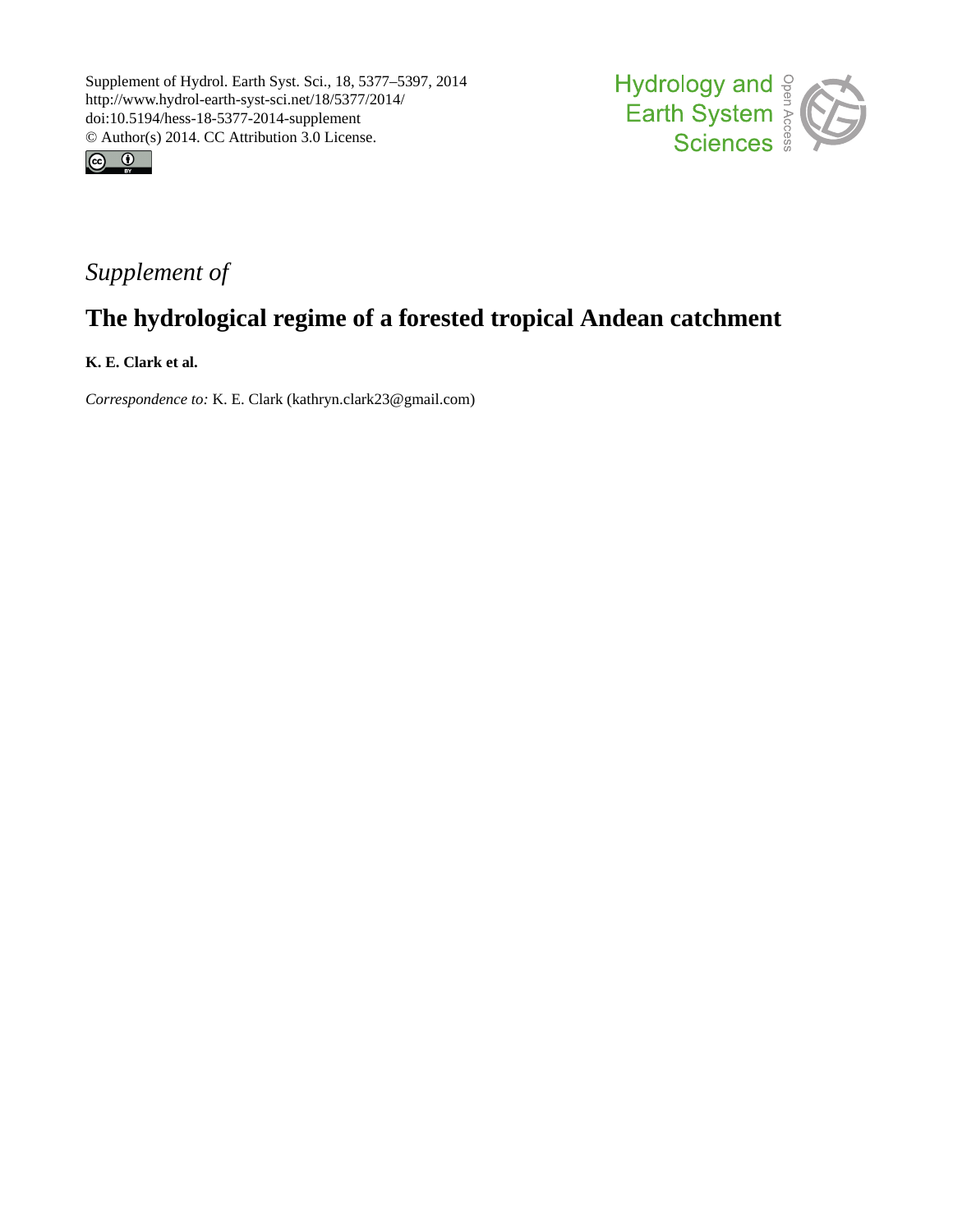#### **S1. Materials and methods**

### **S1.1. Catchment wide rainfall estimates**

 The calibration of the TRMM 3B43 v.7a data and calculation of catchment wide rainfall for the Kosñipata catchment used the following series of steps: (1) For individual 5 meteorological stations, monthly rainfall  $(nm \, month^{-1})$  was compared to the TRMM data 6 (mm month<sup>-1</sup>) and a linear regression was determined (Table S8). (2) These regression 7 equations were used to estimate a calibrated monthly rainfall (mm month<sup>-1</sup>) for the 9 meteorological stations for each TRMM month from 1998 to 2012 (*n* = 180). The mean 9 annual estimated rainfall (mm  $yr^{-1}$ ), from adding these monthly values over each year, ranged 10 from 1600 to 5260 mm  $yr^{-1}$  for the various meteorological stations (Table S2). The mean monthly estimated rainfall for the study period calculated by this method coincided well with 12 the measured meteorological station rainfall (Fig. 2a). (3) For each TRMM month  $(n = 180)$  another linear regression was determined between the elevation of each meteorological station and the estimated rainfall for the respective station (from step 2). (4) The elevation distribution and its proportion within each river catchment at 1 masl intervals were 16 determined in ArcGIS at a 90 m  $\times$  90 m pixel resolution using Shuttle Radar Topography Mission (SRTM) digital elevation model (DEM), using the catchment boundaries in Figure 1a. (5) For each month, the linear regression equation developed in step 3 was applied to the 19 elevation distributions in order to estimate rainfall by month  $(mm m<sub>1</sub>)$ , yielding 20 catchment-averaged monthly rainfall estimates over the duration of the TRMM record (Fig. 4). (6) Rainfall was corrected for wind-induced rainfall losses following the method outlined 22 in the main text and summarised in Table S3. (7) For our study period, the monthly data were summed to yield seasonal and annual estimated rainfall. The estimated catchment wide monthly rainfall data from the TRMM study period (1998 to 2012) was summed to yield 25 annual results (mm  $yr^{-1}$ ; Table S5). Our rainfall results generally agree with rainfall estimated throughout the Andes using a correction of a TRMM 3B42 v.7 3-hourly rain rate data set with meteorological station rainfall data [\(Lowman and Barros, 2014\)](#page-10-0).

**S1.2. Discharge and runoff measures**

### **S1.2.1. Kosñipata River at the San Pedro gauging station**

 In the Kosñipata River at the San Pedro gauging station (13°3'37"S, 71°32'40"W; 1360 masl), river velocity was measured using handheld velocity meters and, during portions of the year when it was too dangerous to enter the river, using a float method with 5 replicates [\(Baud et al., 2005;](#page-9-0) [McMahon, 1957\)](#page-10-1). Metered stream velocity was measured with a Flow Probe (Global Water FP101); this probe records average and maximum stream velocity across the full cross-section of the river. We corrected all float-measured velocities based on the regression of mean velocity and max velocity measurements. As a check on our measurements, we compared our corrected maximum velocity with a theoretical hydrodynamic velocity, adopting the [Jarrett \(1984\)](#page-10-2) modification of Manning's Equation for mountain rivers. The slope (*S*) of the Kosñipata channel at San Pedro is 0.04, determined independently by two methods: 1) from Quickbird orthorectified imagery and GPS waypoints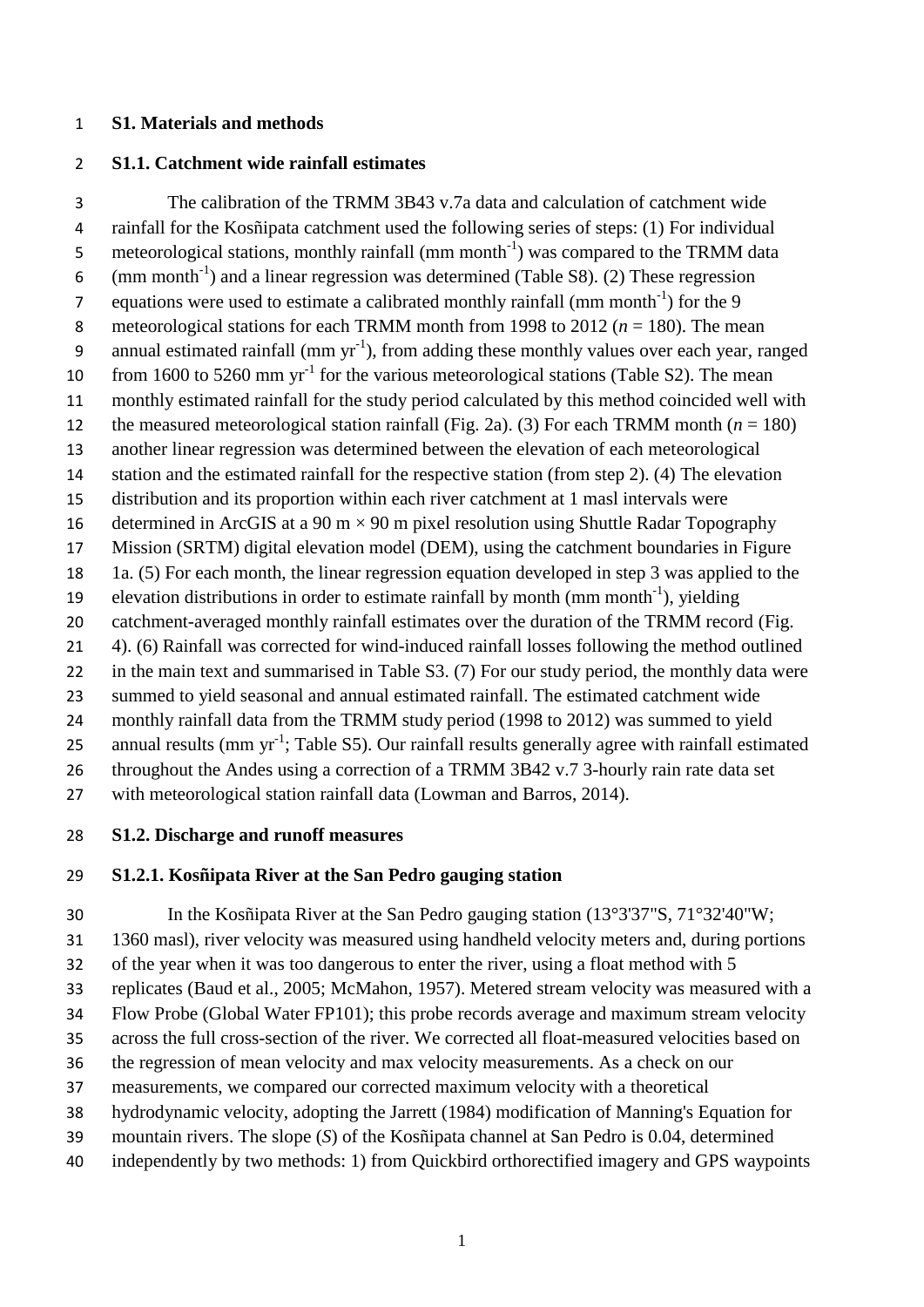- of two different points along the river, and 2) from a LiDAR-based digital elevation model
- from the Carnegie Airborne Observatory (CAO) [\(Asner, 2014\)](#page-9-1). The hydraulic radius was
- measured in the field, over the dry season and ranged from *R* = 0.40 m to 0.49 m (*n* = 8). The
- difference between the empirical velocity measurements and those determined from theory
- using these *S* and *R* values ranged from -9.7% to 13.1%, with a mean difference of 0.65% (*n*
- $46 = 7$ . Given the range of assumptions in both the theoretical and empirical values, we view
- this similarity as encouraging validation of our methods.

 Discharge was calculated by multiplying corrected velocity times the river cross- sectional area, determined by measuring in-stream river profiles and out-of-stream bank area at low flow several times over the span of the study. Discharge and river stage height were used to construct a power-law stage-discharge rating curve for the Kosñipata River at the San 52 Pedro gauging station (*n* = 13;  $r^2$  = 0.93, *P* = < 0.0001):

$$
Discharge\left(\frac{m^3}{s}\right) = 34.9952 \pm 2.3189 \times Stage\ ht(m)^{1.0448 \pm 0.1146}
$$
 (S1)

 The Kosñipata River measured at the San Pedro gauging station had an almost continuous river height record for the study year, from a pressure transducer (Global Water W16 level logger) recording river height every 15 minutes. The instantaneous discharge associated with each height measurement was calculated using Eq (S1). During the gap in logger between mid-July and early-August, three manual river height measures were taken and linear interpolation was conducted on daily mean discharge to fill-in the gap. Monthly 59 instantaneous discharge  $(m^3 s^{-1})$  was determined from the total monthly flow, and seasonal 60 discharges (m<sup>3</sup> s<sup>-1</sup>) and annual discharge (m<sup>3</sup> s<sup>-1</sup>) were determined from the monthly instantaneous discharges by summing over the appropriate time periods.

 Baseflow was determined for the Kosñipata River at the San Pedro gauging station using the method outlined in [Gustard et al. \(1992\)](#page-9-2): (1) The 5-day minimum mean daily discharge was determined for non-overlapping 5 day blocks over the study period. (2) The 5- day minima were multiplied by 0.9, and if this value was less than either the preceding or subsequent 5-day minimum, it was assigned to be part of the baseflow. (3) Mean daily discharge values were linearly interpolated in between the selected 5-day minimum discharge values selected in step two. (4) If the linearly interpolated daily baseflow discharge value was less than the actual mean daily discharge value, the actual value was replaced by the interpolated value for that day. Base flow index (BFI) was calculated as the ratio of the total volume of baseflow divided by the total volume of streamflow.

### **S1.2.2. Kosñipata River at the Wayqecha gauging station**

 Stream velocities at Wayqecha gauging station (13°9'46"S, 71°35'21"W; 2250 masl) were measured using an MJP Student Stream Flow Meter as close as possible to the middle of the channel, at 75% of the total vertical depth down from the water surface, or by float method when necessary. The shallow depth and broad width of the Kosñipata at Wayqecha meant that these methods yielded indistinguishable results, and float velocities were not corrected at this site.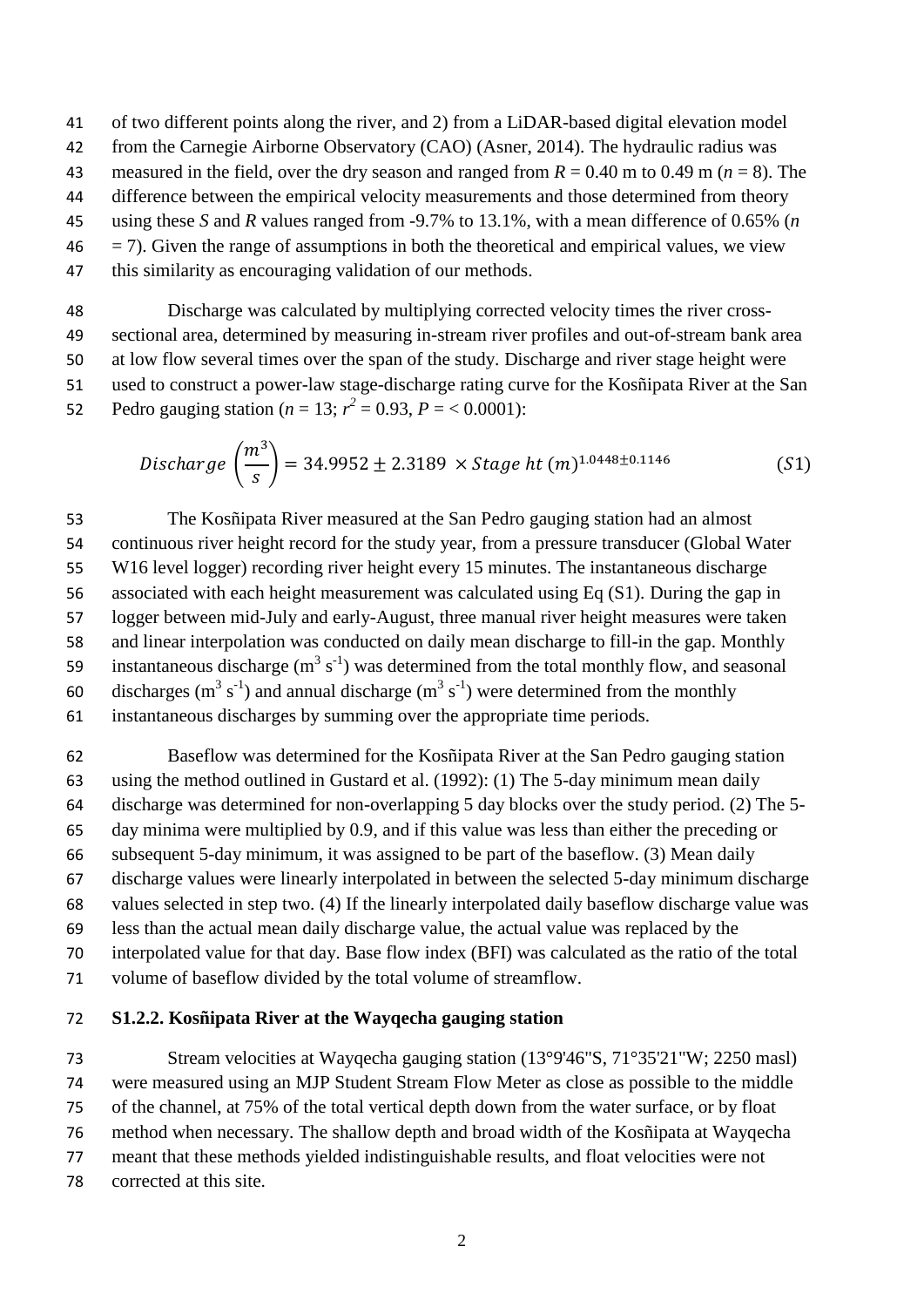At the Wayqecha station, field discharge measurements were taken weekly to monthly 80 over the one year study period  $(n = 44)$ , plus a two week intensive wet season study period 81 from the end of January to mid-February 2010 ( $n = 15$ ; Fig. 3). Four river profiles were used over the course of the study year because of the changing channel morphology, with unique power-law stage-discharge rating curves (cf. Eq. S1) used for each of the 4 river profiles. 84 Instantaneous discharge  $(m^3 s^{-1})$  measurements were used to determine mean monthly discharge. The annual discharge was calculated as the mean of the monthly discharge rates (there were no measurements in September, so the monthly value was extrapolated linearly based on August and October). There are significant uncertainties associated with the discharge and runoff of the Kosñipata River measured at the Wayqecha gauging station, since the data comes from only 59 spot measurements throughout the year. Given the large uncertainties, the discharge data from Wayqecha is not used in the analysis in the main text but is provided at the end of this Supplement for reference.

### **S1.3. Actual evapotranspiration estimates**

 Evapotranspiration (ET) was calculated as the sum of soil evaporation (*LE*s), canopy transpiration (*LE*c), and evaporation of canopy intercepted water (*LE*i) using the Priestley and Taylor - Jet Propulsion Laboratory (PT- JPL) model [\(Fisher et al., 2008\)](#page-9-3). The five most 96 important parameters for calculating ET via this method are: net radiation  $(R_n)$ , normalised difference vegetation index (NDVI), soil adjusted vegetation index (SAVI), maximum air 98 temperature  $(T_{\text{max}})$ , and water vapour pressure *(ea*). NDVI was converted to leaf area index 99 (LAI) and then used to predict SAVI, and minimum relative humidity  $(RH<sub>min</sub>)$  and  $T<sub>max</sub>$  were used to predict water vapour pressure. The PT-JPL model [\(Fisher et al., 2008\)](#page-9-3) was applied to 101 all meteorological stations using station-measured  $RH_{min}$ ,  $T_{max}$ , and solar radiation (R<sub>s</sub>) or photosynthetically active radiation (PAR) data.

*R*<sub>n</sub> was estimated from  $R_s$  or *PAR* data (Table S2). For stations without direct  $R_s$  data, *PAR* was divided by 2.1 to estimate solar radiation (*R*s) which is largely a conversion from  $\mu$ mol to *PAR* (m<sup>-2</sup> s<sup>-1</sup>) to total radiation *R*<sub>s</sub> (W m<sup>-2</sup>) [\(Monteith and Unsworth, 2013\)](#page-10-3). *R*<sub>n</sub> was 106 estimated from  $R_s$  by multiplying by either 0.5 for meteorological stations in the scrubland and puna grasslands > 3450 masl [\(Gilmanov et al., 2007\)](#page-9-4), 0.7 for stations encompassing UMCF from 2000 to 3450 masl [\(Holwerda, 2005\)](#page-10-4) or 0.75, a typical fraction for tropical forests [\(Fisher et al., 2010;](#page-9-5) [Malhi et al., 2002\)](#page-10-5), for stations in LMCF/LMRF ranging from 1350 to 2000 masl. The elevational ranges for each ecosystem type were determined from an ecosystem distribution map of Peru [\(Consbio, 2011\)](#page-9-6). The vegetation type characteristic of each meteorological station is shown in Table S2. There are 2, 3, and 2 meteorological stations located in the transition/puna grasslands, UMCF, and LMCF/LMRF respectively 114 (Table S2). Seasonal means for each meteorological station of  $RH_{min}$ ,  $T_{max}$ , and  $R_n$  were determined and the PT-JPL model was run for each station (Table S2). An NDVI of 0.85, which the PT-JPL model converted to a LAI of 5.4, was determined for the forests (transition, UMCF, LMCF, and LMRF ecosystem types) using an elevation-based linear regression [\(Asner et al., 2014\)](#page-9-7). NDVI across the forested catchment was determined from data collected by the Carnegie Airborne Observatory (CAO) AToMS, which includes a visible-to-shortwave Infrared (VSWIR) imaging spectrometer [\(Asner et al., 2012\)](#page-9-8) with collection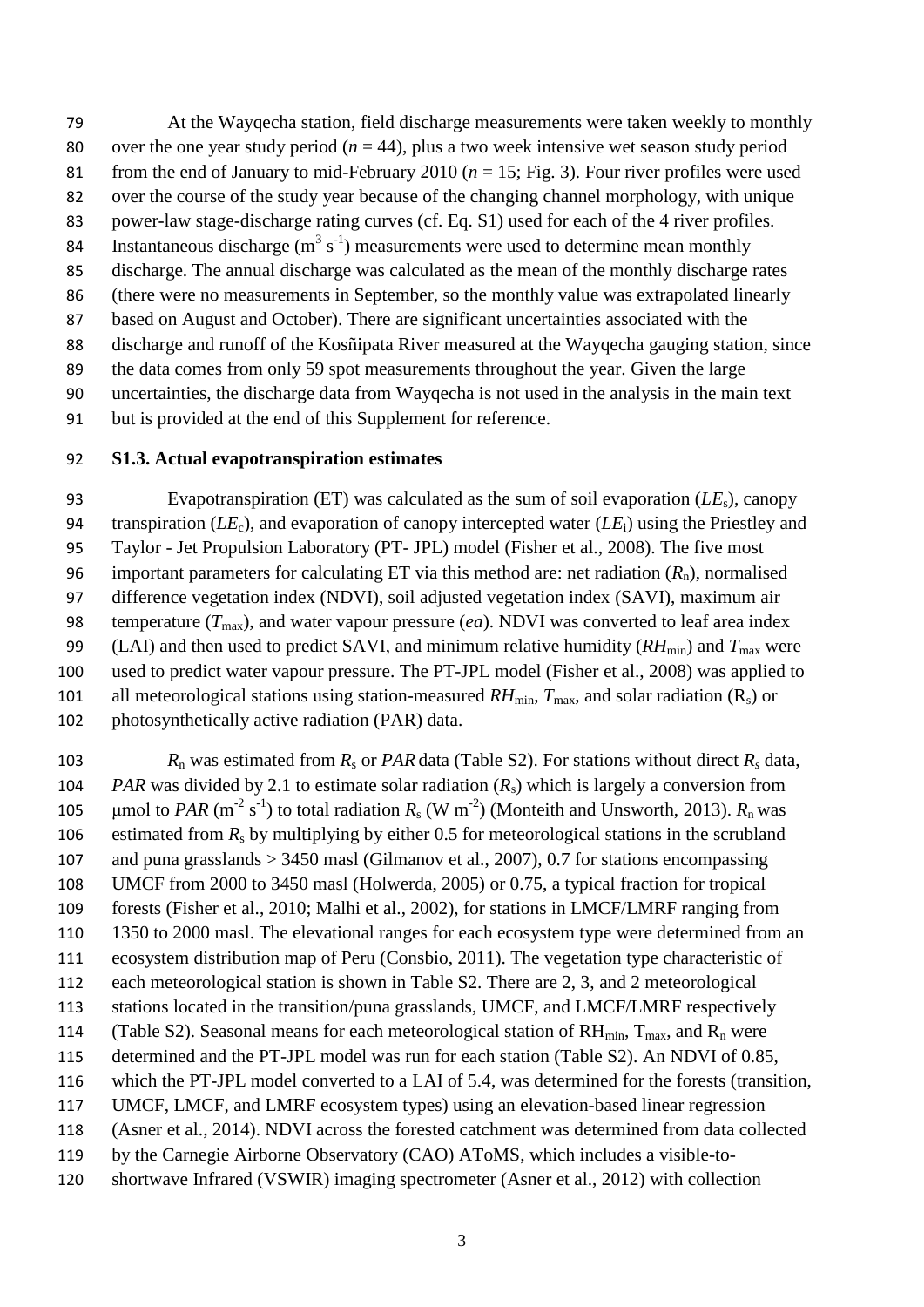including near infrared (NIR at 800 nm) and visible (VIS at 680 nm) wavelengths that was

- used to generate high resolution NDVI data along the altitudinal gradient in the Kosñipata
- catchment [\(Asner et al., 2014\)](#page-9-7). An NDVI of 0.31, which the PT-JPL model converted to a
- LAI of 1.0, was utilised for the puna grasslands, based on a multi-year mean of atmospheric
- corrected Landsat images for puna grasslands in the Kosñipata valley [\(Zelazowski et al.,](#page-11-0)
- [2011\)](#page-11-0).

The proportion of each elevation within the catchment was determined following

- Figure 2c in the main text; transition/puna grasslands, UMCF, and LMCF/LMRF covered
- 10.1, 80.6, and 8.3 % of the catchment respectively. For each ecosystem type
- (puna/transition, UMCF, and LMCF/LMRF), AET was determined from the meteorological
- station AET results (Table S2). The seasonal and annual AET were determined by summing
- the contribution of each ecosystem type for a basin wide total.
- 

## **S1.4. Water isotope measurements**

 Rainfall samples collected in 2010 and 2011 were collected in a rinsed plastic container left out in an open area near the San Pedro River gauging station and Wayqecha River gauging station during river water sample collection. Additional rainfall samples were taken February 2011 from elevations of 2050, 2130, 2300 and 2400 masl. Samples were transferred into 15 mL glass exetainers with rubber septa after filtration and stored refrigerated and unpreserved. Rain water samples from 2009 [\(Horwath, 2011\)](#page-10-6) consisted of fresh precipitation as well as rainwater pools on leaves and were collected at elevations of 1500, 2000, 2500, 3000, and 3600 masl over the course of ~1 week in April 2009, in July 2009, and in September 2009 (Table S4a).

 Cloud water vapour samples are from [Horwath \(2011\)](#page-10-6) and were collected below the tree canopy using a 'double action hand pump' (Galert) to draw ambient air into a cryogenic 146 trap (liquid  $N_2$ ) continuously over the course of 15-20 minutes. Cloud vapour samples were collected at the same elevations and during the same time periods as the rainwater with the exception that there were no cloud water vapour samples collected during April 2009.

 River water samples were collected from the river surface with a clean polypropylene graduated cylinder, filtered onsite with a 0.2 μm nylon filter, and stored unpreserved in a 60 mL HDPE bottles. To test the suitability of storing the samples in HDPE bottles, a subset of the samples were also collected into 15 mL glass exetainers with rubber septa after filtration and stored unpreserved. Upon returning the laboratory, all of the samples were stored at 3°C until analysis. Comparisons between the two different collection methods (i.e. HDPE bottles vs. glass exetainers) did not reveal any systematic differences and agreed within the analytical uncertainties.

 Isotopic analyses of water samples were performed with a Picarro L1102-i cavity ring down spectrometer (CRDS) at the University of Southern California or at the University of Cambridge. Values are reported in delta notation relative to the VSMOW standard where: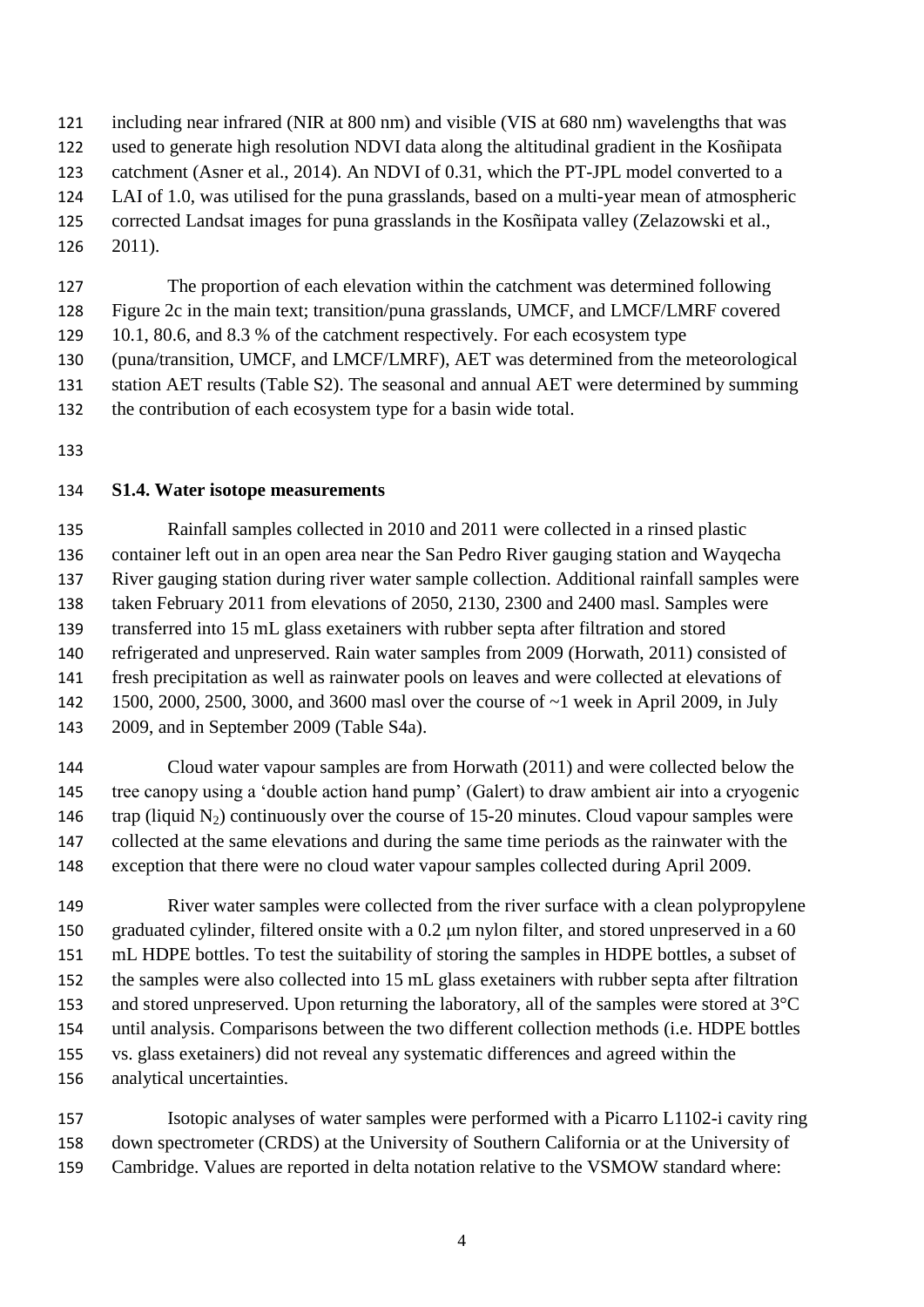$$
\delta D = \left( \left( \frac{D/H_{sample}}{D/H_{VSMOW}} \right) - 1 \right) * 1000 \tag{S3}
$$

161 and

$$
162\\
$$

162 
$$
\delta^{18}O = \left(\left(\frac{^{18}O}{^{18}O}{^{16}O_{VSMOW}}\right) - 1\right) * 1000
$$
 (S4)

 Both the average value and the standard deviation of the replicate injections are reported in Tables S4, S6 & S9. Isotopic analyses of river water samples collected in glass exetainers were performed with either a Los-Gatos DLT-100 Liquid Water Isotope Analyzer at the California Institute of Technology or a Delta V Advantage IRMS equipped with a Gasbench II system at the University of Oxford. These analyses were used to check the accuracy of the Picarro CRDS results.

169

#### 170 **S1.5. Water isotope mixing model**

 Only the samples collected in the Kosñipata River at the San Pedro gauging samples were used in the mixing calculations, because there is a noticeable isotopic offset between the 173 samples from the San Pedro gauging station and the Wayqecha gauging station (Tables S6 & S7). The isotopic offset is most likely the result of the different sampling elevations, but it is not possible to separate quantitatively the effect of elevation on the isotopic composition of rainfall with our data. Using the isotopic composition of small streams draining only a narrow range of elevations with our study site, [Ponton et al. \(2014\)](#page-10-7) calculated isotopic lapse rates for  $\delta$ D of -17  $\pm$  3 ‰ km<sup>-1</sup> and -22  $\pm$  2 ‰ km<sup>-1</sup> for dry and wet season conditions respectively. Using the difference in the median elevation between the two catchments, these lapse rates 180 predict a  $\delta D$  offset of  $8.5 \pm 1.5$  ‰ or  $11 \pm 1$  ‰ for dry or wet season conditions respectively. Broadly, these predicted offsets are consistent with our data. However, because the timescale over which the small streams integrate the isotopic composition of precipitation is unknown (i.e. the mean and distribution of transit times), it is not possible to robustly use these lapse rates to extend our mixing calculations to the Wayqecha catchment.

 We used an isotope mixing model on Kosñipata River samples from the San Pedro gauging station to distinguish contributions to river runoff from wet season rainfall, dry season rainfall, and cloud water. In order to use the water isotope data to make quantitative estimates of the water sources to river flow, three end-member isotopic mixing was simulated with the mixing equations:

$$
\delta D_{river} = f_1 \left( \delta D_1 \right) + f_2 \left( \delta D_2 \right) + f_3 \left( \delta D_3 \right) \tag{S5}
$$

$$
Dx s_{river} = f_1(Dx s_1) + f_2(Dx s_2) + f_3(Dx s_3)
$$
 (S6)

190 and

$$
1 = f_1 + f_2 + f_3 \tag{S7}
$$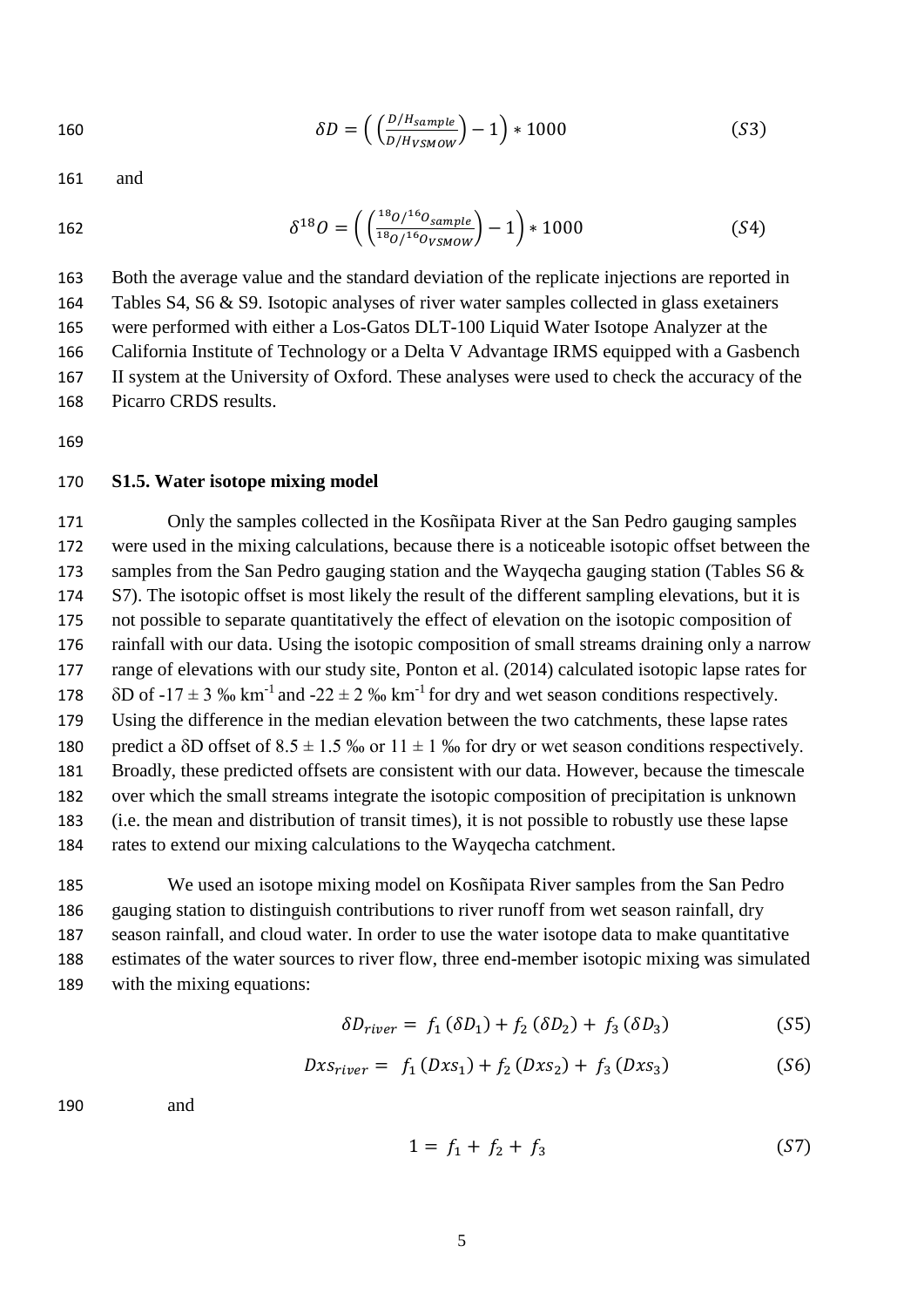$$
191\quad
$$

where

$$
Dx_{river} = \delta D_{river} - (\delta^{18} O_{river} \times 8)
$$
 (S8)

193 To calculate the mixing proportions (i.e.  $f_1$ ,  $f_2$ , and  $f_3$ ), the matrix inversion function of MATLAB 2013a was used. Due to the observed variability in the three end-members (Fig. 5 in main text), which is known to significantly influence the results of end-member mixing 196 calculations [\(Phillips and Gregg, 2001\)](#page-10-8), 10,000 random end-member  $\delta D$  and Dxs values were generated using the observed ranges for each end-member. For each sample, the mixing proportions were determined for all of the 10,000 end member combinations, but only a fraction of the combinations (18-72%) yielded plausible results (i.e. mixing proportions 200 between 0 and 1). The mean,  $5<sup>th</sup>$  percentile,  $50<sup>th</sup>$  percentile, and  $95<sup>th</sup>$  percentile of all possible  $(0 \le \Sigma f \le 1)$  mixing proportions are presented in Table S7. The effect of the analytical uncertainty on the individual rainwater samples on the calculated mixing proportions was considered by generating 1000 pseudo-random synthetic data for each sample and determining the mixing portions for each of the 10,000 end member combinations (i.e.  $10<sup>7</sup>$  simulations per sample). For each sample, the pseudo-random values were generated from a normal distribution with the measured sample mean and standard deviation. To assess 207 whether or not  $10^7$  simulations per sample vielded re-producible results given the large number of possible end-member and sample composition combinations, replicate model calculations using different randomly generated datasets for the same input parameters were performed. These replicate calculations yielded between 0.1 and 5% variation in the 211 statistical parameters (i.e. mean, median, and  $5<sup>th</sup>$  and  $95<sup>th</sup>$  percentiles) of the distribution of fractional contributions for each end-member.

 End-member compositions were defined based on observed precipitation data for selected time intervals. The wet season rainfall end-member was determined based on the average and standard deviation of the December 2010, March 2010, January 2011, February 2011, and March 2011 rainwater data (Fig. 5). For dry season precipitation, the average and standard deviation of the September 2009, July 2009, June 2010, and June 2011 rainwater data was used. The cloud water vapour was defined by the average and standard deviation of the July and September 2009 cloud water data, which was the only available data (Table S4b).

#### **S2. Results**

#### **S2.1. Isotopic analyses**

223 Rainwater  $\delta D$  and  $\delta^{18}O$  values display considerable seasonal variation whereas variation with elevation during a given season is less pronounced (Table S4a; Fig. S1). 225 Rainwater  $\delta$ D and  $\delta$ <sup>18</sup>O values are enriched during the dry season. Kosñipata rainwaters 226 defined the local meteoric water line (LMWL, the relationship between δD and  $δ^{18}$ O in precipitation; Fig. S1) defined by  $\delta D = 8.6561 \times \delta^{18}O + 21.119$ , close to the global meteoric 228 water line (GMWL) of  $\delta D = 8.20 \times \delta^{18}O + 11.27$  [\(Rozanski et al., 1993;](#page-11-1) [Craig, 1961\)](#page-9-9). In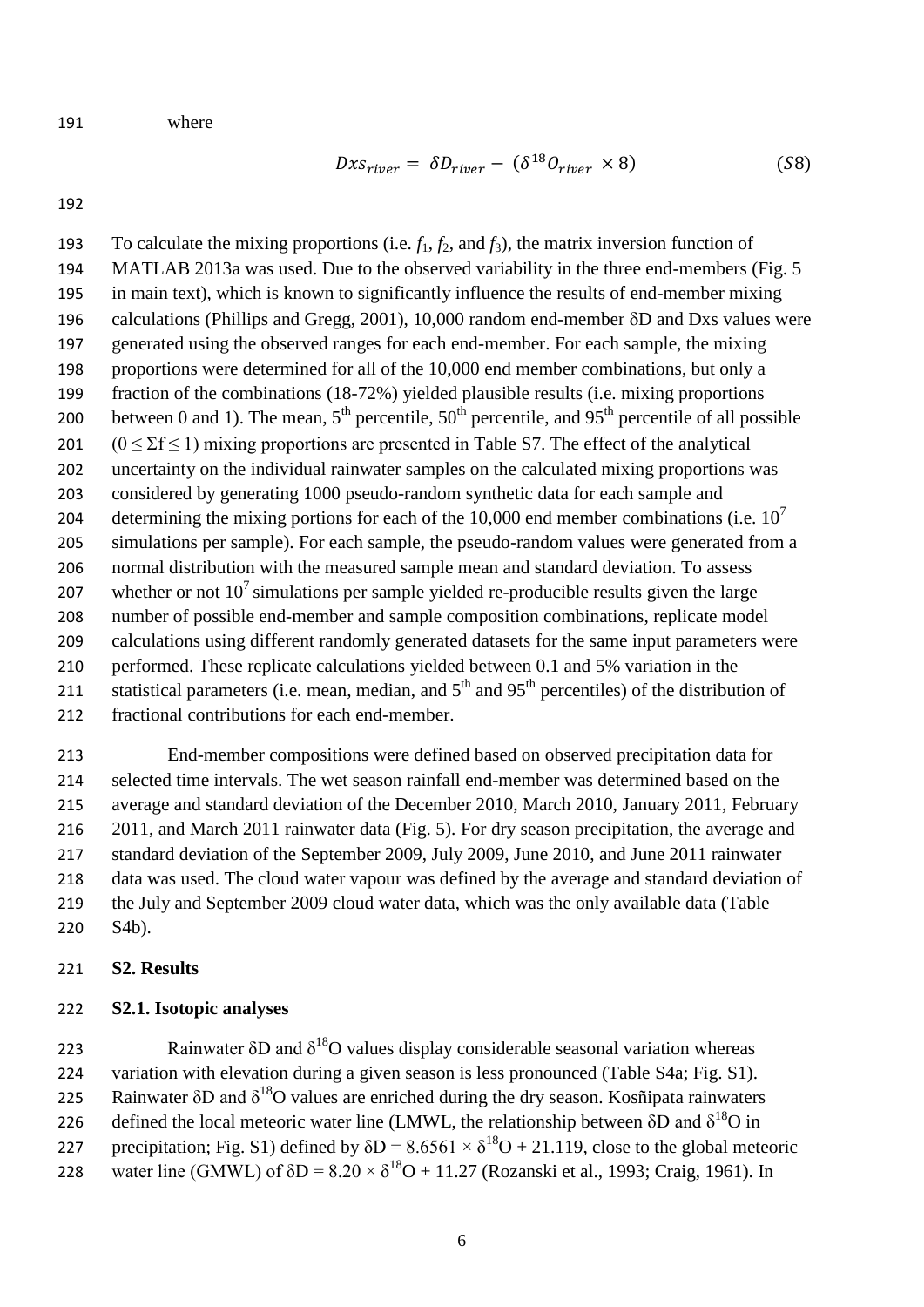229 southern Ecuador the LMWL was found to be even closer to the GMWL (Windhorst et al., [2013\)](#page-11-2). Dxs, which is the deviation from the GMWL, shows minimal seasonal variation in the

Kosñipata rainfall samples (Fig. 5).

232 The Kosñipata cloud water vapour has similar dD and  $\delta^{18}O$  to rainwater (Fig. S1) probably because of the orographic mechanism of cloud formation at this site [\(Scholl et al.,](#page-11-3)  [2011\)](#page-11-3). Kosñipata cloud water has slightly depleted  $\delta^{18}O$  and slightly enriched  $\delta D$  (i.e. higher 235 Dxs, by  $> +20\%$ ) compared to the LMWL. The deviation of cloud water from the LMWL is probably due to local water recycling [\(Horwath, 2011;](#page-10-6) [Froehlich et al., 2002\)](#page-9-10). The higher and more variable Dxs of the cloud water vapour samples separates this cloud source from the rainfall samples and is the main isotopic characteristic that allows them to be differentiated in the mixing model (Fig. S1; Table S4b). Dxs has been used as a tool to evaluate water recycling in other tropical montane cloud forests [\(Scholl et al., 2007;](#page-11-4) [Rhodes et al., 2006\)](#page-11-5) and tropical forests such as the Amazon [\(Martinelli et al., 1996;](#page-10-9) [Salati et al., 1979\)](#page-11-6), to evaluate the sources of fog [\(Liu et al., 2007\)](#page-10-10) , and to evaluate the contribution of seasonal precipitation to streamflow [\(Guswa et al., 2007\)](#page-10-11), but as far as we are aware, this is its first use as a fingerprint of cloud inputs to streamflow.

 Streamwater samples fall along the LMWL, suggesting that evaporation most likely is not a major determinant of stream water isotopic composition (Fig. S1). This is consistent 247 with similar Cl concentrations in rainwater  $(2 – 20 \mu M)$  and streamflow  $(2 – 12 \mu M)$  (Torres [et al., in review\)](#page-11-7). Stream water isotopes in the Kosñipata River are consistent with other samples measured from the Amazon and Andes [\(Lambs et al., 2012;](#page-10-12) [Lambs et al., 2007\)](#page-10-13), i.e. they are similar to values previously measured from high Andean sites that are relatively depleted compared to the lowland Amazon due to Rayleigh distillation during orographic rain-out [\(Gat, 1996\)](#page-9-11).

## **S2.2. Results from the Wayqecha gauging station**

**S2.2.1. Catchment wide rainfall**

 The Kosñipata sub-basin of Wayqecha had a lower catchment wide rainfall than the larger catchment at San Pedro (Table S5). This was apparent in the distribution of rainfall throughout the catchment (Fig. 2d) and reflects variation in annual rainfall as a function of elevation (Table S2). Seasonal differences suggest that the wet season is slightly more dominant in the Wayqecha sub-basin (+4% compared to the same period in the larger basin measured at the San Pedro gauging station) and that the dry season rainfall is slightly more dominant in the larger basin measured at the San Pedro gauging station (+3% compared to 263 the same period in the Wayqecha sub-basin; Tables  $2 \&$  S10).

## **S2.2.2. Discharge and runoff**

 The Wayqecha sub-basin in the Kosñipata catchment, with a mean elevation 3195 masl and an area of 48.5 km<sup>2</sup>, was estimated to have a mean annual discharge of 4.7 m<sup>3</sup> s<sup>-1</sup> 267 with an annual runoff of 3065 mm  $yr^{-1}$  (8.4 mm  $d^{-1}$ ; Table S10). The catchment had a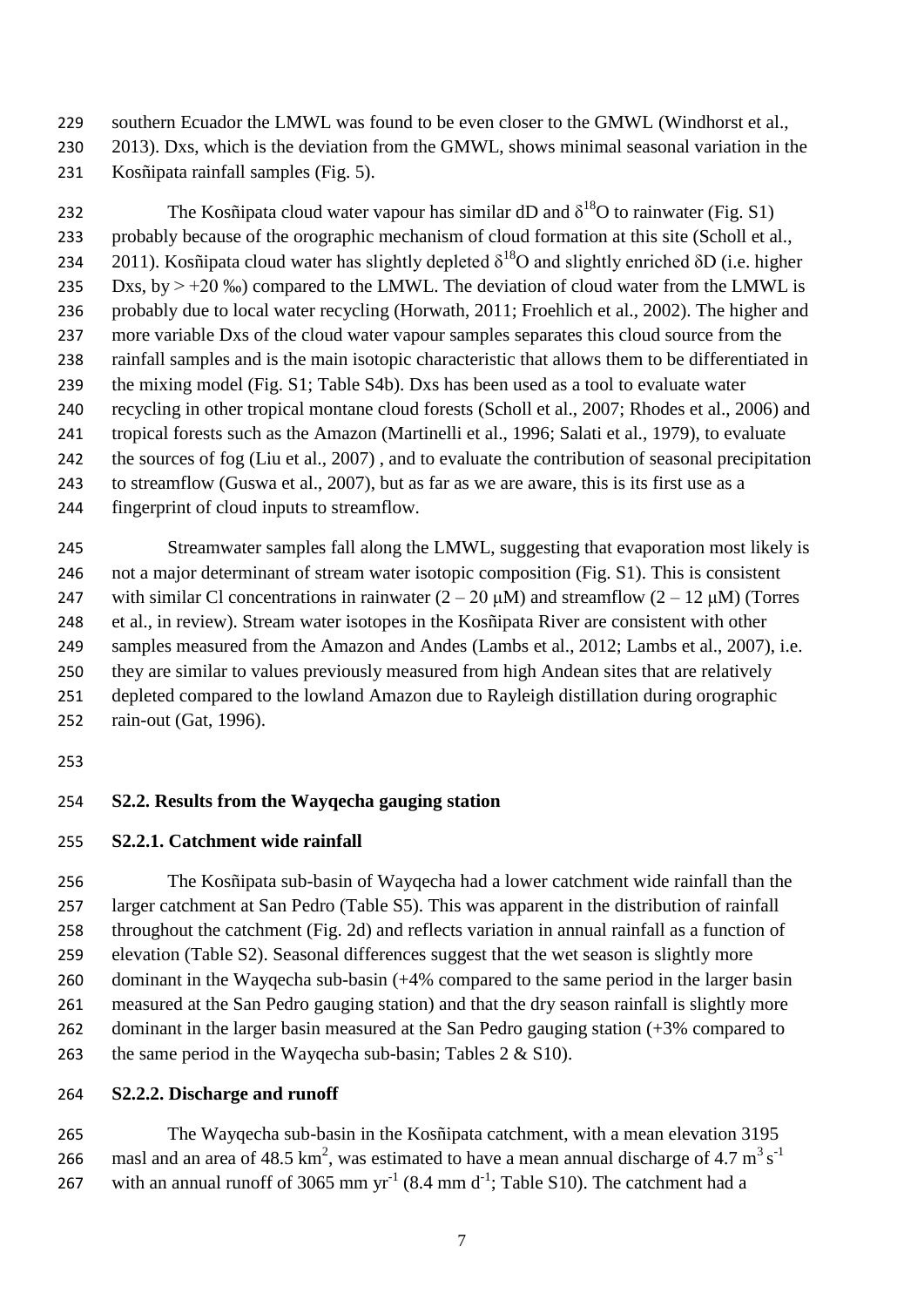- 268 seasonal range in monthly mean values of 2.3 to 8.8  $\text{m}^3$  s<sup>-1</sup> (4.1 to 14.1 mm d<sup>-1</sup>). There are
- significant uncertainties in these annual totals for the Wayqecha station as they are based on
- only 59 spot measurements of discharge. The seasonal variation in flow was greater in

amplitude at the Wayqecha gauge (Table S10) than compared to that of the San Pedro river

- gauge (Table 2). This suggests that the discharge and runoff in the sub-basin of Wayqecha
- follows a similar pattern to the larger Kosñipata catchment measured at San Pedro, but may
- be subjected to more short-term variation.
- 

## **S2.2.3. Water isotopes at Wayqecha station**

277 At the Kosñipata River gauging station at Wayqecha,  $\delta D$  and  $\delta^{18}O$  values were more depleted than at the Kosñipata River gauging station at San Pedro as a result of altitude effects on water isotope ratios (cf. [Lambs et al. \(2012\)](#page-10-12)). At the Wayqecha gauging station, 280 values for  $\delta D$ ,  $\delta^{18}O$ , and Dxs ranged from  $-107.0$  to  $-88.9$  ‰,  $-15.9$  to  $-13.5$  ‰, and 18.3 to 20.5 ‰ (Table S9). Relative to samples collected in the Kosñipata River at the San Pedro gauging station, seasonality in the Kosñipata River at the Wayqecha gauging station was less

pronounced.

## **S2.2.4. Water budget for Wayqecha**

285 The inputs for the headwater basin (Wayqecha) are estimated at mm yr<sup>-1</sup> (wind-286 loss corrected rainfall at 2519 mm  $yr^{-1}$  and assuming CWI at 232 mm  $yr^{-1}$  based on estimated 287 CWI for the San Pedro gauging station). The outputs are mm yr<sup>-1</sup>, with runoff at  $3065$ mm yr<sup>-1</sup> and AET at 643 mm yr<sup>-1</sup> (Table S10). Thus, outputs exceeded inputs by 960 mm yr<sup>-1</sup> (35%), in part due to the very large uncertainties particularly on estimated discharge for this

sub-catchment.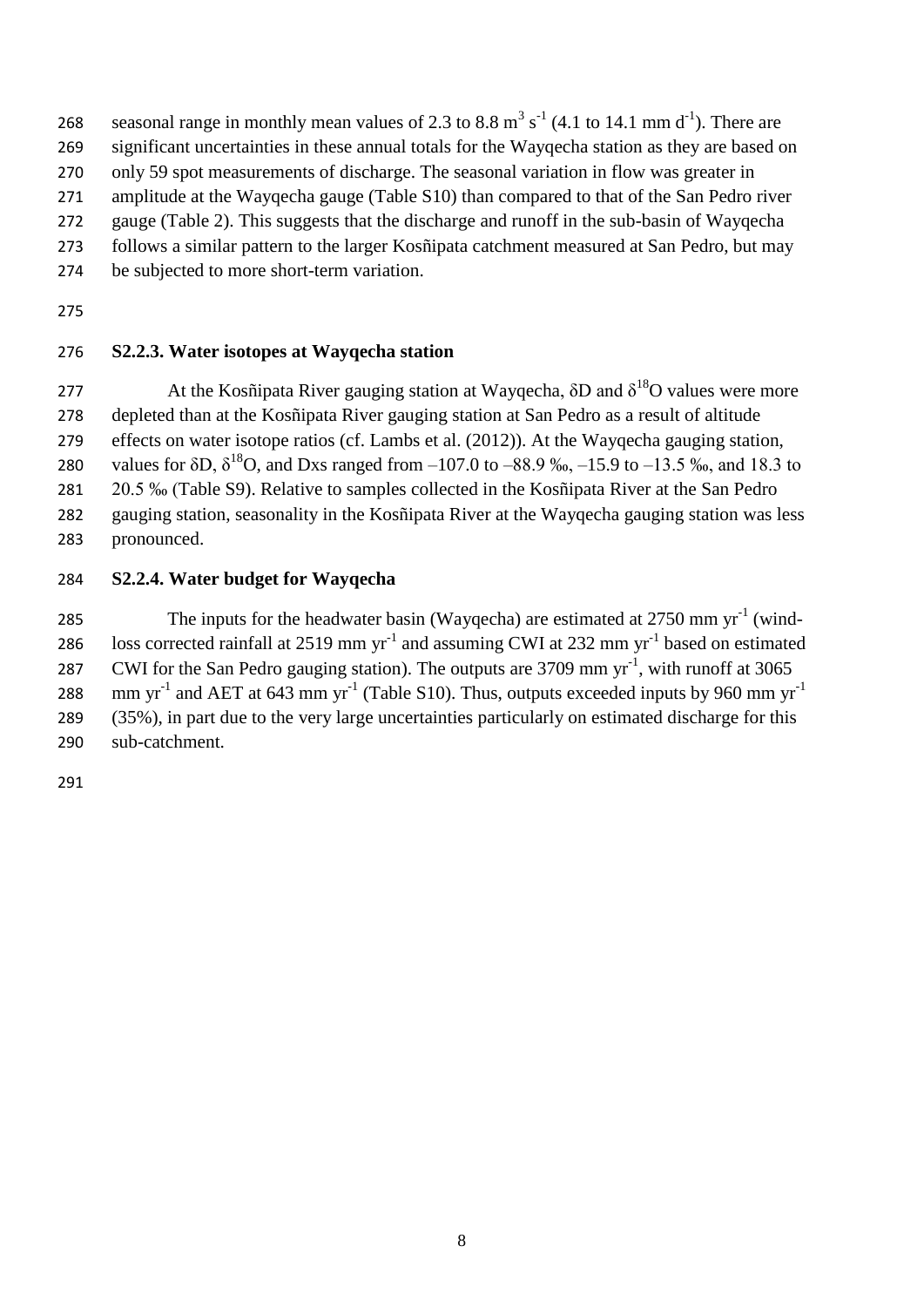# <span id="page-9-13"></span>**References for supplementary information**

<span id="page-9-16"></span><span id="page-9-15"></span><span id="page-9-14"></span><span id="page-9-12"></span><span id="page-9-11"></span><span id="page-9-10"></span><span id="page-9-9"></span><span id="page-9-8"></span><span id="page-9-7"></span><span id="page-9-6"></span><span id="page-9-5"></span><span id="page-9-4"></span><span id="page-9-3"></span><span id="page-9-2"></span><span id="page-9-1"></span><span id="page-9-0"></span>

| 294 | ACCA: Weather data San Pedro station, Asociación para la concervación de la cuenca Amazónica               |
|-----|------------------------------------------------------------------------------------------------------------|
| 295 | http://atrium.andesamazon.org/index.php, (last access: April 2012), 2012.                                  |
| 296 | Asner, G. P., Knapp, D. E., Boardman, J., Green, R. O., Kennedy-Bowdoin, T., Eastwood, M., Martin, R.      |
| 297 | E., Anderson, C., and Field, C. B.: Carnegie Airborne Observatory-2: Increasing science data               |
| 298 | dimensionality via high-fidelity multi-sensor fusion, Remote Sens. Environ., 124, 454-465,                 |
| 299 | http://dx.doi.org/10.1016/j.rse.2012.06.012, 2012.                                                         |
| 300 | Asner, G. P.: unpublished data, 2014.                                                                      |
| 301 | Asner, G. P., Anderson, C. B., Martin, R. E., Knapp, D. E., Tupayachi, R., Sinca, F., and Malhi, Y.:       |
| 302 | Landscape-scale changes in forest structure and functional traits along an Andes-to-Amazon                 |
| 303 | elevation gradient, Biogeosciences, 11, 843-856, http://dx.doi.org/10.5194/bg-11-843-2014,                 |
| 304 | 2014.                                                                                                      |
| 305 | Baud, O., Hager, W. H., and Minor, H. E.: Toward nonintrusive flood discharge measurement, J.              |
| 306 | Hydraul. Eng., 131, 1031-1035, http://dx.doi.org/10.1061/(ASCE)0733-                                       |
| 307 | 9429(2005)131:12(1031), 2005.                                                                              |
| 308 | Consbio: Ecosistemas Terrestres de Peru (Data Basin Dataset) for ArcGIS, The Nature                        |
| 309 | Conservancy/NatureServe Covallis, Oragon, USA, (last access: April 2012), 2011.                            |
| 310 | Craig, H.: Standard for Reporting Concentrations of Deuterium and Oxygen-18 in Natural Waters,             |
| 311 | Science, 133, 1833-1834, http://dx.doi.org/10.1126/science.133.3467.1833, 1961.                            |
| 312 | Fisher, J. B., Tu, K. P., and Baldocchi, D. D.: Global estimates of the land-atmosphere water flux         |
| 313 | based on monthly AVHRR and ISLSCP-II data, validated at 16 FLUXNET sites, Remote Sens.                     |
| 314 | Environ., 112, 901-919, http://dx.doi.org/10.1016/j.rse.2007.06.025, 2008.                                 |
| 315 | Fisher, J. B., Whittaker, R. J., and Malhi, Y.: ET come home: potential evapotranspiration in              |
| 316 | geographical ecology, Global Ecol. Biogeogr., 20, 1-18, http://dx.doi.org/10.1111/j.1466-                  |
| 317 | 8238.2010.00578.x, 2010.                                                                                   |
| 318 | Froehlich, K., Gibson, J. J., and Aggarwal, P.: Deuterium excess in precipitation and its climatological   |
| 319 | significance, Proceeding of Study of Environmental Change Using Isotope Techniques,                        |
| 320 | Vienna, Austria, 23-27 April 2001, IAEA-CSP-13/P, 54-66, 2002.                                             |
| 321 | Gat, J. R.: Oxygen and hydrogen isotopes in the hydrologic cycle, Annu. Rev. Earth Pl. Sc., 24, 225-       |
| 322 | 262, 1996.                                                                                                 |
| 323 | Gilmanov, T. G., Soussana, J. F., Aires, L., Allard, V., Ammann, C., Balzarolo, M., Barcza, Z., Bernhofer, |
| 324 | C., Campbell, C. L., Cernusca, A., Cescatti, A., Clifton-Brown, J., Dirks, B. O. M., Dore, S.,             |
| 325 | Eugster, W., Fuhrer, J., Gimeno, C., Gruenwald, T., Haszpra, L., Hensen, A., Ibrom, A., Jacobs,            |
| 326 | A. F. G., Jones, M. B., Lanigan, G., Laurila, T., Lohila, A., G.Manca, Marcolla, B., Nagy, Z.,             |
| 327 | Pilegaard, K., Pinter, K., Pio, C., Raschi, A., Rogiers, N., Sanz, M. J., Stefani, P., Sutton, M.,         |
| 328 | Tuba, Z., Valentini, R., Williams, M. L., and Wohlfahrt, G.: Partitioning European grassland               |
| 329 | net ecosystem CO <sub>2</sub> exchange into gross primary productivity and ecosystem respiration           |
| 330 | using light response function analysis, Agr Ecosyst Environ, 121, 93-120,                                  |
| 331 | http://dx.doi.org/10.1016/j.agee.2006.12.008, 2007.                                                        |
| 332 | Girardin, C. A. J., Silva-Espejo, J. E., Doughty, C. E., Huaraca Huasco, W., Metcalfe, D. B., Durand-Baca, |
| 333 | L., Marthews, T. R., Aragao, L. E. O. C., Farfan Rios, W., García Cabrera, K., Halladay, K.,               |
| 334 | Fisher, J. B., Galiano-Cabrera, D. F., Huaraca-Quispe, L. P., Alzamora-Taype, I., Equiluz-Mora,            |
| 335 | L., Salinas-Revilla, N., Silman, M., Meir, P., and Malhi, Y.: Productivity and carbon allocation           |
| 336 | in a tropical montane cloud forest of the Peruvian Andes, Plant Ecology and Diversity, 7, 107-             |
| 337 | 123, http://dx.doi.org/10.1080/17550874.2013.820222, 2014.                                                 |
| 338 | Gustard, A., Bullock, A., and Dixon, J.: Low flow estimation in the United Kingdom, Low flow               |
| 339 | estimation in the United Kingdom, Institute of Hydrology, Wallingford, UKpp., 1992.                        |
|     |                                                                                                            |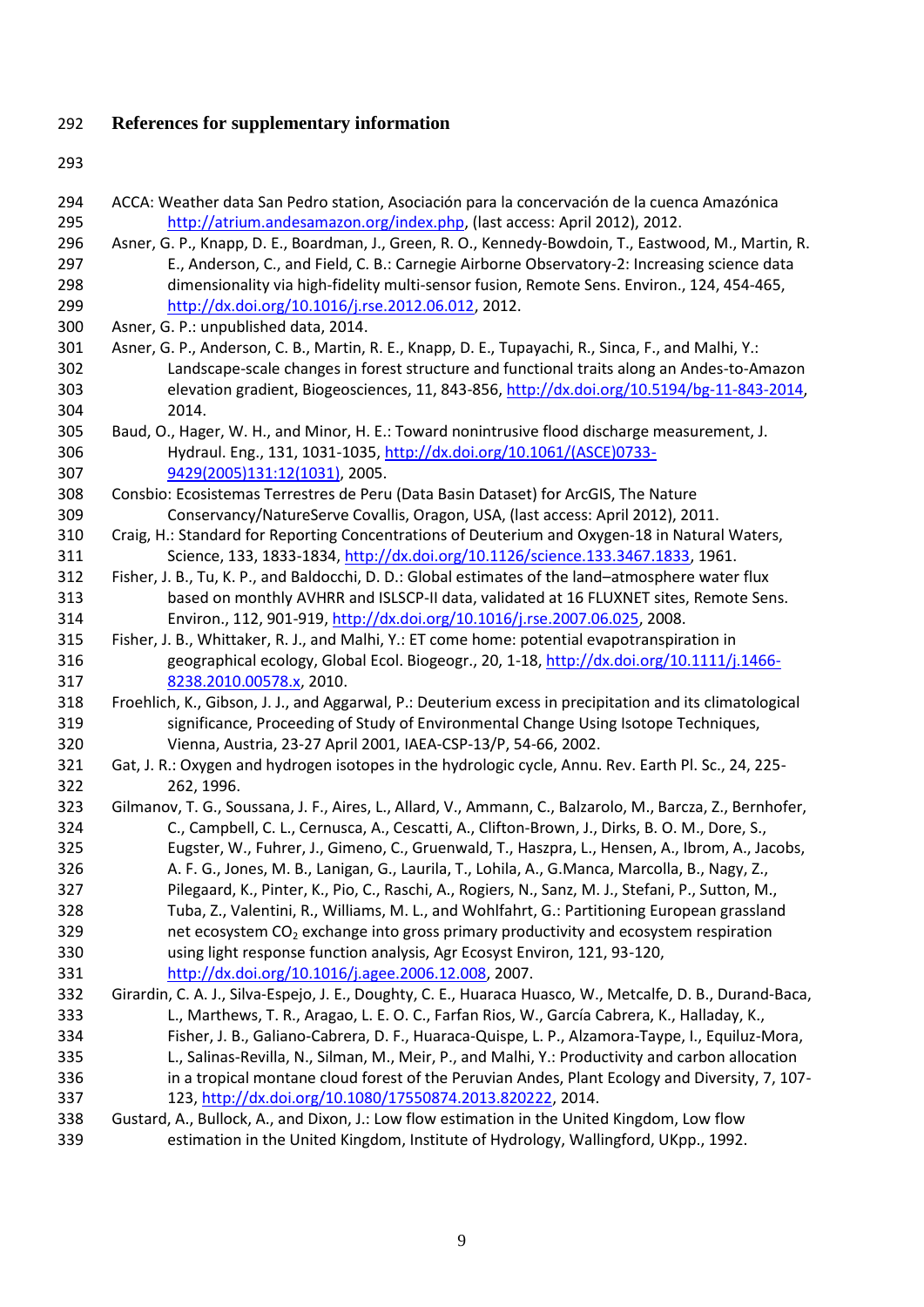- <span id="page-10-18"></span><span id="page-10-16"></span><span id="page-10-14"></span><span id="page-10-11"></span> Guswa, A. J., Rhodes, A. L., and Newell, S. E.: Importance of orographic precipitation to the water resources of Monteverde, Costa Rica, Adv Water Resour, 30, 2098-2112, [http://dx.doi.org/10.1016/j.advwatres.2006.07.008,](http://dx.doi.org/10.1016/j.advwatres.2006.07.008) 2007.
- <span id="page-10-4"></span> Holwerda, F.: Water and energy budgets of rain forests along an elevation gradient under maritime tropical conditions, PhD, Earth Sciences, VU University, Amsterdam, The Netherlands, 167 pp., 2005.
- Holwerda, F., Burkard, R., Eugster, W., Scatena, F., Meesters, A., and Bruijnzeel, L.: Estimating fog deposition at a Puerto Rican elfin cloud forest site: comparison of the water budget and eddy covariance methods, Hydrol Process, 20, 2669-2692, [http://dx.doi.org/10.1002/hyp.6065,](http://dx.doi.org/10.1002/hyp.6065) 2006.
- <span id="page-10-6"></span> Horwath, A.: Epiphytic bryophytes as cloud forest indicators: Stable isotopes, biomass and diversity along an altitudinal gradient in Peru, Doctor of Philosophy, Plant Sciences, University of Cambridge, Cambridge, 260 pp., 2011.
- Huaraca Huasco, W., Girardin, C. A. J., Doughty, C. E., Metcalfe, D. B., Baca, L. D., Silva-Espejo, J. E., Cabrera, D. G., Aragão, L. E. O., Davila, A. R., Marthews, T. R., Huaraca-Quispe, L. P., Alzamora-Taype, I., Eguiluz-Mora, L., Farfan-Rios, W., Cabrera, K. G., Halladay, K., Salinas- Revilla, N., Silman, M., Meir, P., and Malhi, Y.: Seasonal production, allocation and cycling of carbon in two mid-elevation tropical montane forest plots in the Peruvian Andes, Plant Ecology and Diversity, 1-2, 125-142, [http://dx.doi.org/10.1080/17550874.2013.819042,](http://dx.doi.org/10.1080/17550874.2013.819042) 2014.
- <span id="page-10-17"></span><span id="page-10-2"></span>Jarrett, R. D.: Hydraulics of high-gradient streams, J. Hydraul. Eng., 110, 1519-1539, 1984.
- <span id="page-10-13"></span> Lambs, L., Muller, E., and Fromard, F.: The Guianese paradox: How can the freshwater outflow from the Amazon increase the salinity of the Guianan shore?, J. Hydrol., 342, 88-96, [http://dx.doi.org/10.1016/j.jhydrol.2007.05.022,](http://dx.doi.org/10.1016/j.jhydrol.2007.05.022) 2007.
- <span id="page-10-15"></span><span id="page-10-12"></span> Lambs, L., Horwath, A., Otto, T., Julien, F., and Antoine, P. O.: Isotopic values of the Amazon headwaters in Peru: comparison of the wet upper Río Madre de Dios watershed with the dry Urubamba‐Apurimac river system, Rapid Commun. Mass Sp., 26, 775-784, [http://dx.doi.org/10.1002/rcm.6157,](http://dx.doi.org/10.1002/rcm.6157) 2012.
- <span id="page-10-10"></span> Liu, W. J., Liu, W. Y., Li, P. J., Gao, L., Shen, Y. X., Wang, P. Y., Zhang, Y. P., and Li, H. M.: Using stable isotopes to determine sources of fog drip in a tropical seasonal rain forest of Xishuangbanna, SW China, Agr. Forest Meteorol., 143, 80-91, [http://dx.doi.org/10.1016/j.agrformet.2006.11.009,](http://dx.doi.org/10.1016/j.agrformet.2006.11.009) 2007.
- <span id="page-10-0"></span> Lowman, L. E. L., and Barros, A. P.: Investigating Links between Climate and Orography in the central Andes: Coupling Erosion and Precipitation using a Physical‐statistical Model, J Geophys Res-Earth, [http://dx.doi.org/10.1002/2013JF002940,](http://dx.doi.org/10.1002/2013JF002940) 2014.
- <span id="page-10-5"></span> Malhi, Y., Pegoraro, E., Nobre, A. D., Pereira, M. G. P., Grace, J., Culf, A. D., and Clement, R.: Energy and water dynamics of a central Amazonian rain forest, J. Geophys. Res., 107, 8061, [http://dx.doi.org/10.1029/2001JD000623,](http://dx.doi.org/10.1029/2001JD000623) 2002.
- <span id="page-10-9"></span> Martinelli, L. A., Victoria, R. L., Sternberg, L. S. L., Ribeiro, A., and Moreira, M. Z.: Using stable isotopes to determine sources of evaporated water to the atmosphere in the Amazon basin, J Hydrol., 183, 191-204, [http://dx.doi.org/10.1016/0022-1694\(95\)02974-5,](http://dx.doi.org/10.1016/0022-1694(95)02974-5) 1996.
- <span id="page-10-1"></span> McMahon, J. P.: DDT-treatment of rivers for eradication of Simuliidae, B. World Health Organ., National Center for Biotechnology Information, Bethesda MD, USA, 541 pp., 1957.
- <span id="page-10-3"></span> Monteith, J. L., and Unsworth, M. H.: Principles of environmental physics: Plants, animals, and the atmosphere, Academic Press, Oxford, UK, 357 pp., 2013.
- <span id="page-10-8"></span> Phillips, D. L., and Gregg, J. W.: Uncertainty in source partitioning using stable isotopes, Oecologia, 127, 171-179, [http://dx.doi.org/10.1007/s004420000578,](http://dx.doi.org/10.1007/s004420000578) 2001.
- <span id="page-10-7"></span> Ponton, C., West, A. J., Feakins, S. J., and Galy, V.: Leaf wax biomarkers in transit record river 388 catchment composition, Geophys Res Lett, 41, [http://dx.doi.org/10.1002/2014GL061328,](http://dx.doi.org/10.1002/2014GL061328) 2014.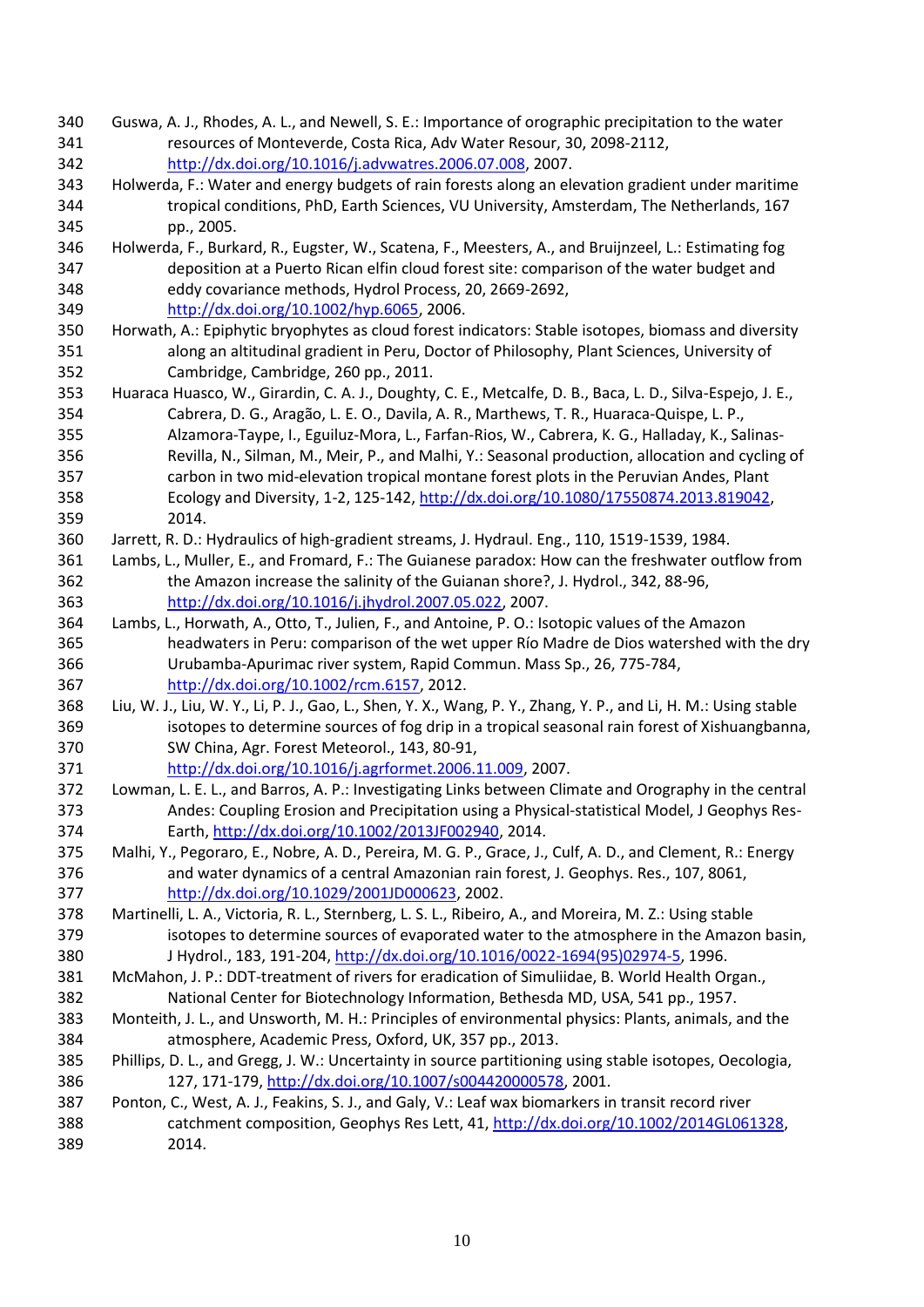- <span id="page-11-9"></span><span id="page-11-8"></span> Rapp, J. M., and Silman, M. R.: Diurnal, seasonal, and altitudinal trends in microclimate across a 391 tropical montane cloud forest, Clim. Res., 55, 17-32[, http://dx.doi.org/10.3354/cr01127,](http://dx.doi.org/10.3354/cr01127) 2012.
- <span id="page-11-5"></span> Rhodes, A. L., Guswa, A. J., and Newell, S. E.: Seasonal variation in the stable isotopic composition of precipitation in the tropical montane forests of Monteverde, Costa Rica, Water Resour. Res., 42, W11402, [http://dx.doi.org/10.1029/2005WR004535,](http://dx.doi.org/10.1029/2005WR004535) 2006.
- <span id="page-11-1"></span> Rozanski, K., Araguás-Araguás, L., and Gonfiantini, R.: Isotopic Patterns in Modern Global Precipitation, in: Climate Change in Continental Isotopic Records, edited by: Swart, P. K., Lohman, K. C., McKenzie, J., and Savin, S., American Geophysical Union, Washington, DC, 1- 36, 1993.
- <span id="page-11-6"></span> Salati, E., Dall'Olio, A., Matsui, E., and Gat, J. R.: Recycling of water in the Amazon basin: an isotopic study, Water Resour. Res., 15, 1250-1258, [http://dx.doi.org/10.1029/WR015i005p01250,](http://dx.doi.org/10.1029/WR015i005p01250) 1979.
- <span id="page-11-3"></span> Scholl, M., Eugster, W., and Burkard, R.: Understanding the role of fog in forest hydrology: stable isotopes as tools for determining input and partitioning of cloud water in montane forests, Hydrol. Process., 25, 353-366[, http://dx.doi.org/10.1002/hyp.7762,](http://dx.doi.org/10.1002/hyp.7762) 2011.
- <span id="page-11-4"></span> Scholl, M. A., Giambelluca, T. W., Gingerich, S. B., Nullet, M. A., and Loope, L. L.: Cloud water in windward and leeward mountain forests: The stable isotope signature of orographic cloud water, Water Resour. Res., 43, W12411, [http://dx.doi.org/10.1029/2007WR006011,](http://dx.doi.org/10.1029/2007WR006011) 2007.
- SENAMHI: Clima: Datos históricos Peru, [http://www.senamhi.gob.pe/main\\_mapa.php?t=dHi,](http://www.senamhi.gob.pe/main_mapa.php?t=dHi) (last access: May 2012), 2012.
- <span id="page-11-7"></span> Torres, M. A., West, A. J., and Clark, K. E.: Geomorphic regime modulates hydrologic control of chemical weathering in the Andes-Amazon, Geochim Cosmochim Ac, in review.
- <span id="page-11-2"></span> Windhorst, D., Waltz, T., Timbe, E., Frede, H. G., and Breuer, L.: Impact of elevation and weather patterns on the isotopic composition of precipitation in a tropical montane rainforest, Hydrol. Earth Syst. Sci., 17, 409-419[, http://dx.doi.org/10.5194/hess-17-409-2013,](http://dx.doi.org/10.5194/hess-17-409-2013) 2013.
- <span id="page-11-0"></span>416 Zelazowski, P., Sayer, A. M., Thomas, G. E., and Grainger, R. G.: Reconciling satellite-derived atmospheric properties with fine‐resolution land imagery: Insights for atmospheric
- correction, J Geophys Res-Atmos, 116, [http://dx.doi.org/10.1029/2010JD015488,](http://dx.doi.org/10.1029/2010JD015488) 2011.
-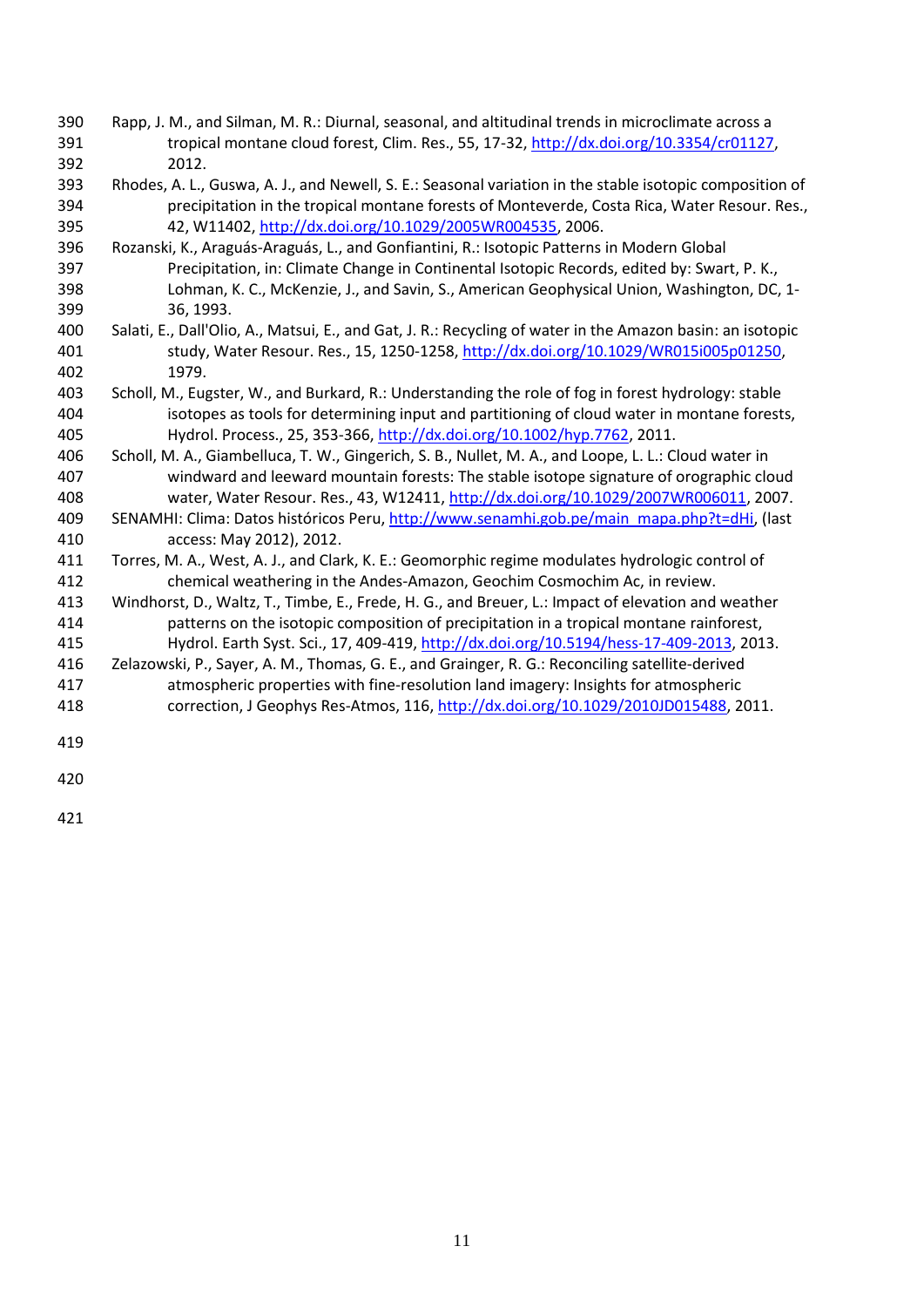### 422 **Supplementary tables**

#### 423

TABLE S1: Catchment-wide mean monthly estimated rainfall (mm month<sup>-1</sup>) 1998 to 2012 showing seasonality.

| Kosñipata<br>catchment<br>measured<br>at: | Jan. | Feb.                                                                                | March | April   | May | June | July | Aug. | Sept.                             | Oct/            | Nov. | Dec. |
|-------------------------------------------|------|-------------------------------------------------------------------------------------|-------|---------|-----|------|------|------|-----------------------------------|-----------------|------|------|
| San Pedro                                 |      | 399±43 411±64 416±41 218±20 135±14 130±13 135±14 129±12 156±15 208±23 224±23 317±39 |       |         |     |      |      |      |                                   |                 |      |      |
| Wavgecha                                  |      | $338\pm40$ $351\pm57$ $355\pm38$ $171\pm18$ $94\pm13$ $91\pm12$ $94\pm13$           |       |         |     |      |      |      | 89±11 114±14 162±22 177±22 262±36 |                 |      |      |
| Months                                    | 15   | 15                                                                                  | 15    | 15      | 15  | 15   | 15   | 15   | 15                                | 15              | 15   | 15   |
| Season*                                   | wet  | wet                                                                                 | wet   | wet-dry | dry | dry  | dry  | dry  | drv                               | dry-wet dry-wet |      | wet  |

\*Rainfall patterns indicate that the wet season runs from December to March (green), the wet-dry transition season runs throughout April (blue), the dry season runs from May until September (yellow), and the dry-wet transition season runs through October and November (red). Rainfall is corrected for wind-induced loss. Uncertainties are 2 × standard error.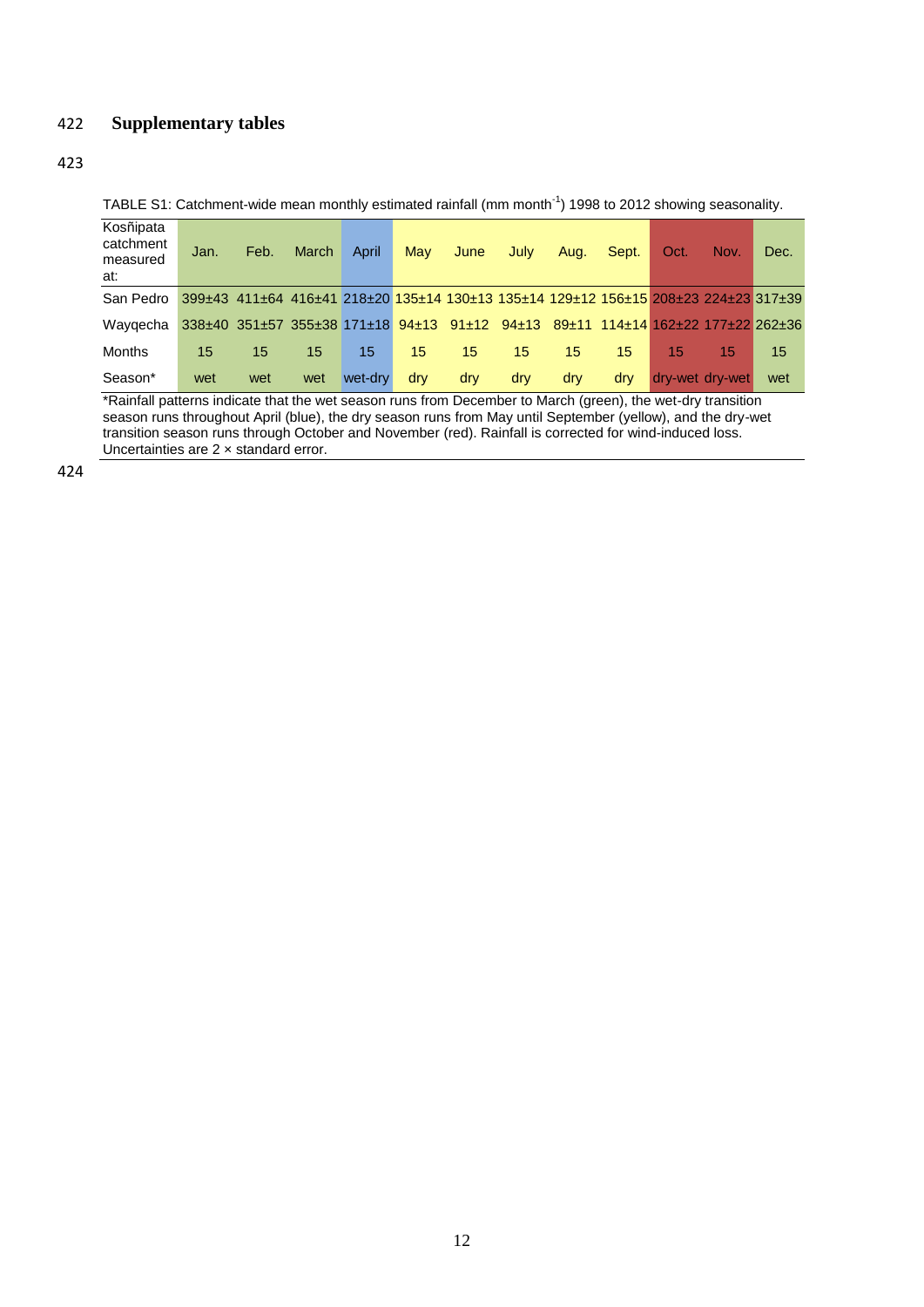| # in<br>Fig.<br>1a <sup>′</sup> | Meteor-<br>ological<br>station | Gauge type                                       | Elev-<br>ation<br>(masl) | Lat/long<br>coordinates<br>(S, W)        | Land                                   | Landscape Aspect Slope<br>cover type description                | (°)^^ | $(°)$ M n         | $(^{\circ}C)$ | $T_{\text{max}}$ $RH_{\text{min}}$<br>(% ) | $R_{n}$<br>$(W m^{-2})$ | Meteor-<br>ological<br>station<br>annual<br>rainfall (mm<br>$yr^{-1}$ | <b>TRMM</b> calibrated<br>rainfall <sup>§</sup><br>(corrected<br>rainfall) from<br>1998 to 2012<br>$(mm yr^{-1})$ |          |     | AET AET; AET <sub>c</sub> |
|---------------------------------|--------------------------------|--------------------------------------------------|--------------------------|------------------------------------------|----------------------------------------|-----------------------------------------------------------------|-------|-------------------|---------------|--------------------------------------------|-------------------------|-----------------------------------------------------------------------|-------------------------------------------------------------------------------------------------------------------|----------|-----|---------------------------|
| 1                               | Acjanaco manual                |                                                  | 3460                     | 13°11'45.674", Puna                      |                                        | Rolling<br>mountain                                             | 140   | 8.6               |               | 79 12.1 65.0                               | N/A                     | 1908 <sup>a</sup>                                                     | 1800 (1845)                                                                                                       | N/A      | N/A | N/A                       |
|                                 | Acjanaco <sup>h</sup> Skye     | Instruments                                      |                          | 71°37'14.818"                            | grassland                              | top                                                             |       |                   | 12 11.6 76.1  |                                            | $74^{\#}$               | 1698                                                                  | N/A                                                                                                               | 710      | 104 | 250                       |
|                                 | 2 TU 3450                      | Smart<br>Sensors/<br><b>HOBO</b>                 | 3450                     | 13°6'48.749".<br>71°36'27.306"           | Transition mountain<br>/Scrub-<br>land | Rolling<br>top/peak of<br>a mountain<br>ridge                   | 356   | 26.7              | 16 11.9 72.3  |                                            | $62*^{e}$               | $2148^{b}$                                                            | 2516 (2579)                                                                                                       | 470      | 175 | 274                       |
|                                 |                                | Campbell<br>3 Wayqecha Scientific                | 2900                     | 13°11'18.434",<br>71°35'9.667"           | <b>UMCF</b>                            | Mountain<br>slope just<br>below tree<br>line, far<br>from ridge | 122   | 32.8 45 16.2 70.0 |               |                                            | $78^{\text{H}}$         | $1752^c$                                                              | 1600 (1640)                                                                                                       | 652      | 190 | 435                       |
|                                 | 4 TU 2750                      | Smart<br>Sensors/<br><b>HOBO</b>                 | 2750                     | 13°6'18.537",<br>71°35'22.26"            | <b>UMCF</b>                            | Mountain<br>ridge                                               | 319   | 28                | 19 16.0 75.7  |                                            | $82^{*f}$               | 2940 <sup>b</sup>                                                     | 3154 (3233)                                                                                                       | 696      | 262 | 402                       |
|                                 | 5 Rocotal                      | manual                                           | 2090                     | $13^{\circ}6'47.575$ ",<br>71°34'14.673" | <b>UMCF</b>                            | Mountain<br>slope near<br>road                                  | 70.5  | 32.9 97 20.6 76.4 |               |                                            | N/A                     | 4140 <sup>a</sup>                                                     | 4152 (4256)                                                                                                       | N/A      | N/A | N/A                       |
|                                 | 6 TU 1800                      | Smart<br>Sensors/<br><b>HOBO</b>                 | 1850                     | $13^{\circ}4'11.331$ ",<br>71°33'30.215" | <b>LMCF</b>                            | $Mid -$<br>mountain<br>slope                                    | 321   |                   |               | 30.6 18 20.3 72.4                          | $100*9$                 | 4116 <sup>b</sup>                                                     | 3998 (4098)                                                                                                       | 916      | 308 | 567                       |
| $\overline{7}$                  | San<br>Pedro                   | Vantage Pro<br>2 Plus, Davis 1450<br>Instruments |                          | 13°3'21.219".<br>71°32'48.841"           | <b>LMRF</b>                            | Mountain<br>slope near                                          | 183   | 13.6              |               | 13 23.7 77.0                               | $98^{#g}$               | 5436 <sup>d</sup>                                                     | 4831 (4952)                                                                                                       | 1008 328 |     | 631                       |
|                                 | San<br>Pedro $*$               | Skye<br>Instruments                              | 1360                     | 13°3'20.191".<br>71°32'38.305'           | <b>LMRF</b>                            | the river                                                       | 183   | 4                 |               |                                            |                         |                                                                       |                                                                                                                   |          |     |                           |

TABLE S2: Station descriptions for meteorological data from the Kosñipata catchment.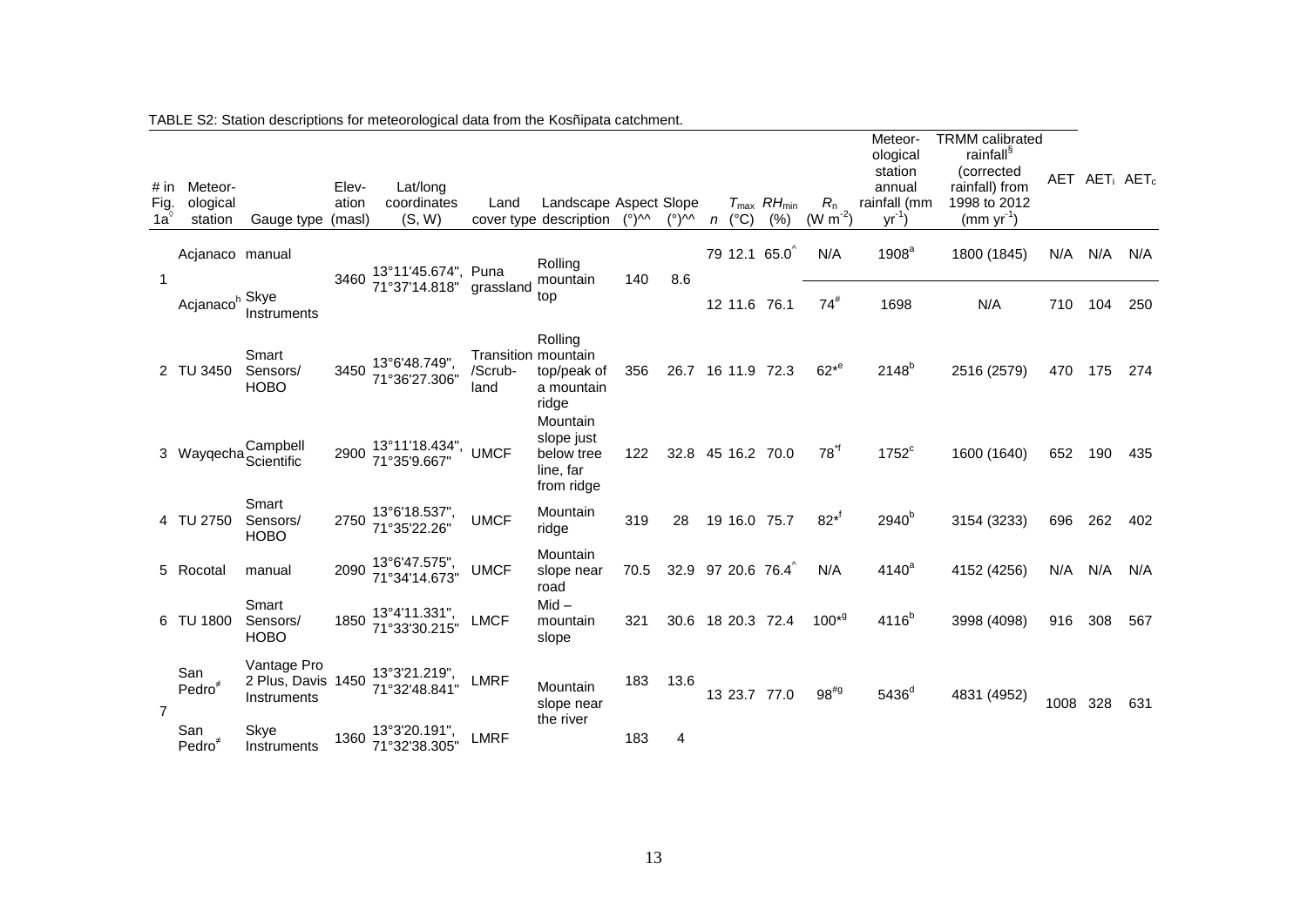|          | 8 SP 1500        | Smart<br>Sensors/<br><b>HOBO</b> |     | 1500 13°2'57.577",<br>71°32'11.579" | <b>RF</b>   | LMCF/LM Mountain<br>slope                  | 170 |     | 29.5 13 22.0 74.9 | $95^{*9}$ | $4956^{\circ}$ | 5191 (5321) | 908 328 |     | 540 |
|----------|------------------|----------------------------------|-----|-------------------------------------|-------------|--------------------------------------------|-----|-----|-------------------|-----------|----------------|-------------|---------|-----|-----|
| <b>Q</b> | Chonta-<br>chaca | manual                           | 887 | 13°1'26.091",<br>71°28'4.887"       | <b>LTRF</b> | Low<br>mountains<br>near road<br>and river |     | 2.1 | 80 27.3 83.6      | N/A       | $5316^a$       | 5260 (5392) | N/A     | N/A | N/A |

 $\sqrt[6]{}$  Stations 2, 3, 4, 6, 7 and 8 are run by the ABERG consortium.

 $\int_a^a$  data from [\(SENAMHI, 2012\)](#page-11-8)

<sup>b</sup> data from [\(Rapp and Silman, 2012\)](#page-11-9)

 $\textdegree$  data from [\(Girardin et al., 2014\)](#page-9-12)

d data from [\(Huaraca Huasco et al., 2014;](#page-10-14) [ACCA, 2012\)](#page-9-13)

 $*$  Data for the two San Pedro meteorological stations were merged since they were located close to one another and totalled only 13 months of data.

<sup>§</sup>TRMM calibrated rainfall (mm yr <sup>-1</sup>) from 1998 to 2012 (*n* = 180 months) was determined for each meteorological station as described in the text. Data in parenthesis is rainfall corrected for wind-induced loss at 2.5% (Table S3).

UMCF = Upper montane cloud forest, LMCF = Lower montane cloud forest, LMRF = Lower montane rain forest, LTRF = Lower tropical rainforest.

 $\textdegree$  Aspect and slope were determined by using SRTM DEM at 90 m x 90 m resolution.

 $n =$  available months of meteorological station data.

 $T_{\text{max}}$  = mean max daily temperature averaged monthly

RH<sub>min</sub> = mean daily minimum relative humidity averaged monthly, <sup>^</sup> estimated RH<sub>min</sub> using dry and wet bulb temperatures assuming atmospheric pressure was 1013 hPa, and  $R_n$  = mean daily net radiation averaged monthly.

\* Photosynthetic active radiation (PAR) (µmol PAR m<sup>-2</sup> s<sup>-1</sup>) was converted to estimate  $R_n$  by first dividing it by 2.1 to convert it to solar radiation ( $R_s$ ) (W m<sup>-2</sup>) [\(Monteith and Unsworth, 2013\)](#page-10-15) and then converted to *R*n.

Solar radiation was converted to estimate net radiation (R<sub>n</sub>) by multiplying R<sub>s</sub> by 0.5<sup>e</sup> [\(Gilmanov et al., 2007\)](#page-9-14), 0.7<sup>f</sup> [\(Holwerda, 2005\)](#page-10-16) or 0.75<sup>g</sup> [\(Fisher et al., 2010;](#page-9-15) [Malhi et al., 2002\)](#page-10-17) Actual evapotranspiration (AET) estimated using meteorological station data in the PT-JPL model developed b[y Fisher et al. \(2008\)](#page-9-16).

AET is composed of rainfall interception (AETi), canopy transpiration (AETc), and soil evaporation (AETs).

<sup>h</sup> data from 2013 - 2014 collected by Y. Malhi and used only in the AET analysis.

| $-$ |  |  |  |
|-----|--|--|--|
| 426 |  |  |  |
| 427 |  |  |  |
| 428 |  |  |  |
| 429 |  |  |  |
| 430 |  |  |  |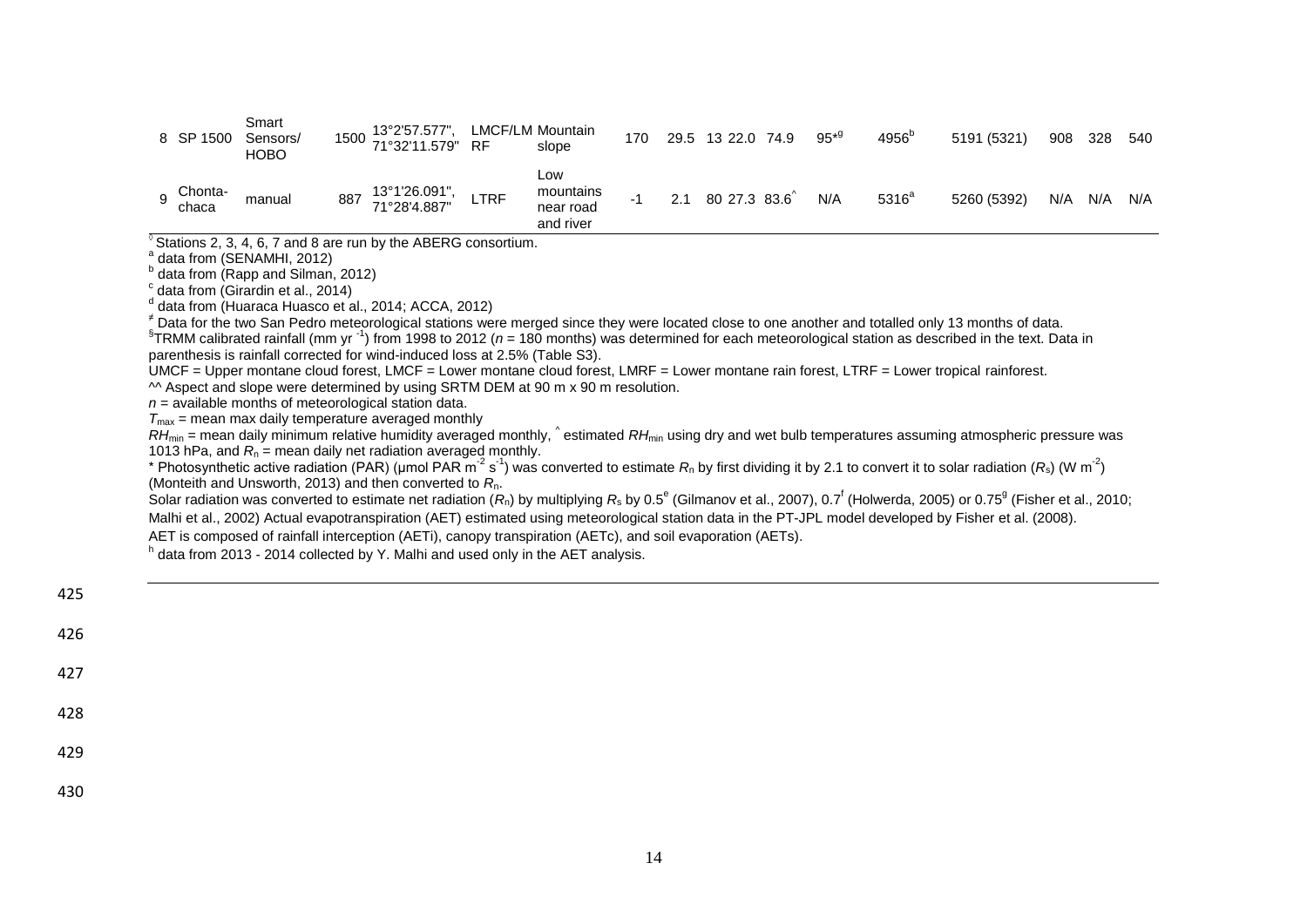TABLE S3: Wind speed and wind-induced rainfall loss for the Kosñipata catchment

|         |                                 | TADLE 33. WITH SDEED AND WITH THOUCED TAILING TOSS TOT THE KOSHIDAIA CALCHITIENT |  |
|---------|---------------------------------|----------------------------------------------------------------------------------|--|
|         | Wind velocity (m s <sup>-</sup> | Rainfall loss due to wind (%)*                                                   |  |
| Wet     | $1.22 \pm 0.08$                 | $2.41 \pm 0.34$                                                                  |  |
| Wet-dry | $1.16 \pm 0.12$                 | $2.19 \pm 0.37$                                                                  |  |
| Dry     | $1.40 \pm 0.24$                 | $2.41 \pm 0.76$                                                                  |  |
| Dry-wet | $1.37 \pm 0.08$                 | $2.98 \pm 0.34$                                                                  |  |
| Annual  | $1.32 \pm 0.17$                 | $2.50+0.56$                                                                      |  |
|         |                                 |                                                                                  |  |

Meteorological stations used were TR 3750, TR 2750, TR 1800, and SP 1500 (see Table S2 for descriptions).

\*Rainfall loss due to wind around the rain gauge was estimated based on equations 1 and 2 from [\(Holwerda et al., 2006\)](#page-10-18).

Uncertainties are propagated  $1\sigma$  errors.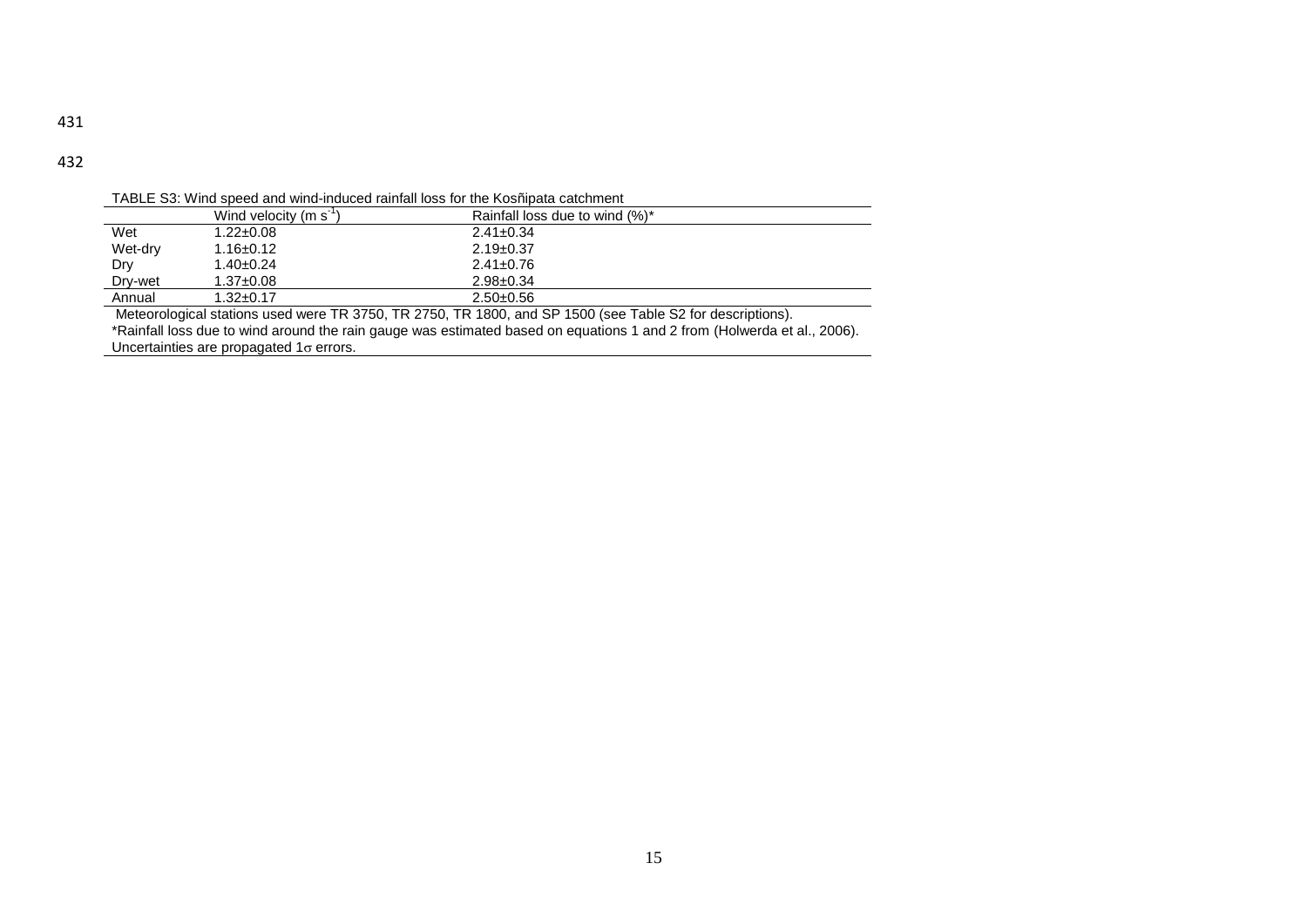TABLE S4a: Water isotope data for rainfall collected in the Kosñipata catchment

| Season     | Date        | Elevation | $\delta^{18}O$ | σ <sup>18</sup> O | δD         | σ δD    | Dxs     | σ Dxs      |
|------------|-------------|-----------|----------------|-------------------|------------|---------|---------|------------|
|            | (dd-mmm-yy) | (m)       | $(\%o)$        | $(\%o)$           | $(\%circ)$ | $(\%o)$ | $(\%o)$ | $(\%circ)$ |
| Dry season | 13-Jun-11   | 1360      | $-4.63$        | 0.10              | $-18.89$   | 0.57    | 18.18   | 0.98       |
| Wet season | 19-Dec-10   | 1360      | $-2.46$        | 0.14              | $-17.70$   | 0.98    | 1.95    | 1.46       |
| Wet season | 22-Mar-11   | 1360      | $-12.44$       | 0.16              | $-92.29$   | 0.45    | 7.22    | 1.36       |
| Wet season | 27-Dec-10   | 1360      | $-15.22$       | 0.24              | $-111.36$  | 0.45    | 10.40   | 1.98       |
| Wet season | 24-Jan-11   | 1360      | $-16.49$       | 0.06              | $-129.76$  | 0.74    | 2.16    | 0.87       |
| Wet season | 21-Feb-11   | 1360      | $-18.58$       | 0.08              | $-138.96$  | 0.41    | 9.66    | 0.75       |
| Dry season | 06-Jul-09   | 1500      | $-7.19$        | 0.08              | $-40.73$   | 0.50    | 16.82   | 0.81       |
| Dry season | 06-Jul-09   | 1500      | $-7.18$        | 0.08              | $-40.69$   | 0.50    | 16.71   | 0.81       |
| Dry season | 06-Jul-09   | 1500      | $-7.16$        | 0.08              | $-40.73$   | 0.50    | 16.52   | 0.81       |
| Dry season | 07-Jul-09   | 1500      | $-7.39$        | 0.08              | $-41.90$   | 0.50    | 17.25   | 0.81       |
| Dry season | 07-Jul-09   | 1500      | $-7.41$        | 0.08              | $-42.00$   | 0.50    | 17.30   | 0.81       |
| Dry season | 07-Jul-09   | 1500      | $-7.57$        | 0.08              | $-42.96$   | 0.50    | 17.58   | 0.81       |
| Dry season | 14-Sep-09   | 1500      | $-2.55$        | 0.08              | 1.81       | 0.50    | 22.19   | 0.81       |
| Dry season | 14-Sep-09   | 1500      | $-2.08$        | 0.08              | 4.46       | 0.50    | 21.08   | 0.81       |
| Dry season | 14-Sep-09   | 1500      | $-1.93$        | 0.08              | 7.70       | 0.50    | 23.13   | 0.81       |
| Dry season | 15-Sep-09   | 1500      | $-1.56$        | 0.08              | 3.72       | 0.50    | 16.19   | 0.81       |
| Dry season | 16-Sep-09   | 1500      | $-2.70$        | 0.08              | 0.21       | 0.50    | 21.84   | 0.81       |
| Dry season | 16-Sep-09   | 1500      | $-0.94$        | 0.08              | 9.36       | 0.50    | 16.85   | 0.81       |
| Dry season | 05-Jul-09   | 2000      | $-6.62$        | 0.08              | $-35.67$   | 0.50    | 17.26   | 0.81       |
| Dry season | 05-Jul-09   | 2000      | $-6.57$        | 0.08              | $-35.59$   | 0.50    | 16.95   | 0.81       |
| Dry season | 05-Jul-09   | 2000      | $-6.58$        | 0.08              | $-35.49$   | 0.50    | 17.17   | 0.81       |
| Dry season | 12-Sep-09   | 2000      | $-1.61$        | 0.08              | 6.26       | 0.50    | 19.17   | 0.81       |
| Dry season | 12-Sep-09   | 2000      | $-3.10$        | 0.08              | $-2.88$    | 0.50    | 21.89   | 0.81       |
| Dry season | 12-Sep-09   | 2000      | $-1.75$        | 0.08              | 6.11       | 0.50    | 20.08   | 0.81       |
| Dry season | 12-Sep-09   | 2000      | $-1.59$        | 0.08              | 6.70       | 0.50    | 19.42   | 0.81       |
| Wet season | 20-Feb-11   | 2040      | $-22.81$       | 0.29              | $-168.28$  | 1.34    | 14.18   | 2.65       |
| Wet season | 20-Feb-11   | 2050      | $-22.50$       | 0.14              | $-170.76$  | 0.87    | 9.25    | 1.39       |
| Wet season | 20-Feb-11   | 2130      | $-14.71$       | 0.16              | $-105.35$  | 0.77    | 12.35   | 1.51       |
| Dry season | 28-Jun-10   | 2290      | $-3.88$        | 0.06              | $-16.21$   | 0.91    | 14.86   | 1.03       |
| Dry season | 28-Jun-10   | 2290      | $-6.73$        | 0.20              | $-36.95$   | 0.82    | 16.86   | 1.80       |
| Wet season | 22-Mar-10   | 2290      | $-8.32$        | 0.27              | $-56.74$   | 0.52    | 9.80    | 2.19       |
| Wet season | 19-Feb-11   | 2290      | $-10.40$       | 0.07              | $-72.11$   | 0.33    | 11.08   | 0.64       |
| Wet season | 27-Dec-10   | 2290      | $-17.72$       | 0.08              | $-136.09$  | 0.60    | 5.70    | 0.89       |
| Wet season | 19-Feb-11   | 2300      | $-14.52$       | 0.09              | $-100.38$  | 0.70    | 15.77   | 0.99       |
| Wet season | 19-Feb-11   | 2400      | $-12.46$       | 0.17              | $-87.71$   | 0.32    | 11.93   | 1.37       |
| Dry season | 03-Jul-07   | 2500      | $-5.69$        | 0.08              | $-28.75$   | 0.50    | 16.76   | 0.81       |
| Dry season | 03-Jul-07   | 2500      | $-5.50$        | 0.08              | $-27.76$   | 0.50    | 16.24   | 0.81       |
| Dry season | 03-Jul-07   | 2500      | $-5.82$        | 0.08              | $-29.33$   | 0.50    | 17.22   | 0.81       |
| Dry season | 03-Jul-07   | 2500      | $-7.97$        | 0.08              | $-45.49$   | 0.50    | 18.25   | 0.81       |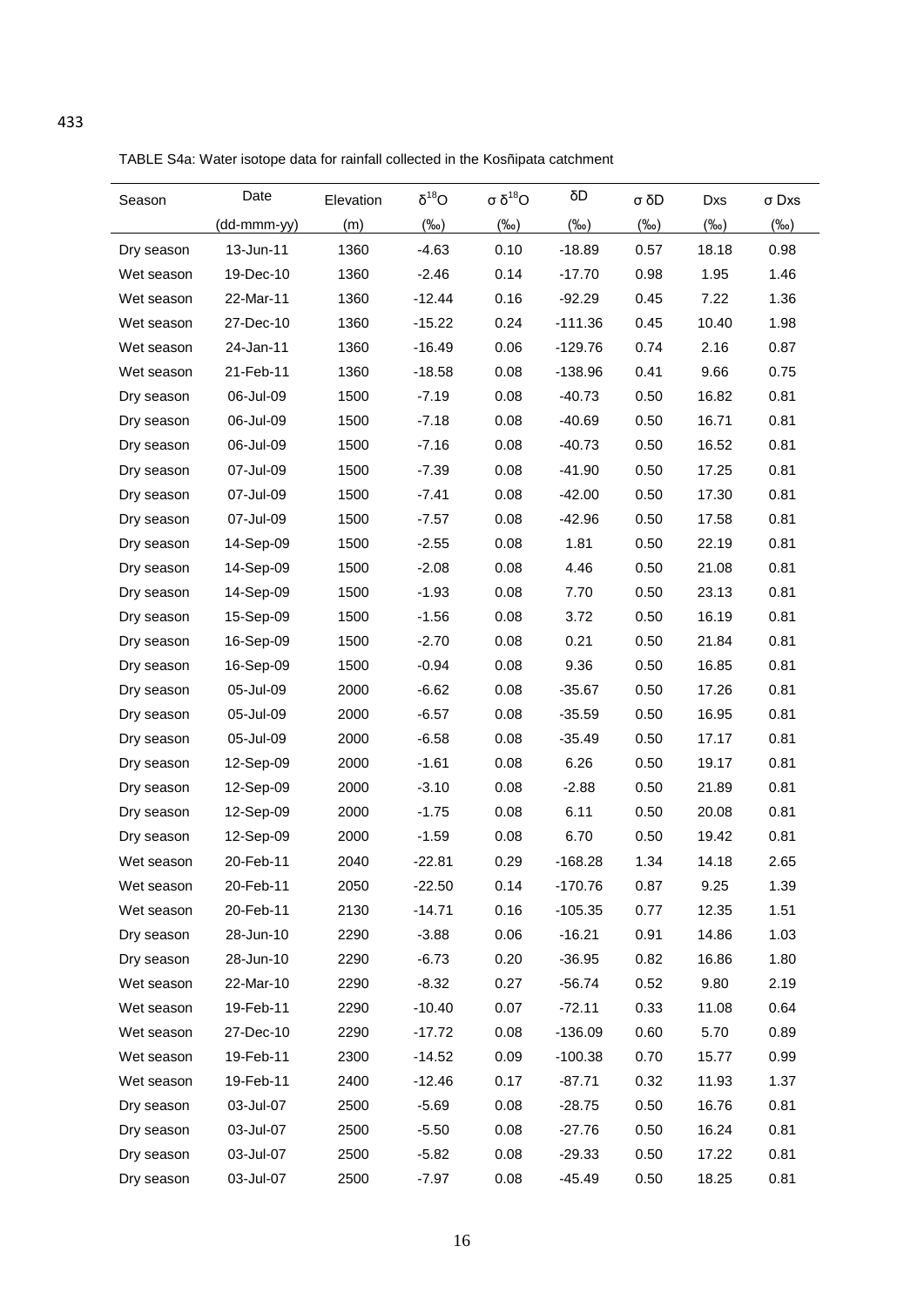| Dry season | 03-Jul-07 | 2500 | $-7.96$ | 0.08 | $-45.77$ | 0.50 | 17.90 | 0.81 |
|------------|-----------|------|---------|------|----------|------|-------|------|
| Dry season | 03-Jul-07 | 2500 | $-7.95$ | 0.08 | $-46.08$ | 0.50 | 17.51 | 0.81 |
| Dry season | 08-Sep-09 | 2500 | $-0.85$ | 0.08 | 14.33    | 0.50 | 21.16 | 0.81 |
| Dry season | 08-Sep-09 | 2500 | $-0.89$ | 0.08 | 14.32    | 0.50 | 21.48 | 0.81 |
| Dry season | 08-Sep-09 | 2500 | $-0.75$ | 0.08 | 15.40    | 0.50 | 21.41 | 0.81 |
| Dry season | 08-Sep-09 | 2500 | $-0.85$ | 0.08 | 14.12    | 0.50 | 20.93 | 0.81 |
| Dry season | 08-Sep-09 | 2500 | $-0.78$ | 0.08 | 14.90    | 0.50 | 21.17 | 0.81 |
| Dry season | 08-Sep-09 | 2500 | $-0.96$ | 0.08 | 14.23    | 0.50 | 21.93 | 0.81 |
| Dry season | 10-Sep-09 | 2500 | $-2.19$ | 0.08 | 3.70     | 0.50 | 21.18 | 0.81 |
| Dry season | 10-Sep-09 | 2500 | $-4.25$ | 0.08 | $-12.50$ | 0.50 | 21.47 | 0.81 |
| Dry season | 10-Sep-09 | 2500 | $-3.89$ | 0.08 | $-10.05$ | 0.50 | 21.08 | 0.81 |
| Dry season | 10-Sep-09 | 2500 | $-2.32$ | 0.08 | 2.95     | 0.50 | 21.47 | 0.81 |
| Dry season | 10-Sep-09 | 2500 | $-4.45$ | 0.08 | $-14.42$ | 0.50 | 21.19 | 0.81 |
| Dry season | 10-Sep-09 | 2500 | $-3.78$ | 0.08 | $-9.74$  | 0.50 | 20.54 | 0.81 |
| Dry season | 01-Jul-09 | 3000 | $-7.00$ | 0.08 | $-41.47$ | 0.50 | 14.51 | 0.81 |
| Dry season | 01-Jul-09 | 3000 | $-6.92$ | 0.08 | $-40.57$ | 0.50 | 14.83 | 0.81 |
| Dry season | 01-Jul-09 | 3000 | $-6.83$ | 0.08 | $-40.99$ | 0.50 | 13.66 | 0.81 |
| Dry season | 01-Jul-09 | 3000 | $-7.15$ | 0.08 | $-42.20$ | 0.50 | 15.03 | 0.81 |
| Dry season | 01-Jul-09 | 3000 | $-7.11$ | 0.08 | $-41.47$ | 0.50 | 15.42 | 0.81 |
| Dry season | 01-Jul-09 | 3000 | $-7.38$ | 0.08 | $-44.05$ | 0.50 | 14.97 | 0.81 |
| Dry season | 09-Sep-09 | 3000 | $-1.76$ | 0.08 | 8.20     | 0.50 | 22.24 | 0.81 |
| Dry season | 09-Sep-09 | 3000 | $-1.68$ | 0.08 | 9.05     | 0.50 | 22.47 | 0.81 |
| Dry season | 09-Sep-09 | 3000 | $-2.17$ | 0.08 | 5.89     | 0.50 | 23.21 | 0.81 |
| Dry season | 09-Sep-09 | 3000 | $-2.15$ | 0.08 | 6.22     | 0.50 | 23.43 | 0.81 |
| Dry season | 09-Sep-09 | 3000 | $-1.29$ | 0.08 | 9.82     | 0.50 | 20.10 | 0.81 |

TABLE S4b: Water isotope data for cloud water collected in the Kosñipata catchment

|             | Date        | Elevation | $\delta^{18}O$ | σ δ <sup>18</sup> Ο* | δD       | σ δD* | <b>Dxs</b> | σ Dxs* |
|-------------|-------------|-----------|----------------|----------------------|----------|-------|------------|--------|
|             | (dd-mmm-yy) | (m)       | (‰)            | (‰)                  | (‰)      | (‰)   | (‰)        | (‰)    |
| Cloud water | 14-Sep-09   | 1500      | $-1.40$        | 0.08                 | 15.34    | 0.50  | 26.57      | 0.81   |
| Cloud water | 14-Sep-09   | 1500      | $-0.47$        | 0.08                 | 19.81    | 0.50  | 23.60      | 0.81   |
| Cloud water | 14-Sep-09   | 1500      | $-1.48$        | 0.08                 | 14.71    | 0.50  | 26.56      | 0.81   |
| Cloud water | 14-Sep-09   | 1500      | $-1.86$        | 0.08                 | 14.35    | 0.50  | 29.21      | 0.81   |
| Cloud water | 14-Sep-09   | 1500      | $-5.09$        | 0.08                 | $-0.04$  | 0.50  | 40.65      | 0.81   |
| Cloud water | 14-Sep-09   | 1500      | $-2.71$        | 0.08                 | 11.87    | 0.50  | 33.51      | 0.81   |
| Cloud water | 12-Sep-09   | 2000      | $-3.81$        | 0.08                 | $-1.71$  | 0.50  | 28.76      | 0.81   |
| Cloud water | 12-Sep-09   | 2000      | $-2.40$        | 0.08                 | 3.30     | 0.50  | 22.48      | 0.81   |
| Cloud water | 12-Sep-09   | 2000      | $-7.32$        | 0.08                 | $-18.41$ | 0.50  | 40.15      | 0.81   |
| Cloud water | 12-Sep-09   | 2000      | $-5.77$        | 0.08                 | $-11.47$ | 0.50  | 34.69      | 0.81   |
| Cloud water | 12-Sep-09   | 2000      | $-6.09$        | 0.08                 | $-12.16$ | 0.50  | 36.53      | 0.81   |
| Cloud water | 03-Jul-07   | 2500      | $-8.29$        | 0.08                 | $-41.50$ | 0.50  | 24.80      | 0.81   |
| Cloud water | 03-Jul-07   | 2500      | $-16.04$       | 0.08                 | $-68.33$ | 0.50  | 60.00      | 0.81   |
| Cloud water | 03-Jul-07   | 2500      | $-16.94$       | 0.08                 | $-68.80$ | 0.50  | 66.75      | 0.81   |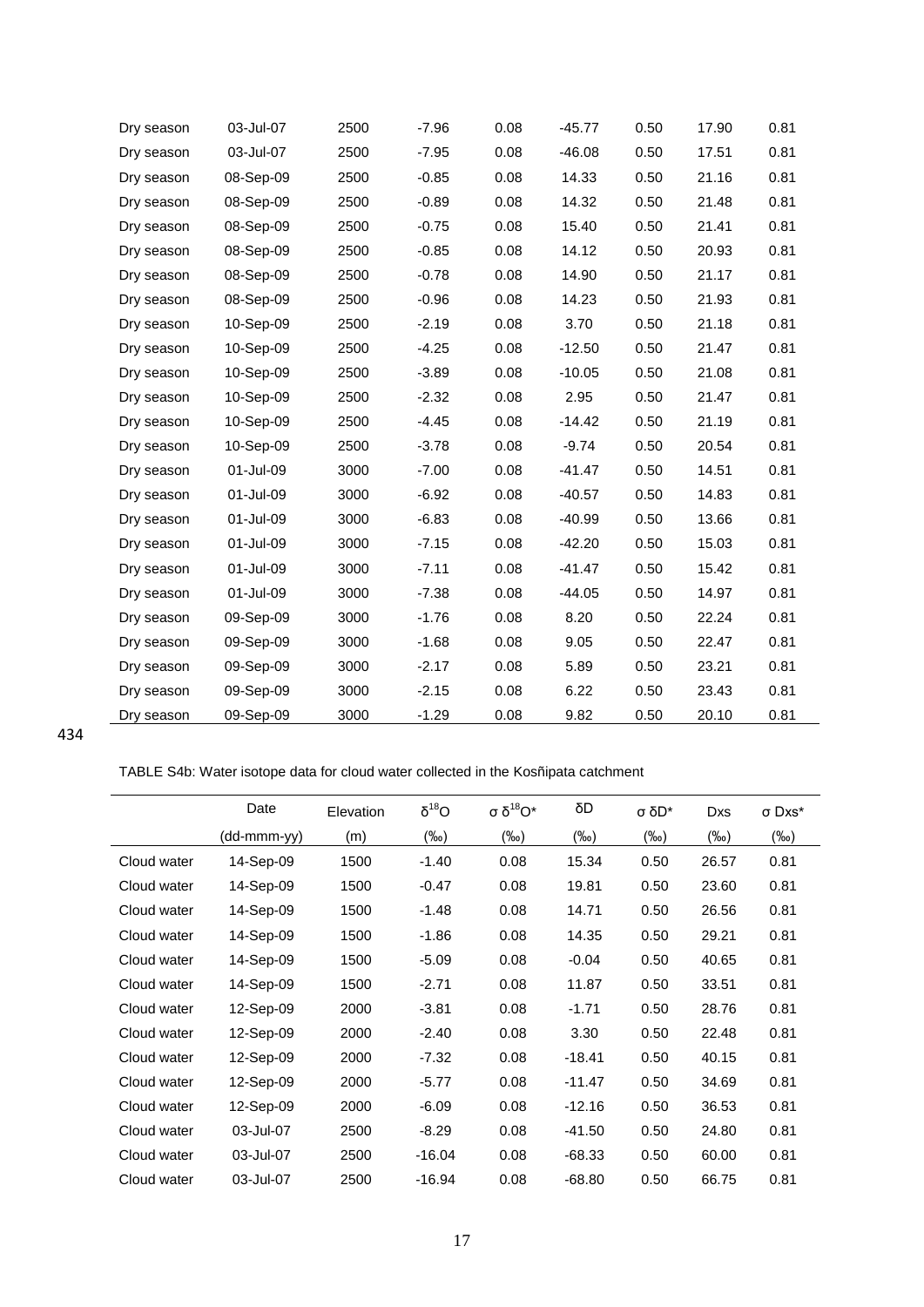| Cloud water | 03-Jul-07                                                             | 2500 | $-12.28$ | 0.08 | $-42.91$  | 0.50 | 55.36 | 0.81 |
|-------------|-----------------------------------------------------------------------|------|----------|------|-----------|------|-------|------|
| Cloud water | 03-Jul-07                                                             | 2500 | $-11.65$ | 0.08 | $-52.50$  | 0.50 | 40.68 | 0.81 |
| Cloud water | 03-Jul-07                                                             | 2500 | $-13.10$ | 0.08 | $-64.09$  | 0.50 | 40.74 | 0.81 |
| Cloud water | 10-Sep-09                                                             | 2500 | $-4.99$  | 0.08 | $-9.89$   | 0.50 | 30.04 | 0.81 |
| Cloud water | 10-Sep-09                                                             | 2500 | $-3.31$  | 0.08 | $-3.67$   | 0.50 | 22.83 | 0.81 |
| Cloud water | 10-Sep-09                                                             | 2500 | $-3.99$  | 0.08 | $-10.70$  | 0.50 | 21.21 | 0.81 |
| Cloud water | 10-Sep-09                                                             | 2500 | $-7.55$  | 0.08 | $-23.47$  | 0.50 | 36.93 | 0.81 |
| Cloud water | 10-Sep-09                                                             | 2500 | $-5.36$  | 0.08 | $-7.96$   | 0.50 | 34.92 | 0.81 |
| Cloud water | 10-Sep-09                                                             | 2500 | $-7.14$  | 0.08 | $-16.74$  | 0.50 | 40.40 | 0.81 |
| Cloud water | 01-Jul-09                                                             | 3000 | $-12.38$ | 0.08 | $-66.54$  | 0.50 | 32.50 | 0.81 |
| Cloud water | 01-Jul-09                                                             | 3000 | $-18.29$ | 0.08 | $-85.17$  | 0.50 | 61.14 | 0.81 |
| Cloud water | 01-Jul-09                                                             | 3000 | $-16.31$ | 0.08 | $-101.23$ | 0.50 | 29.27 | 0.81 |
| Cloud water | 01-Jul-09                                                             | 3000 | $-18.31$ | 0.08 | $-86.05$  | 0.50 | 60.40 | 0.81 |
| Cloud water | 01-Jul-09                                                             | 3000 | $-12.46$ | 0.08 | $-56.25$  | 0.50 | 43.45 | 0.81 |
| Cloud water | 01-Jul-09                                                             | 3000 | $-16.89$ | 0.08 | $-75.90$  | 0.50 | 59.19 | 0.81 |
| Cloud water | 09-Sep-09                                                             | 3000 | $-6.02$  | 0.08 | $-10.35$  | 0.50 | 37.85 | 0.81 |
| Cloud water | 09-Sep-09                                                             | 3000 | $-6.00$  | 0.08 | $-11.65$  | 0.50 | 36.33 | 0.81 |
| Cloud water | 09-Sep-09                                                             | 3000 | $-9.00$  | 0.08 | $-29.96$  | 0.50 | 42.03 | 0.81 |
| Cloud water | 09-Sep-09                                                             | 3000 | $-8.23$  | 0.08 | $-32.36$  | 0.50 | 33.50 | 0.81 |
| Cloud water | 09-Sep-09                                                             | 3000 | $-6.13$  | 0.08 | $-21.52$  | 0.50 | 27.54 | 0.81 |
| Cloud water | 09-Sep-09                                                             | 3000 | $-5.34$  | 0.08 | $-19.10$  | 0.50 | 23.64 | 0.81 |
| Cloud water | 30-Jun-09                                                             | 3600 | $-9.89$  | 0.08 | $-48.36$  | 0.50 | 30.76 | 0.81 |
| Cloud water | 30-Jun-09                                                             | 3600 | $-11.76$ | 0.08 | $-54.14$  | 0.50 | 39.94 | 0.81 |
| Cloud water | 30-Jun-09                                                             | 3600 | $-13.24$ | 0.08 | $-62.96$  | 0.50 | 42.99 | 0.81 |
| Cloud water | 30-Jun-09                                                             | 3600 | $-13.53$ | 0.08 | $-62.00$  | 0.50 | 46.21 | 0.81 |
| Cloud water | 30-Jun-09                                                             | 3600 | $-14.47$ | 0.08 | $-68.30$  | 0.50 | 47.43 | 0.81 |
| Cloud water | 30-Jun-09                                                             | 3600 | $-14.04$ | 0.08 | $-64.77$  | 0.50 | 47.57 | 0.81 |
| Cloud water | 07-Sep-09                                                             | 3600 | $-3.49$  | 0.08 | 8.30      | 0.50 | 36.23 | 0.81 |
| Cloud water | 07-Sep-09                                                             | 3600 | $-4.96$  | 0.08 | 6.66      | 0.50 | 46.34 | 0.81 |
| Cloud water | 07-Sep-09                                                             | 3600 | $-8.70$  | 0.08 | $-12.75$  | 0.50 | 56.83 | 0.81 |
| Cloud water | 07-Sep-09                                                             | 3600 | $-4.16$  | 0.08 | 13.84     | 0.50 | 47.08 | 0.81 |
| Cloud water | 07-Sep-09                                                             | 3600 | $-8.99$  | 0.08 | $-14.35$  | 0.50 | 57.57 | 0.81 |
| Cloud water | 07-Sep-09                                                             | 3600 | $-11.45$ | 0.08 | $-61.24$  | 0.50 | 30.34 | 0.81 |
|             | * Characteristic analytical uncertainties reported by Horwath (2011). |      |          |      |           |      |       |      |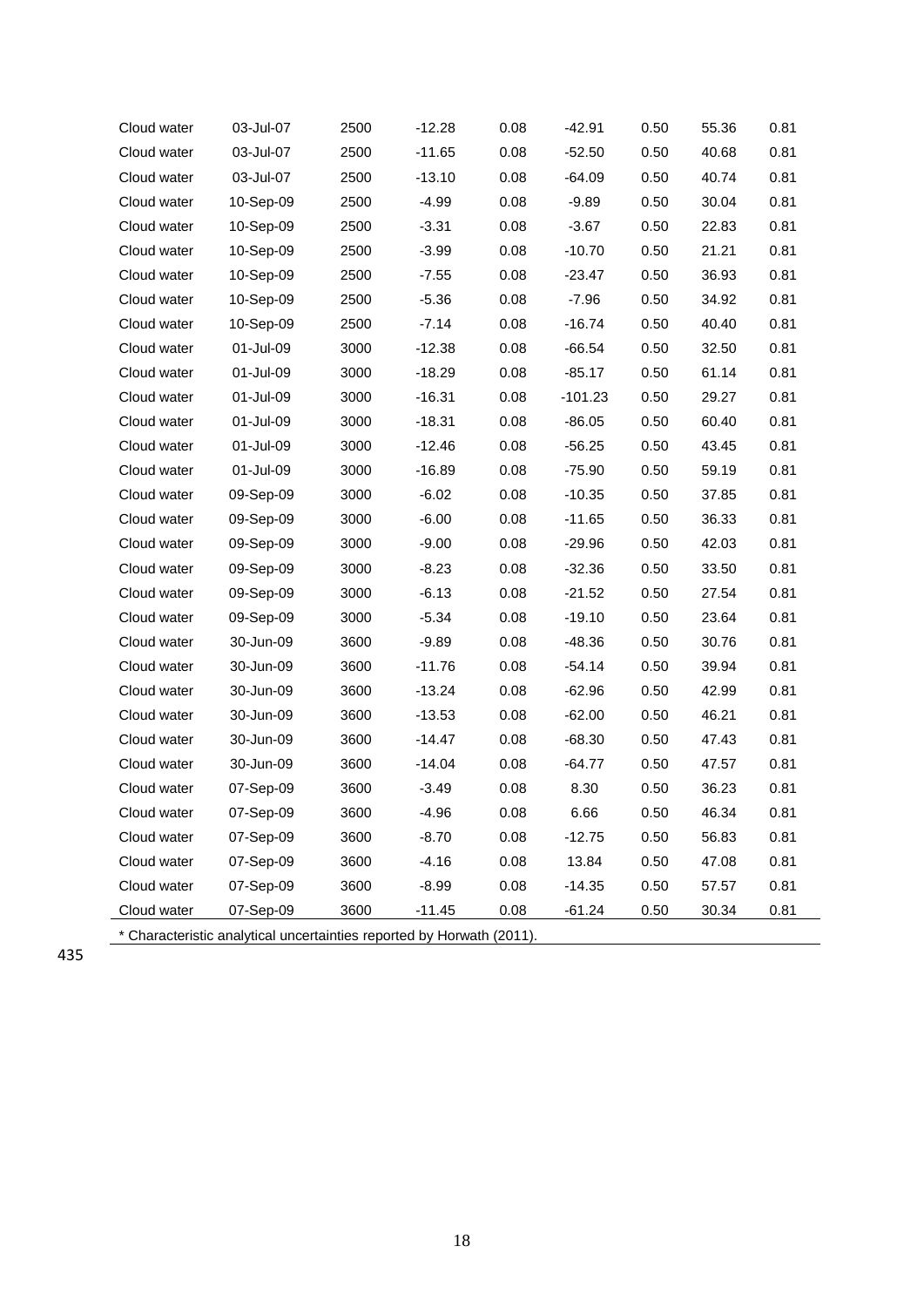| TABLE S5: Catchment-wide annual rainfall estimates (mm yr <sup>-1</sup> ) |  |  |
|---------------------------------------------------------------------------|--|--|

| Rank              | Year                                                   | Kosñipata catchment -<br>San Pedro | Kosñipata catchment -<br>Waygecha sub-basin |
|-------------------|--------------------------------------------------------|------------------------------------|---------------------------------------------|
| 1                 | 2001                                                   | 3265                               | 2654                                        |
| 2                 | 2010                                                   | 3240                               | 2631                                        |
| 3                 | 2011                                                   | 3217                               | 2611                                        |
| 4                 | 2002                                                   | 3155                               | 2552                                        |
| 5                 | 2003                                                   | 2981                               | 2390                                        |
| 6                 | 2009                                                   | 2937                               | 2351                                        |
| 7                 | 2006                                                   | 2845                               | 2265                                        |
| 8                 | 2012                                                   | 2833                               | 2254                                        |
| 9                 | 2008                                                   | 2817                               | 2239                                        |
| 10                | 1999                                                   | 2773                               | 2199                                        |
| 11                | 2007                                                   | 2751                               | 2179                                        |
| $12 \overline{ }$ | 1998                                                   | 2655                               | 2084                                        |
| 13                | 2000                                                   | 2650                               | 2084                                        |
| 14                | 2004                                                   | 2645                               | 2080                                        |
| 15                | 2005                                                   | 2759                               | 1908                                        |
| Mean              | 1998-2012                                              | $2881 \pm 124$                     | $2299 \pm 115$                              |
|                   | Uncertainties are 2 x standard error of annual totals. |                                    |                                             |

Rainfall values include wind-induced rainfall loss correction of 2.5 %.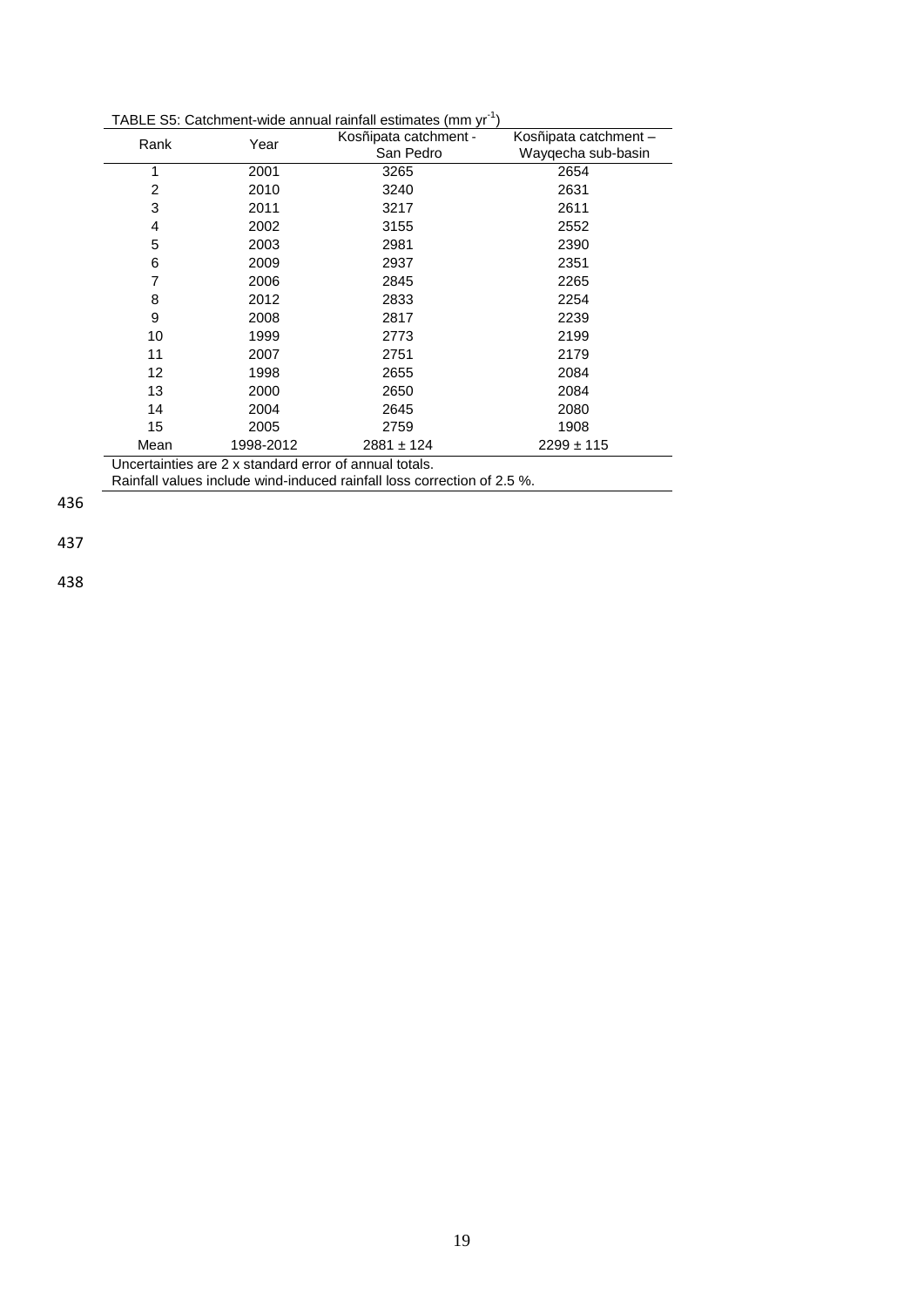TABLE S6: Water isotope data of stream water collected from the Kosñipata River at the San Pedro gauging station

| Niver at the Sail Feuro gaughly Station                      |                    |                                       |               |                    |       |       |
|--------------------------------------------------------------|--------------------|---------------------------------------|---------------|--------------------|-------|-------|
| Date and hour<br>$(dd\text{-}\text{mmm-}yy$ hr) <sup>#</sup> | $\delta^{18}O$ (‰) | $\sigma$ δ <sup>18</sup> Ο<br>$(\%o)$ | δD<br>$(\%o)$ | σ δD<br>$(\%circ)$ | Dxs   | σ Dxs |
| 01-Nov-09                                                    | -11.62             | 0.14                                  | $-77.33$      | 0.65               | 15.64 | 1.32  |
| 07-Nov-09                                                    | $-10.75$           | 0.15                                  | $-67.95$      | 0.42               | 18.03 | 1.29  |
| 15-Nov-09                                                    | $-11.47$           | 0.14                                  | -74.89        | 0.32               | 16.89 | 1.20  |
| 30-Nov-09                                                    | $-12.10$           | 0.14                                  | $-80.46$      | 0.25               | 16.34 | 1.16  |
| 30-Jan-10 00                                                 | $-13.44$           | 0.15                                  | $-91.94$      | 0.19               | 15.61 | 1.20  |
| 04-Feb-10 03                                                 | $-12.39$           | 0.14                                  | $-84.13$      | 0.21               | 14.96 | 1.15  |
| 04-Feb-10 09                                                 | $-12.56$           | 0.14                                  | $-85.54$      | 0.19               | 14.97 | 1.15  |
| 04-Feb-10 15                                                 | $-12.21$           | 0.14                                  | $-83.56$      | 0.11               | 14.10 | 1.14  |
| 04-Feb-10 21                                                 | $-12.38$           | 0.14                                  | $-84.32$      | 0.03               | 14.72 | 1.13  |
| 05-Feb-10 09                                                 | $-12.57$           | 0.14                                  | $-85.21$      | 0.29               | 15.35 | 1.17  |
| 05-Feb-10 15                                                 | $-12.45$           | 0.14                                  | $-84.67$      | 0.42               | 14.90 | 1.21  |
| 05-Feb-10 21                                                 | $-12.35$           | 0.14                                  | $-84.08$      | 0.28               | 14.75 | 1.17  |
| 06-Feb-10 09                                                 | $-12.47$           | 0.14                                  | $-85.04$      | 0.29               | 14.72 | 1.17  |
| 06-Feb-10 15                                                 | $-12.48$           | 0.14                                  | $-85.09$      | 0.31               | 14.75 | 1.18  |
| 07-Feb-10                                                    | $-12.55$           | 0.14                                  | $-86.01$      | 0.16               | 14.41 | 1.15  |
| 07-Feb-10 03                                                 | $-12.44$           | 0.14                                  | -84.94        | 0.48               | 14.56 | 1.23  |
| 07-Feb-10 09                                                 | $-12.58$           | 0.14                                  | $-84.71$      | 0.51               | 15.91 | 1.25  |
| 07-Feb-10 15                                                 | $-12.55$           | 0.14                                  | $-84.50$      | 0.33               | 15.90 | 1.18  |
| 07-Feb-10 21                                                 | $-12.52$           | 0.14                                  | $-85.04$      | 0.28               | 15.12 | 1.17  |
| 08-Feb-10 03                                                 | $-12.44$           | 0.14                                  | $-85.22$      | 0.29               | 14.29 | 1.17  |
| 08-Feb-10 09                                                 | $-12.59$           | 0.14                                  | -84.27        | 0.07               | 16.48 | 1.14  |
| 08-Feb-10 15                                                 | $-12.63$           | 0.14                                  | $-84.58$      | 0.09               | 16.47 | 1.14  |
| 08-Feb-10 21                                                 | $-12.60$           | 0.14                                  | $-84.10$      | 0.39               | 16.71 | 1.20  |
| 09-Feb-10 03                                                 | $-12.60$           | 0.14                                  | $-85.03$      | 0.22               | 15.79 | 1.16  |
| 09-Feb-10 09                                                 | $-12.69$           | 0.14                                  | $-85.19$      | 0.25               | 16.33 | 1.17  |
| 09-Feb-10 15                                                 | $-12.69$           | 0.14                                  | $-85.71$      | 0.13               | 15.80 | 1.15  |
| 10-Feb-10 03                                                 | $-12.68$           | 0.14                                  | $-85.25$      | 0.43               | 16.22 | 1.22  |
| 11-Feb-10 09                                                 | $-12.63$           | 0.14                                  | $-85.00$      | 0.46               | 16.08 | 1.23  |
| 11-Feb-10 21                                                 | $-11.80$           | 0.14                                  | $-78.70$      | 0.11               | 15.72 | 1.15  |
| 12-Feb-10 05                                                 | $-11.93$           | 0.14                                  | $-81.34$      | 0.39               | 14.12 | 1.20  |
| 12-Feb-10 09                                                 | $-12.18$           | 0.14                                  | $-82.38$      | 0.22               | 15.10 | 1.15  |
| 12-Feb-10 14                                                 | $-12.17$           | 0.14                                  | $-81.88$      | 0.54               | 15.46 | 1.26  |
| 22-Feb-10                                                    | $-12.53$           | 0.14                                  | $-85.18$      | 0.68               | 15.03 | 1.32  |
| 22-Mar-10                                                    | $-12.51$           | 0.14                                  | $-85.15$      | 0.83               | 14.90 | 1.41  |
| 29-Mar-10                                                    | $-12.53$           | 0.14                                  | $-85.63$      | 0.07               | 14.64 | 1.14  |
| 05-Apr-10                                                    | $-12.09$           | 0.14                                  | $-80.72$      | 0.53               | 16.03 | 1.25  |
| 25-Apr-10                                                    | $-12.46$           | 0.14                                  | $-83.80$      | 0.50               | 15.85 | 1.24  |
| 16-May-10                                                    | $-12.38$           | 0.14                                  | $-83.30$      | 0.24               | 15.72 | 1.16  |
| 26-May-10                                                    | $-12.14$           | 0.14                                  | $-81.43$      | 1.18               | 15.65 | 1.64  |
| 31-May-10                                                    | $-11.39$           | 0.15                                  | $-74.59$      | 0.30               | 16.56 | 1.20  |
| 14-Jun-10                                                    | $-12.20$           | 0.14                                  | $-81.47$      | 0.13               | 16.10 | 1.14  |
| 12-Jul-10                                                    | $-11.27$           | 0.15                                  | $-74.51$      | 0.31               | 15.63 | 1.21  |
| 19-Jul-10                                                    | $-11.89$           | 0.14                                  | $-79.62$      | 0.45               | 15.53 | 1.22  |
|                                                              |                    |                                       |               |                    |       |       |

Cont. next page…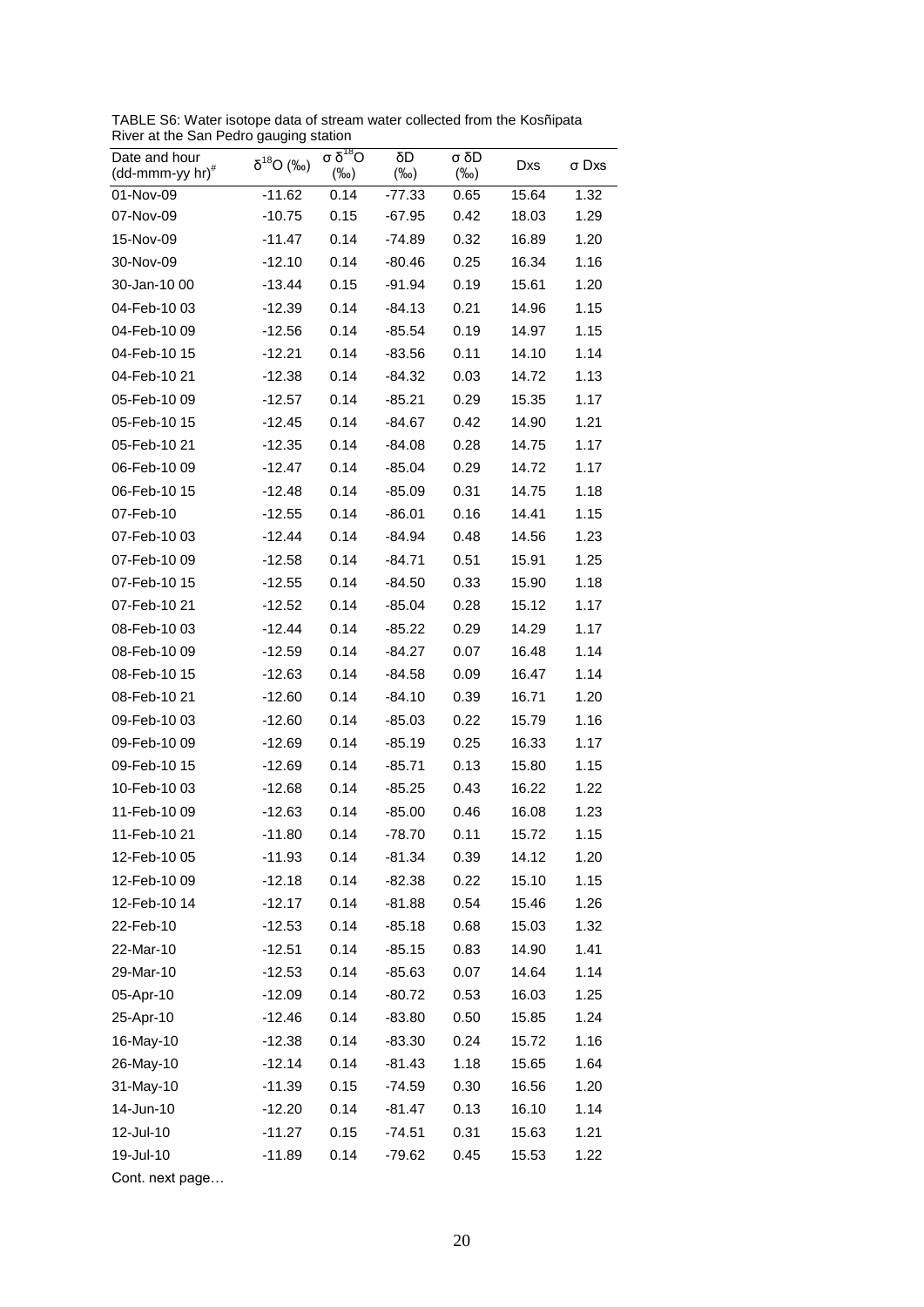| Date and hour<br>(dd-mmm-yy hr) | $\delta^{18}O$ (‰) | σ <sup>18</sup> O<br>$(\%o)$ | δD<br>$(\%circ)$ | σ δD<br>$(\%circ)$ | Dxs   | σ Dxs |
|---------------------------------|--------------------|------------------------------|------------------|--------------------|-------|-------|
| 11-Aug-10                       | $-11.68$           | 0.14                         | $-77.67$         | 0.37               | 15.76 | 1.20  |
| 18-Aug-10                       | $-11.64$           | 0.17                         | $-79.54$         | 0.98               | 13.55 | 1.67  |
| 23-Aug-10                       | $-11.88$           | 0.14                         | $-80.02$         | 1.31               | 15.04 | 1.74  |
| 02-Sep-10                       | $-10.37$           | 0.16                         | $-64.99$         | 1.61               | 18.01 | 2.04  |
| 04-Sep-10                       | $-11.05$           | 0.15                         | $-70.85$         | 1.49               | 17.55 | 1.90  |
| 13-Sep-10                       | $-11.36$           | 0.23                         | $-76.20$         | 1.06               | 14.70 | 2.15  |
| 15-Oct-10                       | $-8.94$            | 0.09                         | $-58.85$         | 0.17               | 12.64 | 0.71  |
| 15-Nov-10                       | $-10.72$           | 0.21                         | $-71.86$         | 0.68               | 13.90 | 1.83  |
| 19-Nov-10                       | $-10.64$           | 0.24                         | $-68.22$         | 0.57               | 16.94 | 1.97  |
| 22-Nov-10                       | $-10.63$           | 0.46                         | $-64.93$         | 0.47               | 20.09 | 3.74  |
| 06-Dec-10                       | $-11.38$           | 0.15                         | $-74.37$         | 0.46               | 16.68 | 1.25  |
| 13-Dec-10                       | $-12.26$           | 0.18                         | $-76.37$         | 0.31               | 21.68 | 1.45  |
| 20-Dec-10                       | $-11.49$           | 0.18                         | $-76.90$         | 0.60               | 15.03 | 1.57  |
| 27-Dec-10                       | $-12.54$           | 0.11                         | $-86.25$         | 0.28               | 14.05 | 0.90  |
| 03-Jan-11                       | $-11.90$           | 0.14                         | $-80.14$         | 0.36               | 15.05 | 1.19  |
| 24-Jan-11                       | $-11.63$           | 0.19                         | $-79.70$         | 0.70               | 13.38 | 1.69  |
| 08-Mar-11                       | $-13.79$           | 0.15                         | -94.88           | 0.23               | 15.43 | 1.24  |
| 05-May-11                       | $-13.04$           | 0.14                         | $-88.81$         | 0.74               | 15.49 | 1.37  |
| 18-Jul-11                       | $-12.09$           | 0.18                         | $-80.61$         | 0.75               | 16.08 | 1.66  |

TABLE S6, cont.: Water isotope data of stream water collected from the Kosñipata River at San Pedro gauging station

Mean isotope values and σ (standard deviation) were from 3 replicate sample injections (see description of methods in Supplementary Text) # hour not reported when only one sample collected on a given date

439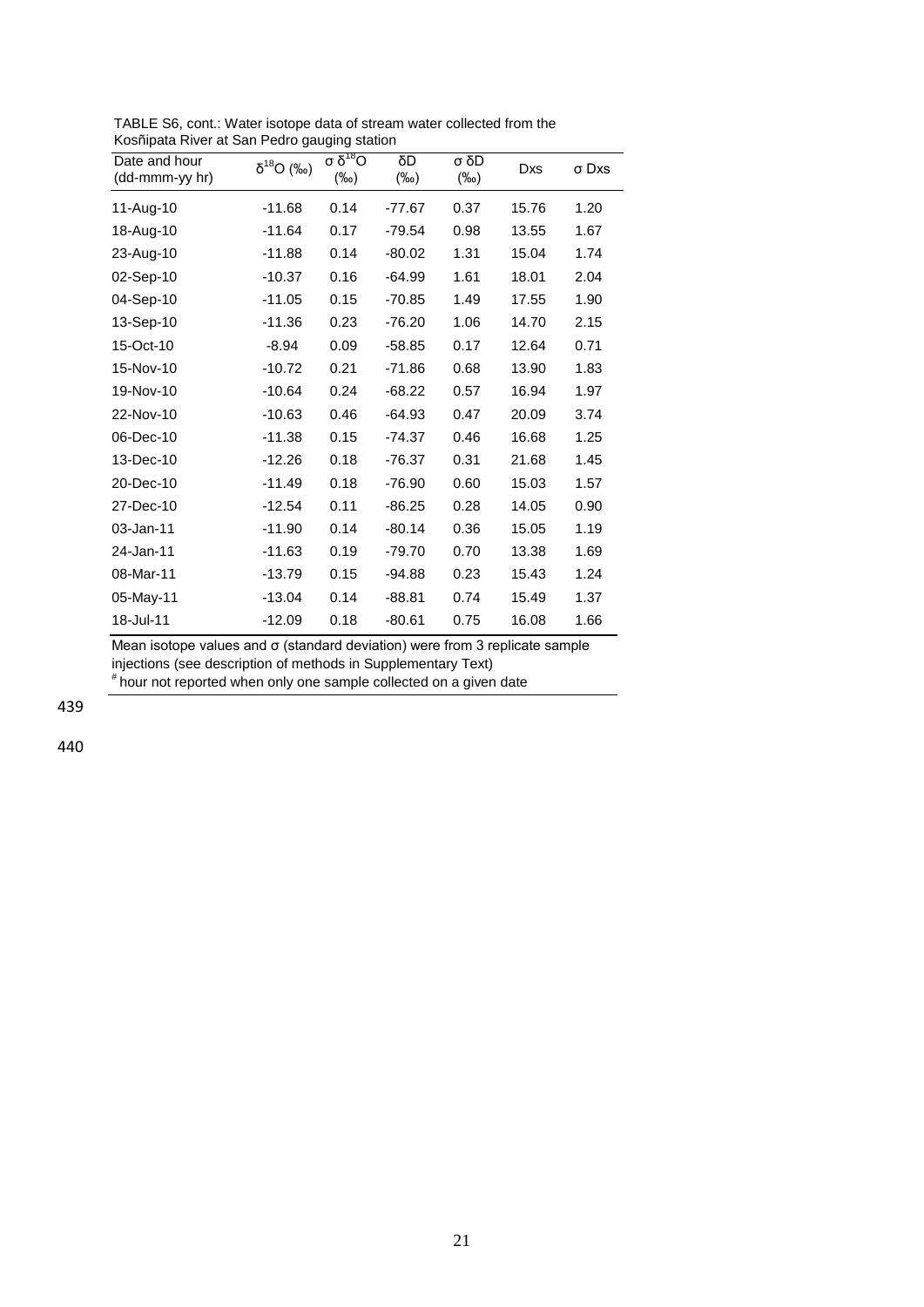| Date and hour                                     |      |      | Wet Rain |      |      | Dry Rain |      |      |      | Cloud Water |      |      | # of real    |
|---------------------------------------------------|------|------|----------|------|------|----------|------|------|------|-------------|------|------|--------------|
| $(dd\text{-}\text{mmm-}yy\text{ hr})^{\text{\#}}$ | Mean | 5%   | 50%      | 95%  | Mean | 5%       | 50%  | 95%  | Mean | 5%          | 50%  | 95%  | simulations  |
| 01-Nov-09                                         | 0.56 | 0.39 | 0.54     | 0.77 | 0.29 | 0.04     | 0.30 | 0.54 | 0.15 | 0.020       | 0.14 | 0.33 | $6.27E + 06$ |
| 07-Nov-09                                         | 0.49 | 0.34 | 0.48     | 0.66 | 0.20 | 0.02     | 0.19 | 0.41 | 0.31 | 0.151       | 0.30 | 0.52 | 4.70E+06     |
| 15-Nov-09                                         | 0.67 | 0.50 | 0.66     | 0.86 | 0.24 | 0.03     | 0.24 | 0.45 | 0.10 | 0.008       | 0.09 | 0.24 | 4.05E+06     |
| 30-Nov-09                                         | 0.60 | 0.42 | 0.59     | 0.83 | 0.28 | 0.03     | 0.28 | 0.52 | 0.12 | 0.011       | 0.10 | 0.28 | 4.98E+06     |
| 30-Jan-10 00                                      | 0.62 | 0.45 | 0.61     | 0.83 | 0.27 | 0.03     | 0.27 | 0.50 | 0.12 | 0.011       | 0.10 | 0.27 | 5.00E+06     |
| 04-Feb-10 03                                      | 0.66 | 0.52 | 0.65     | 0.83 | 0.21 | 0.02     | 0.21 | 0.40 | 0.13 | 0.017       | 0.12 | 0.29 | 4.34E+06     |
| 04-Feb-10 09                                      | 0.65 | 0.46 | 0.64     | 0.87 | 0.25 | 0.03     | 0.25 | 0.49 | 0.09 | 0.007       | 0.08 | 0.24 | 3.48E+06     |
| 04-Feb-10 15                                      | 0.65 | 0.48 | 0.64     | 0.86 | 0.25 | 0.03     | 0.25 | 0.47 | 0.10 | 0.008       | 0.09 | 0.24 | 4.12E+06     |
| 04-Feb-10 21                                      | 0.64 | 0.48 | 0.63     | 0.85 | 0.25 | 0.03     | 0.25 | 0.46 | 0.11 | 0.010       | 0.10 | 0.26 | 4.57E+06     |
| 05-Feb-10 09                                      | 0.64 | 0.47 | 0.63     | 0.84 | 0.25 | 0.03     | 0.25 | 0.47 | 0.12 | 0.011       | 0.10 | 0.27 | 4.74E+06     |
| 05-Feb-10 15                                      | 0.64 | 0.48 | 0.63     | 0.84 | 0.24 | 0.03     | 0.24 | 0.45 | 0.12 | 0.012       | 0.10 | 0.27 | 4.65E+06     |
| 05-Feb-10 21                                      | 0.64 | 0.48 | 0.63     | 0.84 | 0.24 | 0.03     | 0.25 | 0.46 | 0.12 | 0.011       | 0.10 | 0.27 | 4.64E+06     |
| 06-Feb-10 09                                      | 0.64 | 0.47 | 0.63     | 0.84 | 0.25 | 0.03     | 0.25 | 0.47 | 0.11 | 0.011       | 0.10 | 0.26 | 4.60E+06     |
| 06-Feb-10 15                                      | 0.63 | 0.48 | 0.62     | 0.83 | 0.24 | 0.03     | 0.24 | 0.46 | 0.12 | 0.014       | 0.11 | 0.28 | 4.87E+06     |
| 07-Feb-10                                         | 0.65 | 0.48 | 0.63     | 0.85 | 0.24 | 0.03     | 0.24 | 0.46 | 0.11 | 0.011       | 0.10 | 0.26 | 4.54E+06     |
| 07-Feb-10 03                                      | 0.65 | 0.48 | 0.63     | 0.85 | 0.24 | 0.03     | 0.24 | 0.46 | 0.11 | 0.011       | 0.10 | 0.26 | 4.52E+06     |
| 07-Feb-10 09                                      | 0.62 | 0.47 | 0.61     | 0.81 | 0.24 | 0.03     | 0.25 | 0.46 | 0.14 | 0.017       | 0.12 | 0.30 | $5.13E + 06$ |
| 07-Feb-10 15                                      | 0.64 | 0.48 | 0.63     | 0.84 | 0.24 | 0.03     | 0.25 | 0.46 | 0.12 | 0.012       | 0.11 | 0.28 | 4.76E+06     |
| 07-Feb-10 21                                      | 0.65 | 0.48 | 0.64     | 0.85 | 0.24 | 0.03     | 0.24 | 0.46 | 0.11 | 0.010       | 0.10 | 0.26 | 4.40E+06     |
| 08-Feb-10 03                                      | 0.62 | 0.47 | 0.61     | 0.82 | 0.24 | 0.03     | 0.24 | 0.46 | 0.14 | 0.017       | 0.13 | 0.30 | 5.09E+06     |
| 08-Feb-10 09                                      | 0.66 | 0.49 | 0.65     | 0.86 | 0.24 | 0.03     | 0.24 | 0.45 | 0.11 | 0.010       | 0.09 | 0.25 | 4.27E+06     |
| 08-Feb-10 15                                      | 0.61 | 0.46 | 0.60     | 0.80 | 0.24 | 0.03     | 0.24 | 0.45 | 0.15 | 0.023       | 0.14 | 0.32 | $5.25E + 06$ |
| 08-Feb-10 21                                      | 0.60 | 0.46 | 0.59     | 0.79 | 0.24 | 0.03     | 0.24 | 0.46 | 0.16 | 0.025       | 0.15 | 0.33 | 5.29E+06     |
| 09-Feb-10 03                                      | 0.66 | 0.49 | 0.64     | 0.86 | 0.24 | 0.03     | 0.24 | 0.46 | 0.10 | 0.009       | 0.09 | 0.25 | $4.21E + 06$ |
| 09-Feb-10 09                                      | 0.61 | 0.46 | 0.60     | 0.80 | 0.24 | 0.03     | 0.24 | 0.46 | 0.15 | 0.023       | 0.14 | 0.32 | 5.28E+06     |

TABLE S7: Results of Monte Carlo analysis of mixing fractions for water isotope samples from the Kosñipata River at the San Pedro gauging station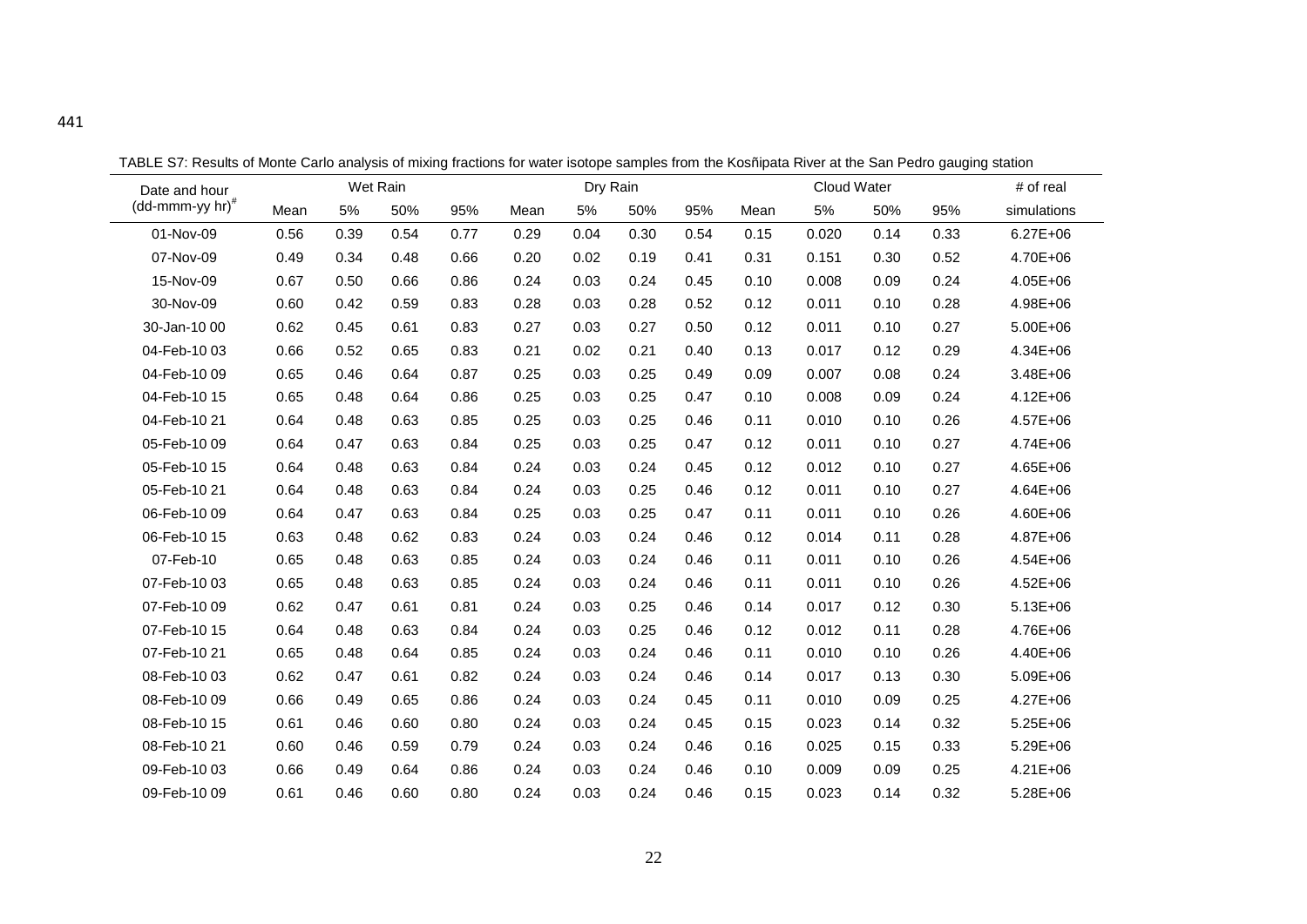| 09-Feb-10 15 | 0.62 | 0.47 | 0.61 | 0.82 | 0.24 | 0.03 | 0.24 | 0.46 | 0.13 | 0.017 | 0.12 | 0.30 | 5.06E+06     |
|--------------|------|------|------|------|------|------|------|------|------|-------|------|------|--------------|
| 10-Feb-10 03 | 0.62 | 0.47 | 0.60 | 0.80 | 0.24 | 0.03 | 0.24 | 0.45 | 0.15 | 0.022 | 0.14 | 0.32 | 5.16E+06     |
| 11-Feb-10 09 | 0.63 | 0.47 | 0.61 | 0.82 | 0.24 | 0.03 | 0.24 | 0.45 | 0.13 | 0.017 | 0.12 | 0.30 | 5.01E+06     |
| 11-Feb-10 21 | 0.62 | 0.47 | 0.61 | 0.81 | 0.24 | 0.03 | 0.24 | 0.45 | 0.15 | 0.020 | 0.13 | 0.31 | $5.12E + 06$ |
| 12-Feb-10 05 | 0.60 | 0.43 | 0.58 | 0.81 | 0.27 | 0.03 | 0.28 | 0.51 | 0.13 | 0.014 | 0.11 | 0.29 | 5.53E+06     |
| 12-Feb-10 09 | 0.62 | 0.47 | 0.61 | 0.81 | 0.24 | 0.03 | 0.24 | 0.45 | 0.14 | 0.019 | 0.13 | 0.31 | $5.11E + 06$ |
| 12-Feb-10 14 | 0.62 | 0.45 | 0.60 | 0.82 | 0.26 | 0.03 | 0.26 | 0.48 | 0.13 | 0.013 | 0.11 | 0.29 | 5.12E+06     |
| 22-Feb-10    | 0.64 | 0.46 | 0.64 | 0.86 | 0.26 | 0.03 | 0.26 | 0.48 | 0.10 | 0.008 | 0.09 | 0.25 | 4.19E+06     |
| 22-Mar-10    | 0.63 | 0.46 | 0.61 | 0.83 | 0.26 | 0.03 | 0.26 | 0.48 | 0.12 | 0.012 | 0.10 | 0.27 | 4.92E+06     |
| 29-Mar-10    | 0.64 | 0.48 | 0.63 | 0.84 | 0.24 | 0.03 | 0.24 | 0.46 | 0.12 | 0.012 | 0.11 | 0.28 | 4.64E+06     |
| 05-Apr-10    | 0.67 | 0.54 | 0.66 | 0.85 | 0.19 | 0.02 | 0.19 | 0.38 | 0.13 | 0.016 | 0.12 | 0.29 | 4.01E+06     |
| 25-Apr-10    | 0.64 | 0.48 | 0.63 | 0.84 | 0.24 | 0.03 | 0.24 | 0.46 | 0.12 | 0.012 | 0.10 | 0.27 | 4.55E+06     |
| 16-May-10    | 0.65 | 0.49 | 0.64 | 0.85 | 0.24 | 0.03 | 0.24 | 0.45 | 0.11 | 0.010 | 0.10 | 0.26 | 4.45E+06     |
| 26-May-10    | 0.60 | 0.44 | 0.59 | 0.80 | 0.26 | 0.03 | 0.27 | 0.49 | 0.14 | 0.017 | 0.12 | 0.31 | 5.47E+06     |
| 31-May-10    | 0.62 | 0.46 | 0.61 | 0.81 | 0.25 | 0.03 | 0.25 | 0.46 | 0.14 | 0.016 | 0.12 | 0.30 | $5.15E + 06$ |
| 14-Jun-10    | 0.65 | 0.50 | 0.63 | 0.83 | 0.22 | 0.03 | 0.22 | 0.43 | 0.13 | 0.015 | 0.12 | 0.29 | 4.54E+06     |
| 12-Jul-10    | 0.62 | 0.46 | 0.61 | 0.82 | 0.25 | 0.03 | 0.25 | 0.47 | 0.13 | 0.015 | 0.12 | 0.30 | 5.18E+06     |
| 19-Jul-10    | 0.61 | 0.44 | 0.60 | 0.82 | 0.26 | 0.03 | 0.26 | 0.48 | 0.13 | 0.014 | 0.12 | 0.31 | 5.08E+06     |
| 11-Aug-10    | 0.56 | 0.39 | 0.55 | 0.78 | 0.29 | 0.04 | 0.30 | 0.53 | 0.15 | 0.019 | 0.13 | 0.33 | $6.23E + 06$ |
| 18-Aug-10    | 0.60 | 0.44 | 0.59 | 0.80 | 0.26 | 0.03 | 0.26 | 0.48 | 0.14 | 0.018 | 0.13 | 0.31 | 5.47E+06     |
| 23-Aug-10    | 0.58 | 0.40 | 0.57 | 0.81 | 0.29 | 0.04 | 0.30 | 0.54 | 0.12 | 0.013 | 0.11 | 0.29 | 5.71E+06     |
| 02-Sep-10    | 0.61 | 0.44 | 0.59 | 0.82 | 0.27 | 0.03 | 0.27 | 0.50 | 0.13 | 0.013 | 0.11 | 0.29 | 5.33E+06     |
| 04-Sep-10    | 0.60 | 0.43 | 0.59 | 0.80 | 0.26 | 0.03 | 0.26 | 0.49 | 0.14 | 0.017 | 0.13 | 0.32 | 5.30E+06     |
| 13-Sep-10    | 0.59 | 0.42 | 0.58 | 0.81 | 0.28 | 0.03 | 0.28 | 0.51 | 0.13 | 0.014 | 0.11 | 0.30 | 5.60E+06     |
| 15-Oct-10    | 0.62 | 0.44 | 0.60 | 0.83 | 0.26 | 0.03 | 0.27 | 0.49 | 0.12 | 0.012 | 0.11 | 0.29 | 4.78E+06     |
| 15-Nov-10    | 0.65 | 0.46 | 0.64 | 0.86 | 0.26 | 0.03 | 0.26 | 0.49 | 0.10 | 0.007 | 0.08 | 0.24 | 3.63E+06     |
| 19-Nov-10    | 0.49 | 0.30 | 0.47 | 0.72 | 0.33 | 0.05 | 0.34 | 0.60 | 0.18 | 0.026 | 0.17 | 0.40 | 7.14E+06     |
| 22-Nov-10    | 0.53 | 0.35 | 0.51 | 0.75 | 0.30 | 0.04 | 0.30 | 0.55 | 0.18 | 0.025 | 0.16 | 0.38 | $6.52E + 06$ |
| 06-Dec-10    | 0.60 | 0.41 | 0.59 | 0.83 | 0.28 | 0.03 | 0.28 | 0.52 | 0.12 | 0.010 | 0.10 | 0.30 | 4.55E+06     |
| 13-Dec-10    | 0.64 | 0.42 | 0.65 | 0.83 | 0.29 | 0.06 | 0.28 | 0.56 | 0.07 | 0.004 | 0.06 | 0.19 | 1.88E+06     |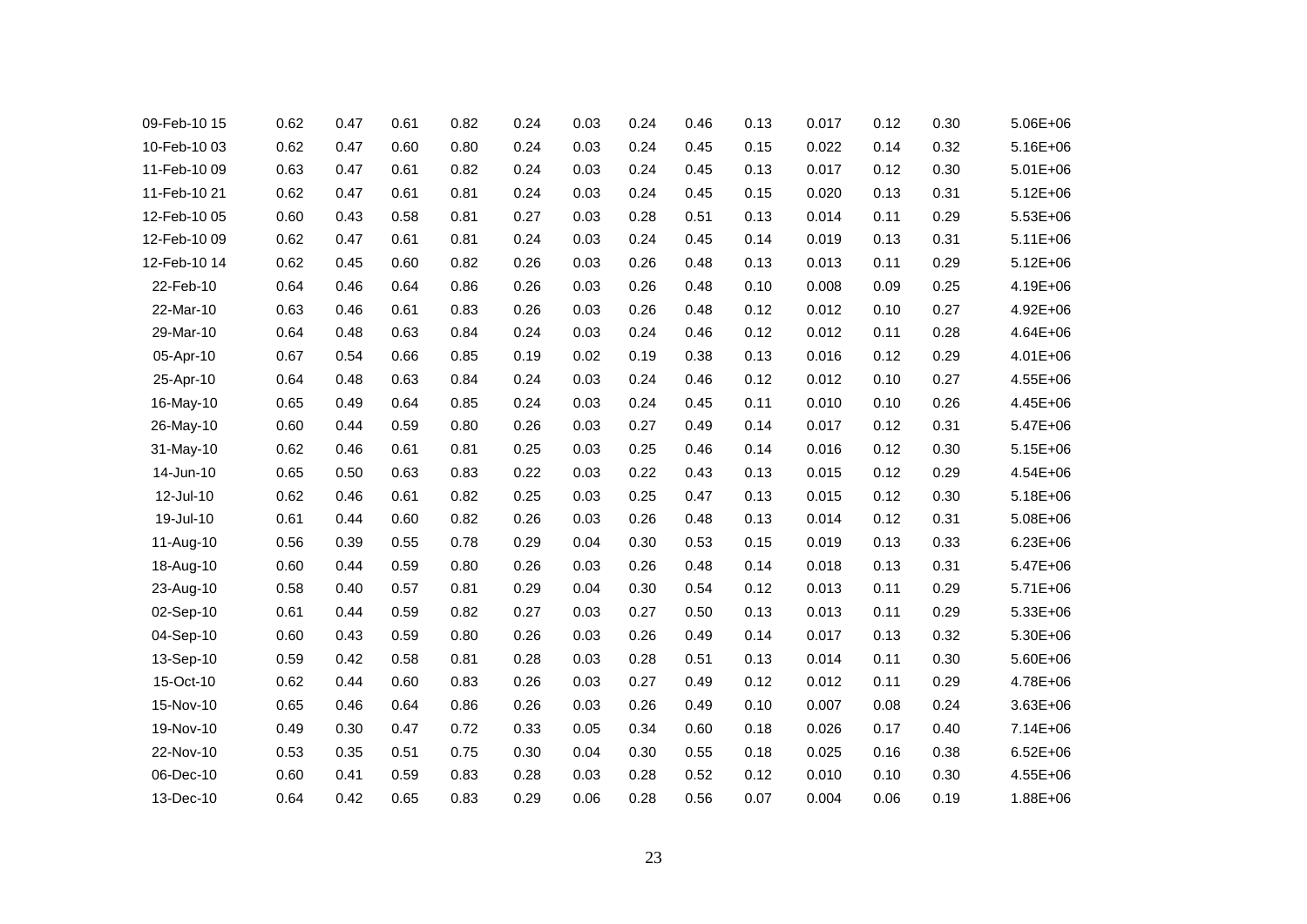| 20-Dec-10                                                        | 0.59 | 0.42 | 0.58 | 0.81 | 0.28 | 0.03 | 0.28 | 0.52 | 0.13 | 0.013 | 0.11 | 0.30 | $5.50E + 06$ |  |
|------------------------------------------------------------------|------|------|------|------|------|------|------|------|------|-------|------|------|--------------|--|
| 27-Dec-10                                                        | 0.50 | 0.33 | 0.48 | 0.72 | 0.32 | 0.04 | 0.33 | 0.58 | 0.18 | 0.033 | 0.17 | 0.38 | 7.23E+06     |  |
| 03-Jan-11                                                        | 0.56 | 0.39 | 0.54 | 0.77 | 0.29 | 0.04 | 0.29 | 0.53 | 0.16 | 0.023 | 0.14 | 0.34 | $6.31E + 06$ |  |
| 24-Jan-11                                                        | 0.59 | 0.43 | 0.58 | 0.79 | 0.26 | 0.03 | 0.27 | 0.49 | 0.14 | 0.020 | 0.13 | 0.32 | $5.63E + 06$ |  |
| 08-Mar-11                                                        | 0.52 | 0.34 | 0.51 | 0.76 | 0.32 | 0.04 | 0.33 | 0.58 | 0.16 | 0.019 | 0.14 | 0.36 | $6.49E + 06$ |  |
| 05-May-11                                                        | 0.46 | 0.27 | 0.44 | 0.70 | 0.29 | 0.03 | 0.29 | 0.57 | 0.25 | 0.037 | 0.23 | 0.52 | $6.43E + 06$ |  |
| 18-Jul-11                                                        | 0.61 | 0.40 | 0.60 | 0.84 | 0.29 | 0.04 | 0.29 | 0.54 | 0.10 | 0.008 | 0.08 | 0.26 | $3.97E + 06$ |  |
| hour not reported when only one sample collected on a given date |      |      |      |      |      |      |      |      |      |       |      |      |              |  |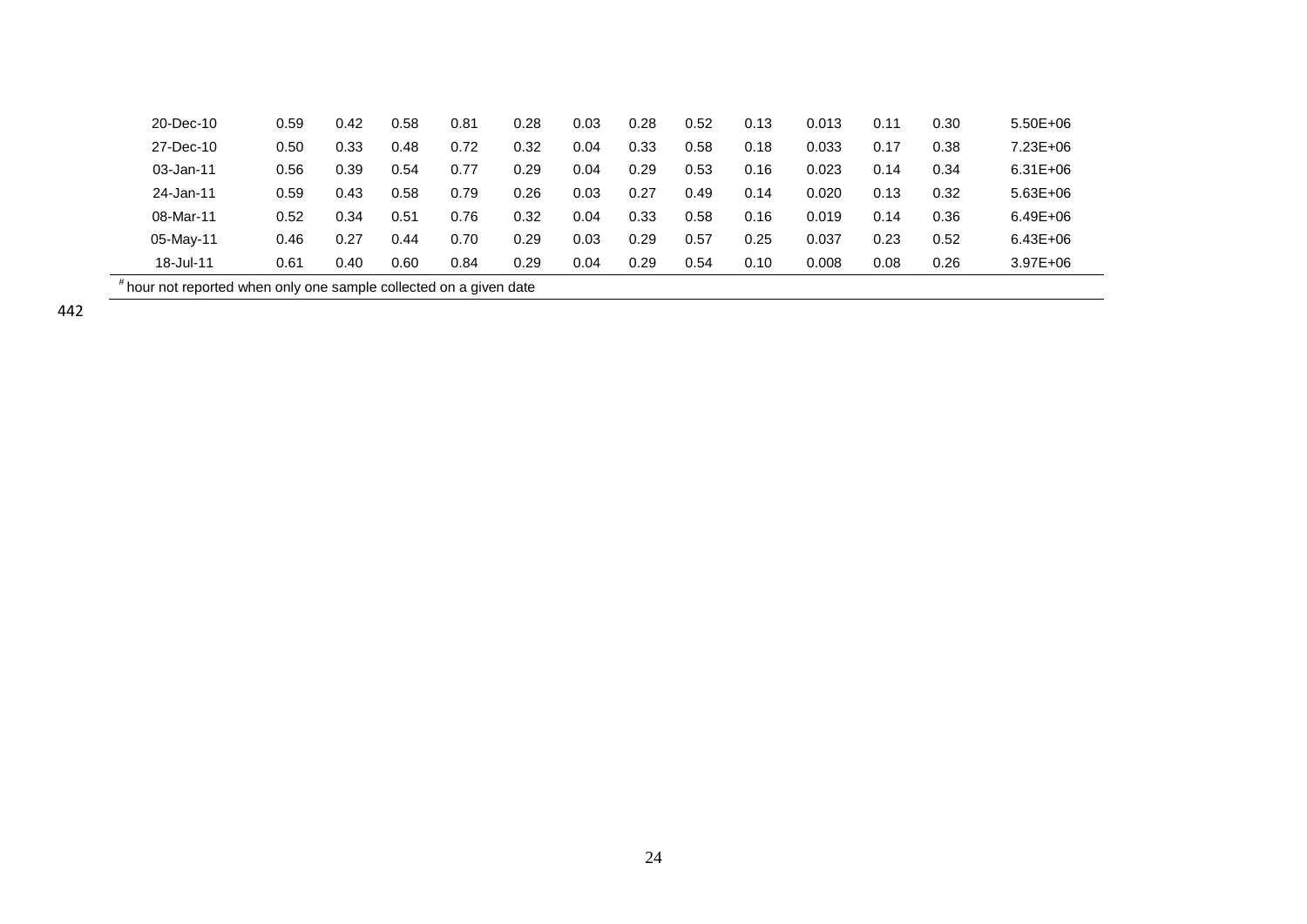TABLE S8: TRMM-meteorological station rainfall regressions used to estimate rainfall

| Station number<br>(Figure 1a)                                                                                                      | Meteorological<br>station name | Rainfall estimate (mm month <sup>-1</sup> )* |      |  |  |  |  |
|------------------------------------------------------------------------------------------------------------------------------------|--------------------------------|----------------------------------------------|------|--|--|--|--|
|                                                                                                                                    | Acjanaco                       | $0.8395 \times \text{TRMM} + 35.315$         | 0.73 |  |  |  |  |
| 2                                                                                                                                  | 3450 TU                        | $1.1091 \times T$ RMM + 58.255               | 0.89 |  |  |  |  |
| 3                                                                                                                                  | Waygecha                       | $0.6606 \times \text{TRMM} + 43.022$         | 0.67 |  |  |  |  |
| 4                                                                                                                                  | 2750 TU                        | $1.239 \times TRMM + 93.704$                 | 0.84 |  |  |  |  |
| 5                                                                                                                                  | Rocotal                        | $1.264 \times \text{TRMM} + 173.4$           | 0.31 |  |  |  |  |
| 6                                                                                                                                  | 1800 TU                        | $1.1793 \times T$ RMM + 172.08               | 0.79 |  |  |  |  |
|                                                                                                                                    | San Pedro                      | $1.354 \times \text{TRMM} + 217.35$          | 0.73 |  |  |  |  |
| 8                                                                                                                                  | 1500 SP                        | $1.6807 \times TRMM + 203.07$                | 0.83 |  |  |  |  |
| 9                                                                                                                                  | Chontachaca                    | $1.183 \times$ TRMM + 276.69                 | 0.63 |  |  |  |  |
| * Wind-induced rainfall loss is not included in these equations, which would add approximately<br>2.5% to these rainfall measures. |                                |                                              |      |  |  |  |  |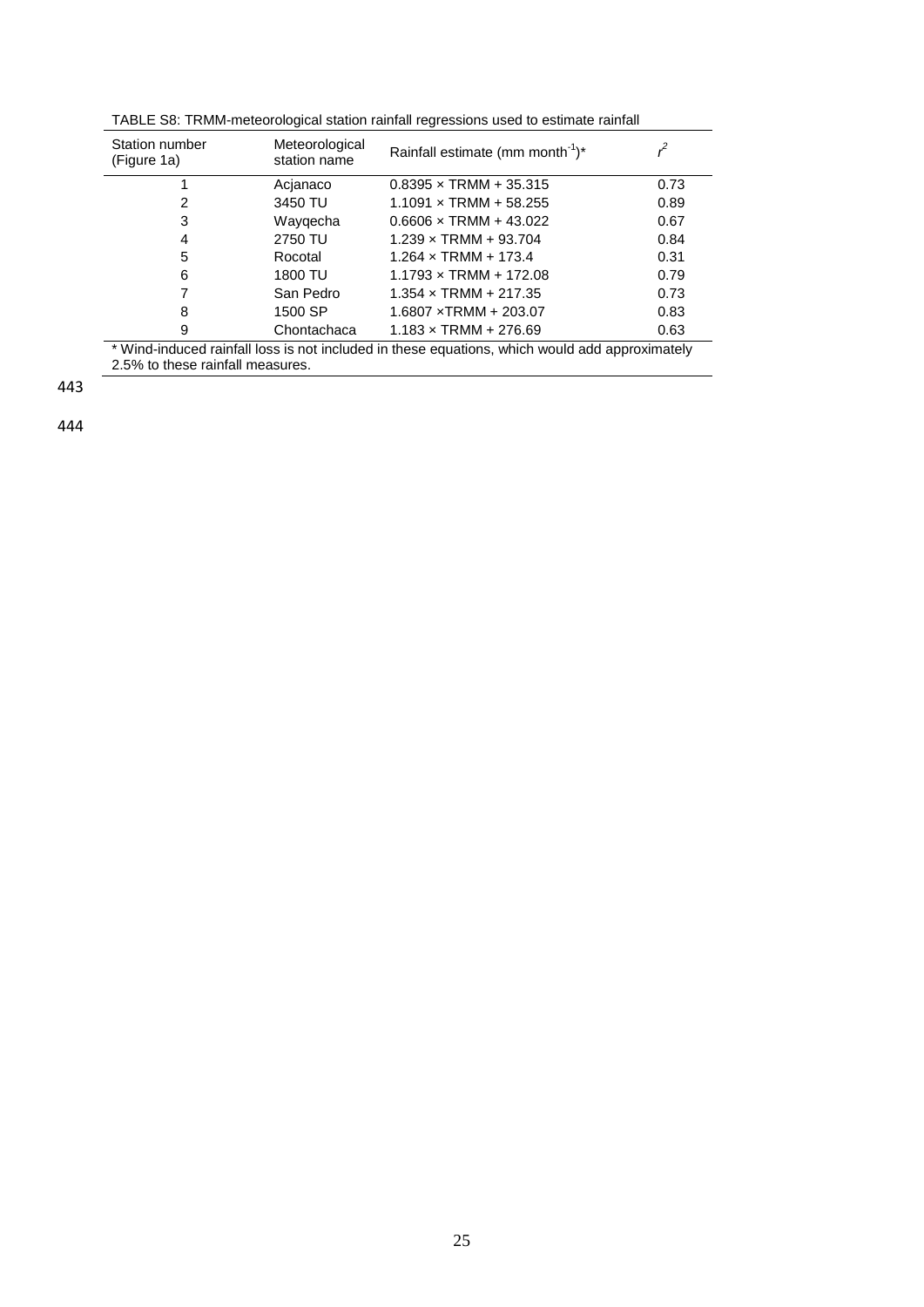TABLE S9: Water isotope data of stream water collected from the Kosñipata River at the Wayqecha gauging station

| Date and hour<br>$(dd\text{-}\text{mmm-}yy$ hr) <sup>#</sup> | $\delta^{18}O$ (‰) | $\sigma$ δ <sup>18</sup> Ο<br>$(\%o)$ | δD<br>$(\%circ)$ | σ δD<br>$(\%o)$ | Dxs   | σ Dxs |
|--------------------------------------------------------------|--------------------|---------------------------------------|------------------|-----------------|-------|-------|
| 29-Jan-10 09                                                 | -13.93             | 0.16                                  | $-98.40$         | 0.74            | 13.03 | 1.46  |
| 29-Jan-10 15                                                 | $-14.02$           | 0.16                                  | $-98.93$         | 0.22            | 13.24 | 1.28  |
| 30-Jan-10 03                                                 | $-14.33$           | 0.16                                  | $-101.49$        | 0.29            | 13.13 | 1.30  |
| 30-Jan-10 09                                                 | $-14.17$           | 0.16                                  | $-100.22$        | 0.54            | 13.11 | 1.37  |
| 30-Jan-10 15                                                 | $-14.21$           | 0.16                                  | $-99.83$         | 0.27            | 13.81 | 1.29  |
| 31-Jan-1003                                                  | $-14.08$           | 0.16                                  | $-99.04$         | 0.72            | 13.61 | 1.45  |
| 31-Jan-10 15                                                 | $-13.85$           | 0.16                                  | $-98.16$         | 0.66            | 12.62 | 1.42  |
| 01-Feb-10 15                                                 | $-13.83$           | 0.16                                  | $-97.25$         | 0.86            | 13.38 | 1.52  |
| 01-Feb-10 21                                                 | $-13.84$           | 0.16                                  | -96.81           | 0.47            | 13.88 | 1.34  |
| 02-Feb-10 03                                                 | $-13.85$           | 0.16                                  | $-97.03$         | 0.84            | 13.81 | 1.51  |
| 02-Feb-10 15                                                 | -13.67             | 0.16                                  | -96.45           | 0.77            | 12.92 | 1.47  |
| 03-Feb-10 03                                                 | $-13.77$           | 0.16                                  | $-97.41$         | 0.53            | 12.76 | 1.36  |
| 03-Feb-10 09                                                 | $-13.74$           | 0.16                                  | $-96.05$         | 1.16            | 13.85 | 1.70  |
| 03-Feb-10 15                                                 | $-13.73$           | 0.16                                  | $-96.48$         | 0.38            | 13.37 | 1.31  |
| 04-Feb-10 03                                                 | $-13.75$           | 0.16                                  | $-96.33$         | 0.29            | 13.71 | 1.28  |
| 04-Feb-10 09                                                 | $-13.80$           | 0.16                                  | $-96.08$         | 0.93            | 14.29 | 1.56  |
| 04-Feb-10 15                                                 | $-13.65$           | 0.16                                  | -95.33           | 0.27            | 13.83 | 1.28  |
| 04-Feb-10 21                                                 | $-13.75$           | 0.16                                  | $-96.22$         | 0.33            | 13.79 | 1.29  |
| 05-Feb-10 09                                                 | $-13.80$           | 0.16                                  | $-96.72$         | 0.84            | 13.66 | 1.51  |
| 05-Feb-10 15                                                 | $-13.87$           | 0.16                                  | $-97.55$         | 0.58            | 13.43 | 1.38  |
| 05-Feb-10 21                                                 | $-13.76$           | 0.16                                  | $-96.59$         | 0.32            | 13.51 | 1.29  |
| 06-Feb-10 03                                                 | $-13.81$           | 0.16                                  | $-96.85$         | 1.15            | 13.61 | 1.70  |
| 06-Feb-10 09                                                 | $-13.63$           | 0.16                                  | $-96.75$         | 0.16            | 12.33 | 1.26  |
| 06-Feb-10 15                                                 | $-13.68$           | 0.16                                  | $-96.55$         | 0.21            | 12.92 | 1.27  |
| 06-Feb-10 21                                                 | $-13.80$           | 0.16                                  | $-96.14$         | 0.23            | 14.27 | 1.27  |
| 07-Feb-10 03                                                 | $-13.70$           | 0.16                                  | -96.27           | 0.76            | 13.37 | 1.46  |
| 07-Feb-10 09                                                 | -13.73             | 0.16                                  | $-96.22$         | 0.24            | 13.59 | 1.27  |
| 07-Feb-10 15                                                 | $-13.70$           | 0.16                                  | $-96.26$         | 0.05            | 13.36 | 1.25  |
| 07-Feb-10 21                                                 | $-13.74$           | 0.16                                  | $-96.25$         | 0.73            | 13.63 | 1.45  |
| 08-Feb-10 03                                                 | $-13.65$           | 0.16                                  | $-95.85$         | 0.42            | 13.37 | 1.32  |
| 08-Feb-10 09                                                 | $-13.73$           | 0.16                                  | $-96.81$         | 0.74            | 12.99 | 1.45  |
| 08-Feb-10 21                                                 | $-13.68$           | 0.16                                  | $-96.28$         | 0.18            | 13.19 | 1.26  |
| 09-Feb-10 03                                                 | $-13.65$           | 0.16                                  | $-95.84$         | 0.16            | 13.33 | 1.26  |
| 09-Feb-10 09                                                 | $-13.87$           | 0.16                                  | $-97.70$         | 0.39            | 13.26 | 1.31  |
| 09-Feb-10 15                                                 | $-13.71$           | 0.16                                  | $-96.45$         | 0.46            | 13.20 | 1.33  |
| 09-Feb-10 21                                                 | $-13.75$           | 0.16                                  | $-96.34$         | 0.19            | 13.62 | 1.26  |
| 10-Feb-10 03                                                 | $-13.77$           | 0.16                                  | $-96.28$         | 1.26            | 13.86 | 1.78  |
| 10-Feb-10 09                                                 | $-13.68$           | 0.16                                  | $-96.19$         | 0.16            | 13.24 | 1.26  |
| 10-Feb-10 15                                                 | $-13.70$           | 0.16                                  | $-96.43$         | 0.55            | 13.15 | 1.36  |
| 10-Feb-10 21                                                 | -13.47             | 0.16                                  | $-94.13$         | 0.26            | 13.66 | 1.27  |
| 11-Feb-10 15                                                 | $-13.66$           | 0.16                                  | $-95.57$         | 0.39            | 13.69 | 1.31  |
| 11-Feb-10 21                                                 | $-13.50$           | 0.16                                  | $-94.56$         | 0.53            | 13.45 | 1.35  |
| 22-Feb-10                                                    | $-13.81$           | 0.16                                  | -98.09           | 0.05            | 12.38 | 1.25  |
| Cont. next page                                              |                    |                                       |                  |                 |       |       |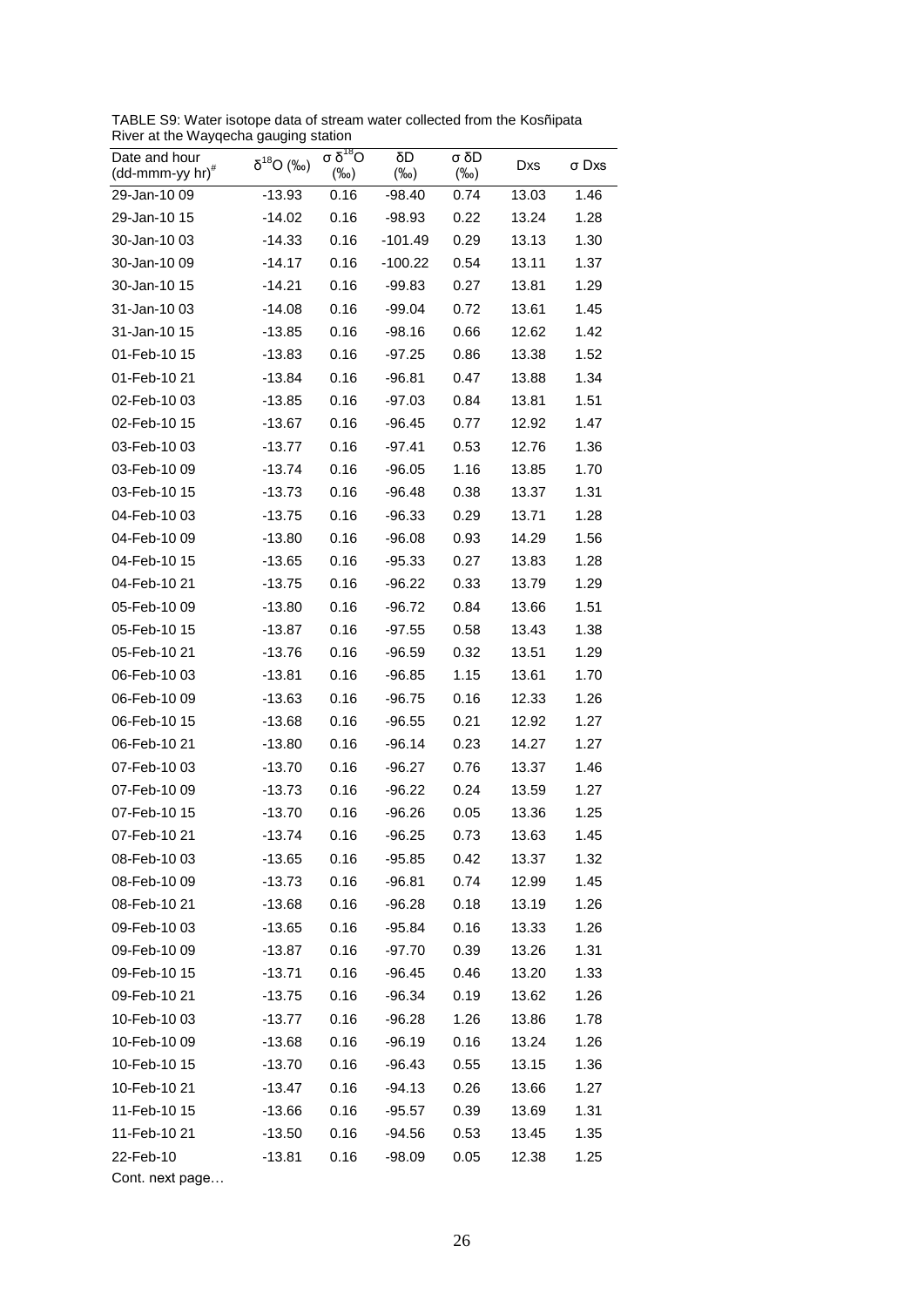| 01-Mar-10<br>0.16<br>$-13.83$<br>$-97.81$<br>0.57<br>12.86<br>1.37<br>0.16<br>13.22<br>$-13.58$<br>$-95.45$<br>0.27<br>1.27<br>05-Apr-10<br>0.16<br>13.31<br>1.27<br>$-13.57$<br>$-95.24$<br>0.24<br>12-Apr-10<br>0.37<br>1.29<br>$-13.23$<br>0.15<br>$-93.21$<br>12.62<br>19-Apr-10<br>0.16<br>0.13<br>13.16<br>1.25<br>10-May-10<br>$-13.45$<br>$-94.45$<br>16-May-10<br>$-13.33$<br>0.15<br>0.25<br>12.85<br>1.27<br>-93.77<br>$-13.31$<br>0.15<br>$-93.80$<br>0.33<br>1.28<br>07-Jun-10<br>12.71<br>13.66<br>28-Jun-10<br>$-12.83$<br>0.15<br>$-88.97$<br>0.37<br>1.29<br>11-Jul-10<br>1.25<br>$-13.05$<br>0.15<br>$-90.93$<br>0.17<br>13.44<br>0.15<br>$-91.66$<br>1.33<br>26-Jul-10<br>$-13.07$<br>0.50<br>12.89<br>0.15<br>1.27<br>$-13.05$<br>$-91.25$<br>0.30<br>13.14<br>22-Aug-10<br>0.15<br>1.27<br>$-13.10$<br>$-90.49$<br>0.31<br>14.29<br>29-Aug-10<br>1.28<br>25-Oct-10<br>$-12.89$<br>0.15<br>$-89.90$<br>0.34<br>13.21<br>20-Dec-10<br>0.15<br>$-91.93$<br>0.25<br>13.64<br>1.26<br>$-13.20$<br>03-Jul-11<br>0.16<br>0.67<br>12.29<br>1.41<br>-13.37<br>-94.66<br>0.16<br>1.28<br>18-Feb-11<br>$-13.81$<br>$-96.92$<br>0.28<br>13.58 | Date and hour<br>(dd-mmm-yy hr) | $\delta^{18}O$ (‰) | σ $\delta^{18}$ Ο<br>$(\%0)$ | δD<br>$(\%o)$ | σ δD<br>$(\%circ)$ | Dxs | σ Dxs |
|--------------------------------------------------------------------------------------------------------------------------------------------------------------------------------------------------------------------------------------------------------------------------------------------------------------------------------------------------------------------------------------------------------------------------------------------------------------------------------------------------------------------------------------------------------------------------------------------------------------------------------------------------------------------------------------------------------------------------------------------------------------------------------------------------------------------------------------------------------------------------------------------------------------------------------------------------------------------------------------------------------------------------------------------------------------------------------------------------------------------------------------------------------|---------------------------------|--------------------|------------------------------|---------------|--------------------|-----|-------|
|                                                                                                                                                                                                                                                                                                                                                                                                                                                                                                                                                                                                                                                                                                                                                                                                                                                                                                                                                                                                                                                                                                                                                        |                                 |                    |                              |               |                    |     |       |
|                                                                                                                                                                                                                                                                                                                                                                                                                                                                                                                                                                                                                                                                                                                                                                                                                                                                                                                                                                                                                                                                                                                                                        |                                 |                    |                              |               |                    |     |       |
|                                                                                                                                                                                                                                                                                                                                                                                                                                                                                                                                                                                                                                                                                                                                                                                                                                                                                                                                                                                                                                                                                                                                                        |                                 |                    |                              |               |                    |     |       |
|                                                                                                                                                                                                                                                                                                                                                                                                                                                                                                                                                                                                                                                                                                                                                                                                                                                                                                                                                                                                                                                                                                                                                        |                                 |                    |                              |               |                    |     |       |
|                                                                                                                                                                                                                                                                                                                                                                                                                                                                                                                                                                                                                                                                                                                                                                                                                                                                                                                                                                                                                                                                                                                                                        |                                 |                    |                              |               |                    |     |       |
|                                                                                                                                                                                                                                                                                                                                                                                                                                                                                                                                                                                                                                                                                                                                                                                                                                                                                                                                                                                                                                                                                                                                                        |                                 |                    |                              |               |                    |     |       |
|                                                                                                                                                                                                                                                                                                                                                                                                                                                                                                                                                                                                                                                                                                                                                                                                                                                                                                                                                                                                                                                                                                                                                        |                                 |                    |                              |               |                    |     |       |
|                                                                                                                                                                                                                                                                                                                                                                                                                                                                                                                                                                                                                                                                                                                                                                                                                                                                                                                                                                                                                                                                                                                                                        |                                 |                    |                              |               |                    |     |       |
|                                                                                                                                                                                                                                                                                                                                                                                                                                                                                                                                                                                                                                                                                                                                                                                                                                                                                                                                                                                                                                                                                                                                                        |                                 |                    |                              |               |                    |     |       |
|                                                                                                                                                                                                                                                                                                                                                                                                                                                                                                                                                                                                                                                                                                                                                                                                                                                                                                                                                                                                                                                                                                                                                        |                                 |                    |                              |               |                    |     |       |
|                                                                                                                                                                                                                                                                                                                                                                                                                                                                                                                                                                                                                                                                                                                                                                                                                                                                                                                                                                                                                                                                                                                                                        |                                 |                    |                              |               |                    |     |       |
|                                                                                                                                                                                                                                                                                                                                                                                                                                                                                                                                                                                                                                                                                                                                                                                                                                                                                                                                                                                                                                                                                                                                                        |                                 |                    |                              |               |                    |     |       |
|                                                                                                                                                                                                                                                                                                                                                                                                                                                                                                                                                                                                                                                                                                                                                                                                                                                                                                                                                                                                                                                                                                                                                        |                                 |                    |                              |               |                    |     |       |
|                                                                                                                                                                                                                                                                                                                                                                                                                                                                                                                                                                                                                                                                                                                                                                                                                                                                                                                                                                                                                                                                                                                                                        |                                 |                    |                              |               |                    |     |       |
|                                                                                                                                                                                                                                                                                                                                                                                                                                                                                                                                                                                                                                                                                                                                                                                                                                                                                                                                                                                                                                                                                                                                                        |                                 |                    |                              |               |                    |     |       |
|                                                                                                                                                                                                                                                                                                                                                                                                                                                                                                                                                                                                                                                                                                                                                                                                                                                                                                                                                                                                                                                                                                                                                        |                                 |                    |                              |               |                    |     |       |
| 21-Mar-11<br>$-14.01$<br>0.16<br>$-99.00$<br>13.09<br>1.36<br>0.51                                                                                                                                                                                                                                                                                                                                                                                                                                                                                                                                                                                                                                                                                                                                                                                                                                                                                                                                                                                                                                                                                     |                                 |                    |                              |               |                    |     |       |

TABLE S9, cont.: Water isotope data of stream water collected from the Kosñipata River at the Wayqecha gauging station

Mean isotope values and σ (standard deviation) were from 3 replicate sample injections (see description of methods in Supplementary Text) # hour not reported when only one sample collected on a given date

445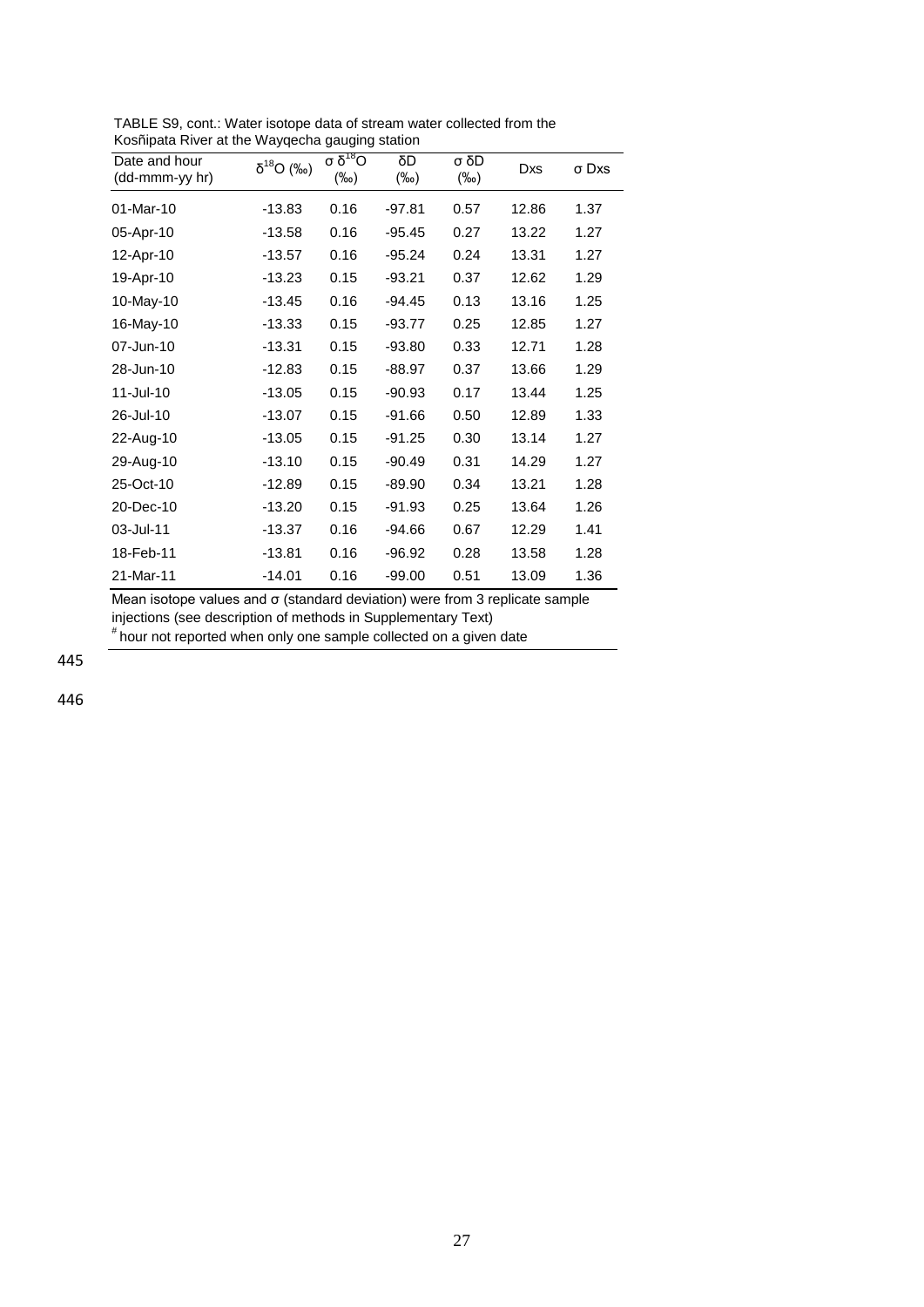|  |  |  | TABLE S10: Results for the Kosñipata catchment at the Wayqecha (WQ) gauging station. |
|--|--|--|--------------------------------------------------------------------------------------|
|  |  |  |                                                                                      |

|         | $Q(m^3s^{-1})$ | Runoff, mm $d^{-1}$ (%) | Catchment wide<br>Rainfall <sup><math>\land</math></sup> mm d <sup>-1</sup> (%) | Catchment wide<br>AET mm $d^1$ (%) |
|---------|----------------|-------------------------|---------------------------------------------------------------------------------|------------------------------------|
| Wet     | 8.0            | 14.1 (56.5)             | 12.9(62)                                                                        | 1.6(31)                            |
| Wet-dry | 7.8            | 14.4 (13.5)             | 5.4(6.5)                                                                        | 1.7(7.8)                           |
| Dry     | 2.3            | 4.1(21)                 | 3.1(18)                                                                         | 1.6(38)                            |
| Dry-wet | 2.6            | 4.6(9)                  | 5.6(13.5)                                                                       | 1.9(18)                            |
| Annual  | 4.7            | 8.4 (100)               | 6.9(100)                                                                        | 1.8(100)                           |

Seasonal contribution as percentage of total annual in parenthesis.

^ Catchment-wide rainfall is reported for February 2010 to January 2011 and includes wind-induced rainfall loss (Table S3) and with the contribution from each season as a percentage in parenthesis.

448